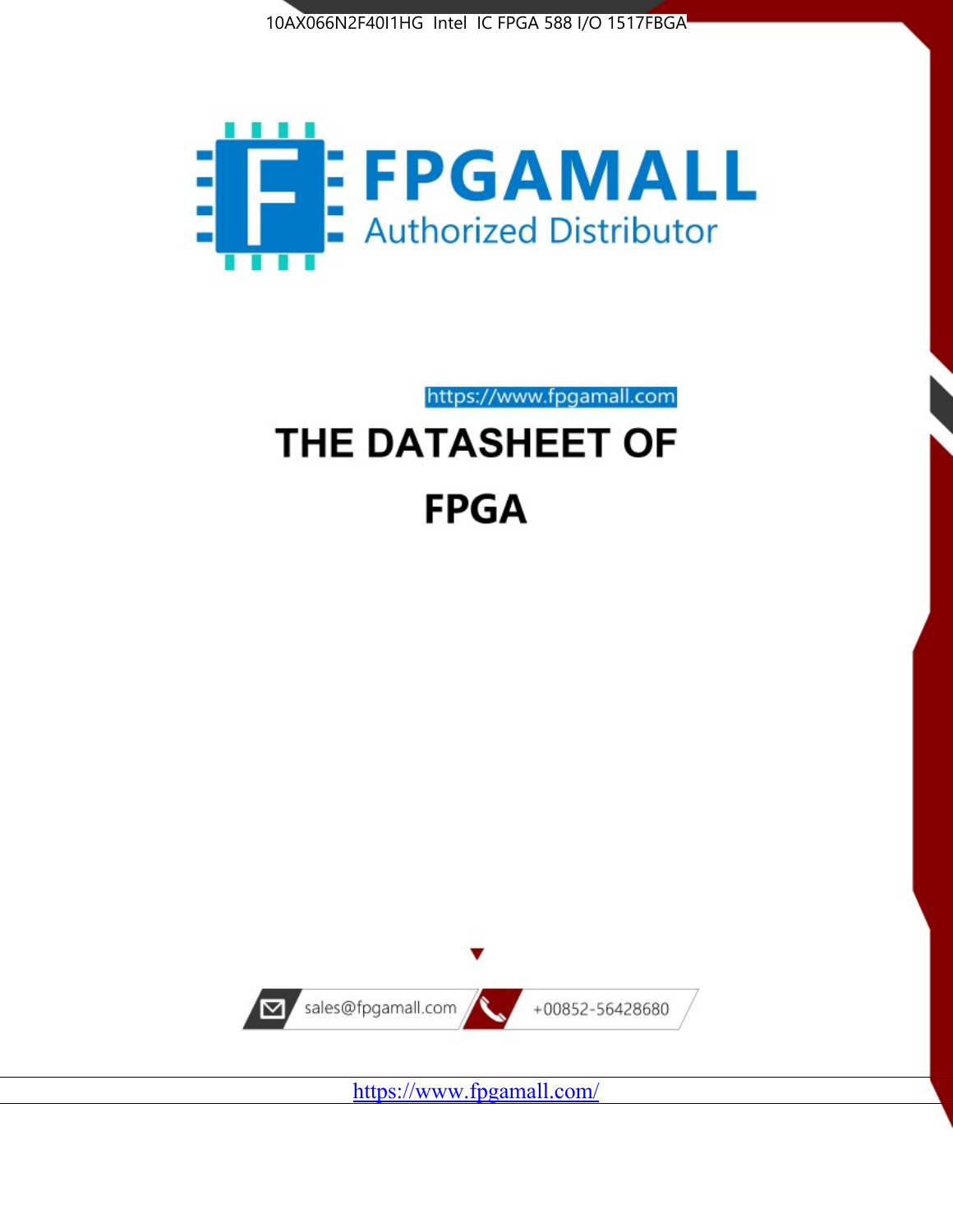10AX066N2F40I1HG Intel IC FPGA 588 I/O 1517FBGA



# **Intel® Arria® 10 Device Overview**



**A10-OVERVIEW | 2018.12.06** Latest document on the web: **[PDF](https://www.intel.com/content/dam/www/programmable/us/en/pdfs/literature/hb/arria-10/a10_overview.pdf)** | **[HTML](https://www.intel.com/content/www/us/en/programmable/documentation/sam1403480274650.html)**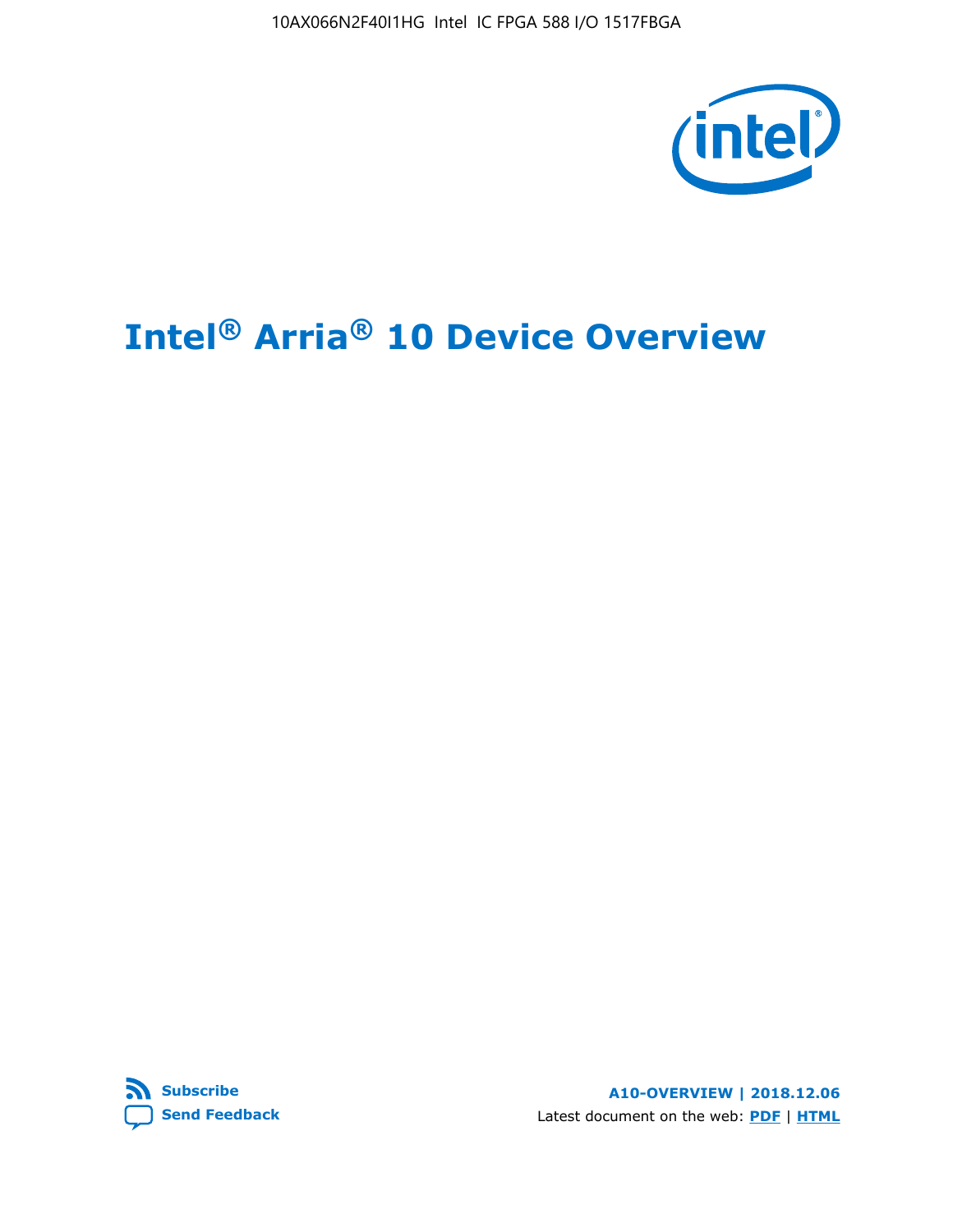

**Contents** 

# **Contents**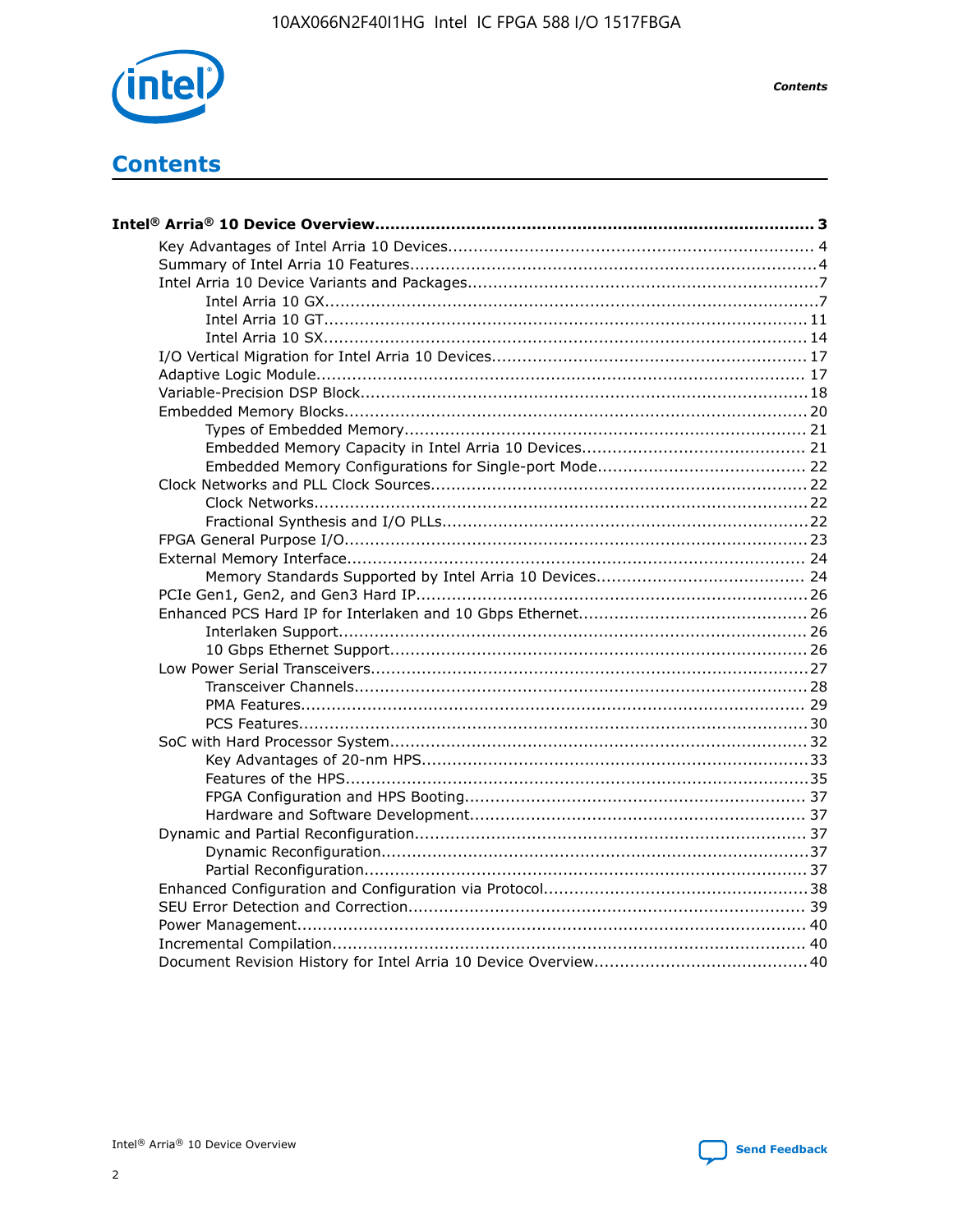**A10-OVERVIEW | 2018.12.06**

**[Send Feedback](mailto:FPGAtechdocfeedback@intel.com?subject=Feedback%20on%20Intel%20Arria%2010%20Device%20Overview%20(A10-OVERVIEW%202018.12.06)&body=We%20appreciate%20your%20feedback.%20In%20your%20comments,%20also%20specify%20the%20page%20number%20or%20paragraph.%20Thank%20you.)**



# **Intel® Arria® 10 Device Overview**

The Intel<sup>®</sup> Arria<sup>®</sup> 10 device family consists of high-performance and power-efficient 20 nm mid-range FPGAs and SoCs.

Intel Arria 10 device family delivers:

- Higher performance than the previous generation of mid-range and high-end FPGAs.
- Power efficiency attained through a comprehensive set of power-saving technologies.

The Intel Arria 10 devices are ideal for high performance, power-sensitive, midrange applications in diverse markets.

| <b>Market</b>         | <b>Applications</b>                                                                                               |
|-----------------------|-------------------------------------------------------------------------------------------------------------------|
| Wireless              | Channel and switch cards in remote radio heads<br>٠<br>Mobile backhaul<br>٠                                       |
| Wireline              | 40G/100G muxponders and transponders<br>٠<br>100G line cards<br>٠<br><b>Bridging</b><br>٠<br>Aggregation<br>٠     |
| <b>Broadcast</b>      | Studio switches<br>٠<br>Servers and transport<br>٠<br>Videoconferencing<br>٠<br>Professional audio and video<br>٠ |
| Computing and Storage | Flash cache<br>٠<br>Cloud computing servers<br>٠<br>Server acceleration<br>٠                                      |
| Medical               | Diagnostic scanners<br>٠<br>Diagnostic imaging<br>٠                                                               |
| Military              | Missile guidance and control<br>٠<br>Radar<br>٠<br>Electronic warfare<br>٠<br>Secure communications<br>٠          |

#### **Table 1. Sample Markets and Ideal Applications for Intel Arria 10 Devices**

#### **Related Information**

- [Intel Arria 10 Device Handbook: Known Issues](http://www.altera.com/support/kdb/solutions/rd07302013_646.html) Lists the planned updates to the *Intel Arria 10 Device Handbook* chapters.
- [Intel Arria 10 GX/GT Device Errata and Design Recommendations](https://www.intel.com/content/www/us/en/programmable/documentation/agz1493851706374.html#yqz1494433888646)
- [Intel Arria 10 SX Device Errata and Design Recommendations](https://www.intel.com/content/www/us/en/programmable/documentation/cru1462832385668.html#cru1462832558642)

Intel Corporation. All rights reserved. Intel, the Intel logo, Altera, Arria, Cyclone, Enpirion, MAX, Nios, Quartus and Stratix words and logos are trademarks of Intel Corporation or its subsidiaries in the U.S. and/or other countries. Intel warrants performance of its FPGA and semiconductor products to current specifications in accordance with Intel's standard warranty, but reserves the right to make changes to any products and services at any time without notice. Intel assumes no responsibility or liability arising out of the application or use of any information, product, or service described herein except as expressly agreed to in writing by Intel. Intel customers are advised to obtain the latest version of device specifications before relying on any published information and before placing orders for products or services. \*Other names and brands may be claimed as the property of others.

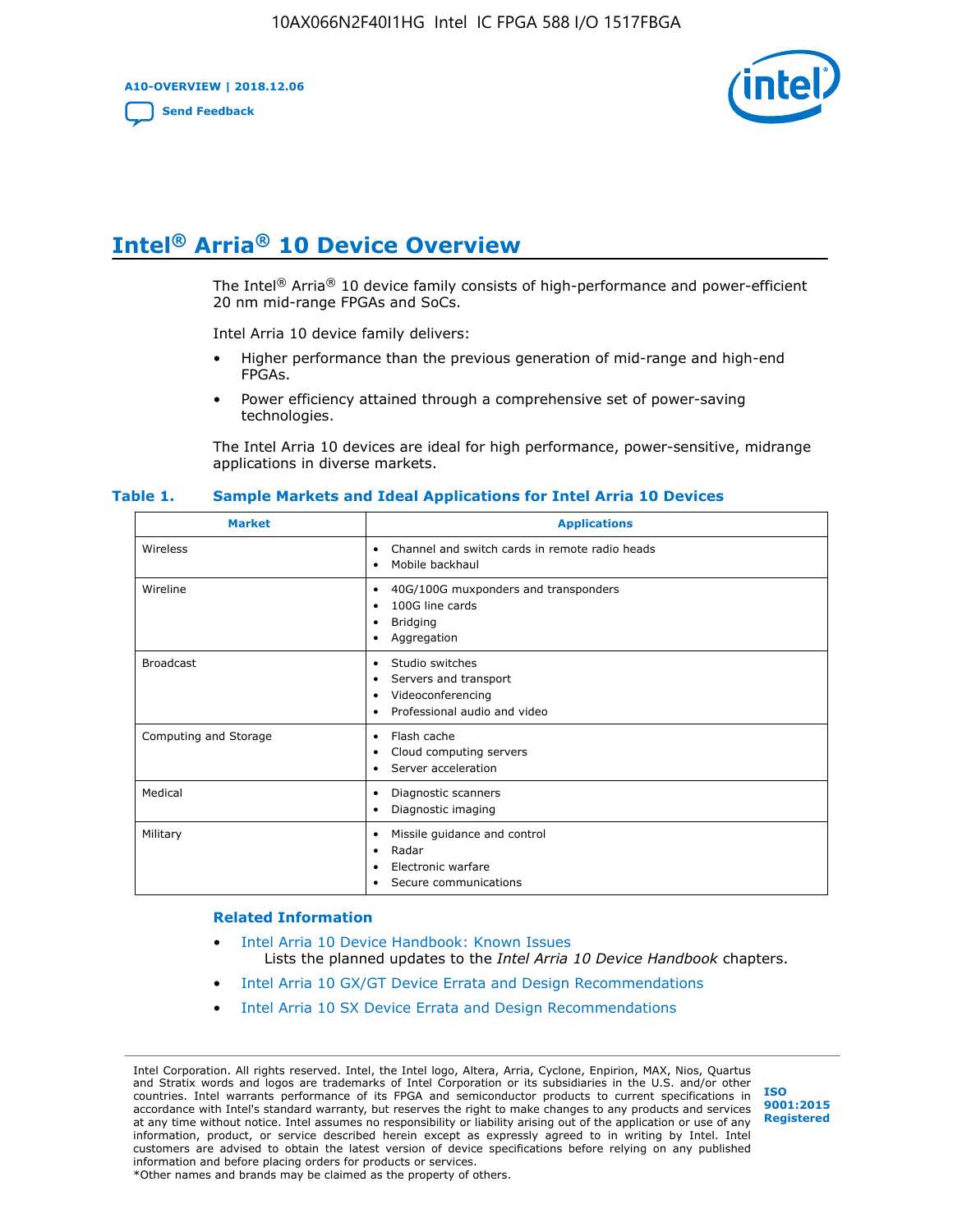

# **Key Advantages of Intel Arria 10 Devices**

# **Table 2. Key Advantages of the Intel Arria 10 Device Family**

| <b>Advantage</b>                                                                                          | <b>Supporting Feature</b>                                                                                                                                                                                                                                                                                                |
|-----------------------------------------------------------------------------------------------------------|--------------------------------------------------------------------------------------------------------------------------------------------------------------------------------------------------------------------------------------------------------------------------------------------------------------------------|
| Enhanced core architecture                                                                                | Built on TSMC's 20 nm process technology<br>٠<br>60% higher performance than the previous generation of mid-range FPGAs<br>٠<br>15% higher performance than the fastest previous-generation FPGA<br>٠                                                                                                                    |
| High-bandwidth integrated<br>transceivers                                                                 | Short-reach rates up to 25.8 Gigabits per second (Gbps)<br>٠<br>Backplane capability up to 12.5 Gbps<br>٠<br>Integrated 10GBASE-KR and 40GBASE-KR4 Forward Error Correction (FEC)<br>٠                                                                                                                                   |
| Improved logic integration and<br>hard IP blocks                                                          | 8-input adaptive logic module (ALM)<br>٠<br>Up to 65.6 megabits (Mb) of embedded memory<br>٠<br>Variable-precision digital signal processing (DSP) blocks<br>Fractional synthesis phase-locked loops (PLLs)<br>Hard PCI Express Gen3 IP blocks<br>Hard memory controllers and PHY up to 2,400 Megabits per second (Mbps) |
| Second generation hard<br>processor system (HPS) with<br>integrated ARM* Cortex*-A9*<br>MPCore* processor | Tight integration of a dual-core ARM Cortex-A9 MPCore processor, hard IP, and an<br>٠<br>FPGA in a single Intel Arria 10 system-on-a-chip (SoC)<br>Supports over 128 Gbps peak bandwidth with integrated data coherency between<br>$\bullet$<br>the processor and the FPGA fabric                                        |
| Advanced power savings                                                                                    | Comprehensive set of advanced power saving features<br>٠<br>Power-optimized MultiTrack routing and core architecture<br>٠<br>Up to 40% lower power compared to previous generation of mid-range FPGAs<br>٠<br>Up to 60% lower power compared to previous generation of high-end FPGAs                                    |

# **Summary of Intel Arria 10 Features**

## **Table 3. Summary of Features for Intel Arria 10 Devices**

| <b>Feature</b>                  | <b>Description</b>                                                                                                                                                                                                                                                                                                                                                                                           |
|---------------------------------|--------------------------------------------------------------------------------------------------------------------------------------------------------------------------------------------------------------------------------------------------------------------------------------------------------------------------------------------------------------------------------------------------------------|
| Technology                      | TSMC's 20-nm SoC process technology<br>Allows operation at a lower $V_{\text{CC}}$ level of 0.82 V instead of the 0.9 V standard $V_{\text{CC}}$ core voltage                                                                                                                                                                                                                                                |
| Packaging                       | 1.0 mm ball-pitch Fineline BGA packaging<br>٠<br>0.8 mm ball-pitch Ultra Fineline BGA packaging<br>Multiple devices with identical package footprints for seamless migration between different<br><b>FPGA</b> densities<br>Devices with compatible package footprints allow migration to next generation high-end<br>Stratix <sup>®</sup> 10 devices<br>RoHS, leaded $(1)$ , and lead-free (Pb-free) options |
| High-performance<br>FPGA fabric | Enhanced 8-input ALM with four registers<br>Improved multi-track routing architecture to reduce congestion and improve compilation time<br>Hierarchical core clocking architecture<br>Fine-grained partial reconfiguration                                                                                                                                                                                   |
| Internal memory<br>blocks       | M20K-20-Kb memory blocks with hard error correction code (ECC)<br>Memory logic array block (MLAB)-640-bit memory                                                                                                                                                                                                                                                                                             |
|                                 | continued                                                                                                                                                                                                                                                                                                                                                                                                    |



<sup>(1)</sup> Contact Intel for availability.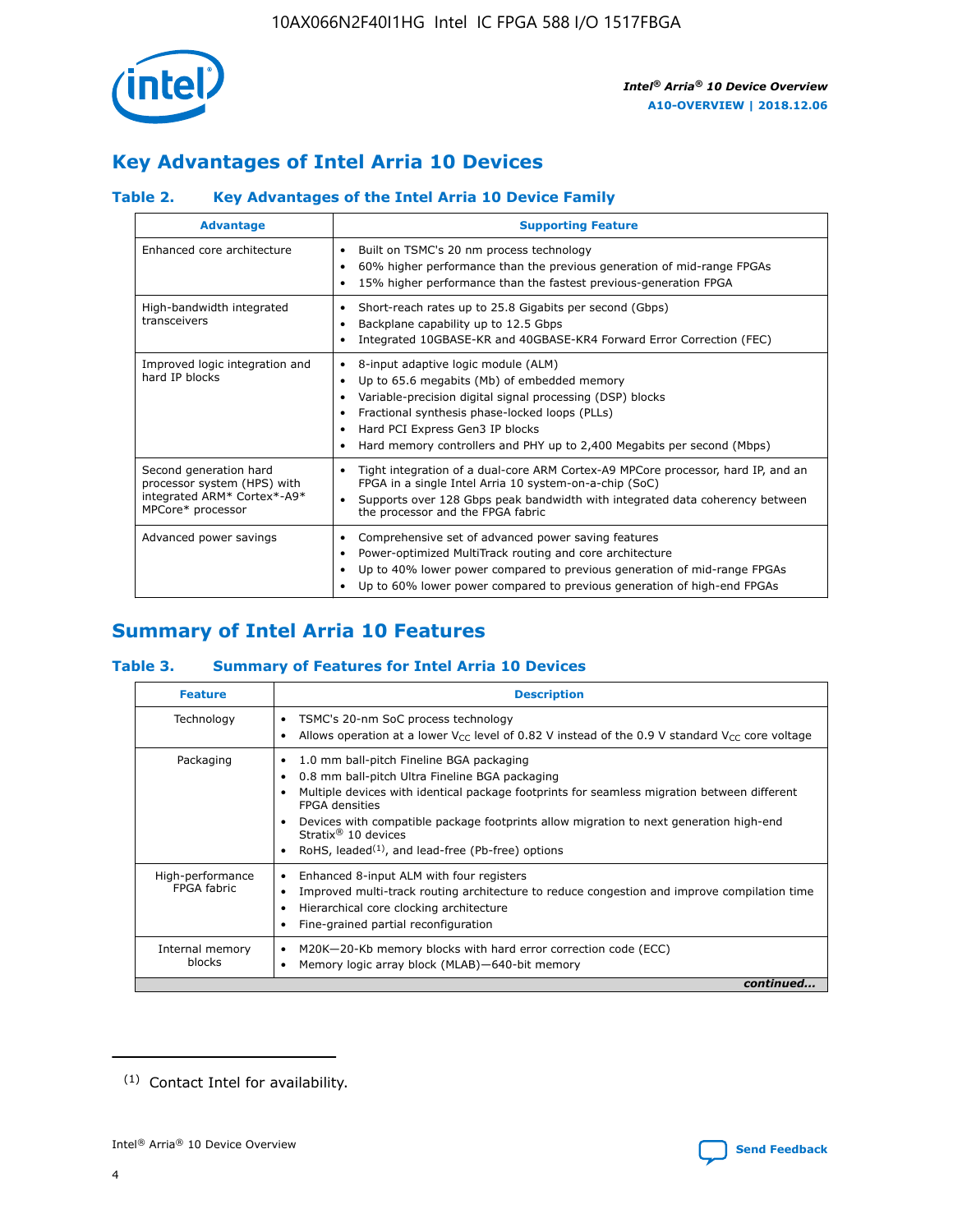$\mathsf{r}$ 



| <b>Feature</b>                         | <b>Description</b>                                                                                                                                                                                                                                                                                                   |                                                                                                                                                                                                                                                                                                                                                                                                                                                                                                                                                                                                                                                                                                                                                                                                                                        |  |  |  |  |  |
|----------------------------------------|----------------------------------------------------------------------------------------------------------------------------------------------------------------------------------------------------------------------------------------------------------------------------------------------------------------------|----------------------------------------------------------------------------------------------------------------------------------------------------------------------------------------------------------------------------------------------------------------------------------------------------------------------------------------------------------------------------------------------------------------------------------------------------------------------------------------------------------------------------------------------------------------------------------------------------------------------------------------------------------------------------------------------------------------------------------------------------------------------------------------------------------------------------------------|--|--|--|--|--|
| Embedded Hard IP<br>blocks             | Variable-precision DSP                                                                                                                                                                                                                                                                                               | Native support for signal processing precision levels from $18 \times 19$ to<br>54 x 54<br>Native support for 27 x 27 multiplier mode<br>64-bit accumulator and cascade for systolic finite impulse responses<br>(FIRs)<br>Internal coefficient memory banks<br>$\bullet$<br>Preadder/subtractor for improved efficiency<br>Additional pipeline register to increase performance and reduce<br>power<br>Supports floating point arithmetic:<br>- Perform multiplication, addition, subtraction, multiply-add,<br>multiply-subtract, and complex multiplication.<br>- Supports multiplication with accumulation capability, cascade<br>summation, and cascade subtraction capability.<br>- Dynamic accumulator reset control.<br>- Support direct vector dot and complex multiplication chaining<br>multiply floating point DSP blocks. |  |  |  |  |  |
|                                        | Memory controller                                                                                                                                                                                                                                                                                                    | DDR4, DDR3, and DDR3L                                                                                                                                                                                                                                                                                                                                                                                                                                                                                                                                                                                                                                                                                                                                                                                                                  |  |  |  |  |  |
|                                        | PCI Express*                                                                                                                                                                                                                                                                                                         | PCI Express (PCIe*) Gen3 (x1, x2, x4, or x8), Gen2 (x1, x2, x4, or x8)<br>and Gen1 (x1, x2, x4, or x8) hard IP with complete protocol stack,<br>endpoint, and root port                                                                                                                                                                                                                                                                                                                                                                                                                                                                                                                                                                                                                                                                |  |  |  |  |  |
|                                        | Transceiver I/O                                                                                                                                                                                                                                                                                                      | 10GBASE-KR/40GBASE-KR4 Forward Error Correction (FEC)<br>PCS hard IPs that support:<br>$\bullet$<br>- 10-Gbps Ethernet (10GbE)<br>- PCIe PIPE interface<br>$-$ Interlaken<br>- Gbps Ethernet (GbE)<br>- Common Public Radio Interface (CPRI) with deterministic latency<br>support<br>- Gigabit-capable passive optical network (GPON) with fast lock-<br>time support<br>13.5G JESD204b<br>$\bullet$<br>8B/10B, 64B/66B, 64B/67B encoders and decoders<br>Custom mode support for proprietary protocols                                                                                                                                                                                                                                                                                                                               |  |  |  |  |  |
| Core clock networks                    | $\bullet$<br>$\bullet$                                                                                                                                                                                                                                                                                               | Up to 800 MHz fabric clocking, depending on the application:<br>- 667 MHz external memory interface clocking with 2,400 Mbps DDR4 interface<br>- 800 MHz LVDS interface clocking with 1,600 Mbps LVDS interface<br>Global, regional, and peripheral clock networks<br>Clock networks that are not used can be gated to reduce dynamic power                                                                                                                                                                                                                                                                                                                                                                                                                                                                                            |  |  |  |  |  |
| Phase-locked loops<br>(PLLs)           | High-resolution fractional synthesis PLLs:<br>$\bullet$<br>Integer PLLs:<br>- Adjacent to general purpose I/Os                                                                                                                                                                                                       | - Precision clock synthesis, clock delay compensation, and zero delay buffering (ZDB)<br>- Support integer mode and fractional mode<br>- Fractional mode support with third-order delta-sigma modulation<br>- Support external memory and LVDS interfaces                                                                                                                                                                                                                                                                                                                                                                                                                                                                                                                                                                              |  |  |  |  |  |
| FPGA General-purpose<br>$I/Os$ (GPIOs) | On-chip termination (OCT)                                                                                                                                                                                                                                                                                            | 1.6 Gbps LVDS-every pair can be configured as receiver or transmitter                                                                                                                                                                                                                                                                                                                                                                                                                                                                                                                                                                                                                                                                                                                                                                  |  |  |  |  |  |
| <b>External Memory</b><br>Interface    | 1.2 V to 3.0 V single-ended LVTTL/LVCMOS interfacing<br>Hard memory controller- DDR4, DDR3, and DDR3L support<br>$-$ DDR4-speeds up to 1,200 MHz/2,400 Mbps<br>- DDR3-speeds up to 1,067 MHz/2,133 Mbps<br>Soft memory controller—provides support for RLDRAM $3^{(2)}$ , QDR IV $^{(2)}$ , and QDR II+<br>continued |                                                                                                                                                                                                                                                                                                                                                                                                                                                                                                                                                                                                                                                                                                                                                                                                                                        |  |  |  |  |  |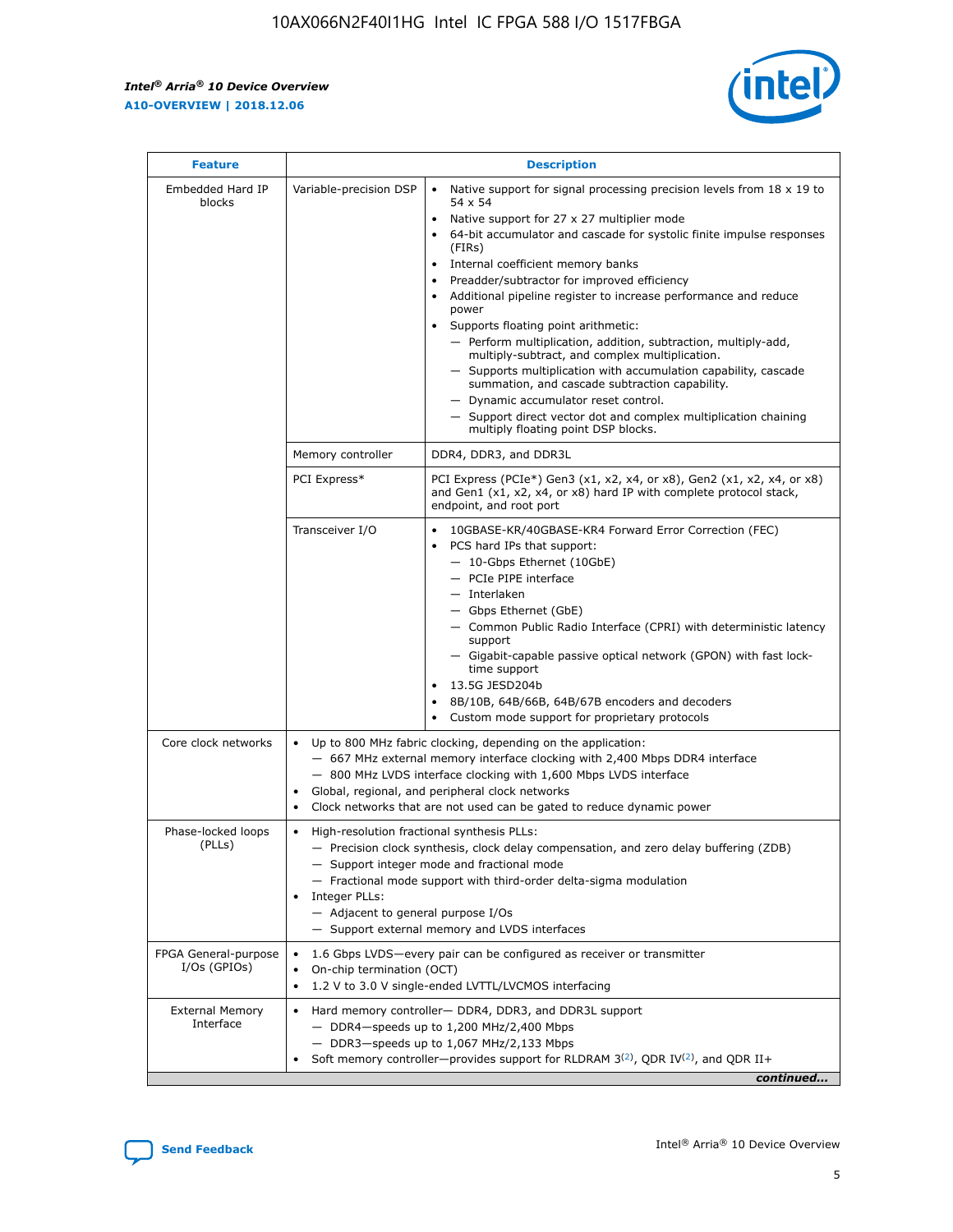

| <b>Feature</b>                                    | <b>Description</b>                                                                                                                                                                                                                                                                                                                                                                                                                                                                                                                                                                                                                                      |  |  |  |  |  |  |  |  |
|---------------------------------------------------|---------------------------------------------------------------------------------------------------------------------------------------------------------------------------------------------------------------------------------------------------------------------------------------------------------------------------------------------------------------------------------------------------------------------------------------------------------------------------------------------------------------------------------------------------------------------------------------------------------------------------------------------------------|--|--|--|--|--|--|--|--|
| Low-power serial<br>transceivers                  | • Continuous operating range:<br>- Intel Arria 10 GX-1 Gbps to 17.4 Gbps<br>- Intel Arria 10 GT-1 Gbps to 25.8 Gbps<br>Backplane support:<br>$-$ Intel Arria 10 GX-up to 12.5<br>- Intel Arria 10 GT-up to 12.5<br>Extended range down to 125 Mbps with oversampling<br>ATX transmit PLLs with user-configurable fractional synthesis capability<br>• Electronic Dispersion Compensation (EDC) support for XFP, SFP+, QSFP, and CFP optical<br>module<br>Adaptive linear and decision feedback equalization<br>$\bullet$<br>Transmitter pre-emphasis and de-emphasis<br>$\bullet$<br>Dynamic partial reconfiguration of individual transceiver channels |  |  |  |  |  |  |  |  |
| <b>HPS</b><br>(Intel Arria 10 SX<br>devices only) | Processor and system<br>Dual-core ARM Cortex-A9 MPCore processor-1.2 GHz CPU with<br>$\bullet$<br>1.5 GHz overdrive capability<br>• 256 KB on-chip RAM and 64 KB on-chip ROM<br>System peripherals-general-purpose timers, watchdog timers, direct<br>memory access (DMA) controller, FPGA configuration manager, and<br>clock and reset managers<br>• Security features—anti-tamper, secure boot, Advanced Encryption<br>Standard (AES) and authentication (SHA)<br>ARM CoreSight* JTAG debug access port, trace port, and on-chip<br>trace storage                                                                                                    |  |  |  |  |  |  |  |  |
|                                                   | <b>External interfaces</b><br>Hard memory interface—Hard memory controller (2,400 Mbps DDR4,<br>$\bullet$<br>and 2,133 Mbps DDR3), Quad serial peripheral interface (QSPI) flash<br>controller, NAND flash controller, direct memory access (DMA)<br>controller, Secure Digital/MultiMediaCard (SD/MMC) controller<br>Communication interface-10/100/1000 Ethernet media access<br>control (MAC), USB On-The-GO (OTG) controllers, I <sup>2</sup> C controllers,<br>UART 16550, serial peripheral interface (SPI), and up to 62<br>HPS GPIO interfaces (48 direct-share I/Os)                                                                           |  |  |  |  |  |  |  |  |
|                                                   | High-performance ARM AMBA* AXI bus bridges that support<br>Interconnects to core<br>$\bullet$<br>simultaneous read and write<br>HPS-FPGA bridges—include the FPGA-to-HPS, HPS-to-FPGA, and<br>lightweight HPS-to-FPGA bridges that allow the FPGA fabric to issue<br>transactions to slaves in the HPS, and vice versa<br>Configuration bridge that allows HPS configuration manager to<br>configure the core logic via dedicated 32-bit configuration port<br>FPGA-to-HPS SDRAM controller bridge-provides configuration<br>interfaces for the multiport front end (MPFE) of the HPS SDRAM<br>controller                                               |  |  |  |  |  |  |  |  |
| Configuration                                     | Tamper protection—comprehensive design protection to protect your valuable IP investments<br>Enhanced 256-bit advanced encryption standard (AES) design security with authentication<br>٠<br>Configuration via protocol (CvP) using PCIe Gen1, Gen2, or Gen3<br>continued                                                                                                                                                                                                                                                                                                                                                                               |  |  |  |  |  |  |  |  |

<sup>(2)</sup> Intel Arria 10 devices support this external memory interface using hard PHY with soft memory controller.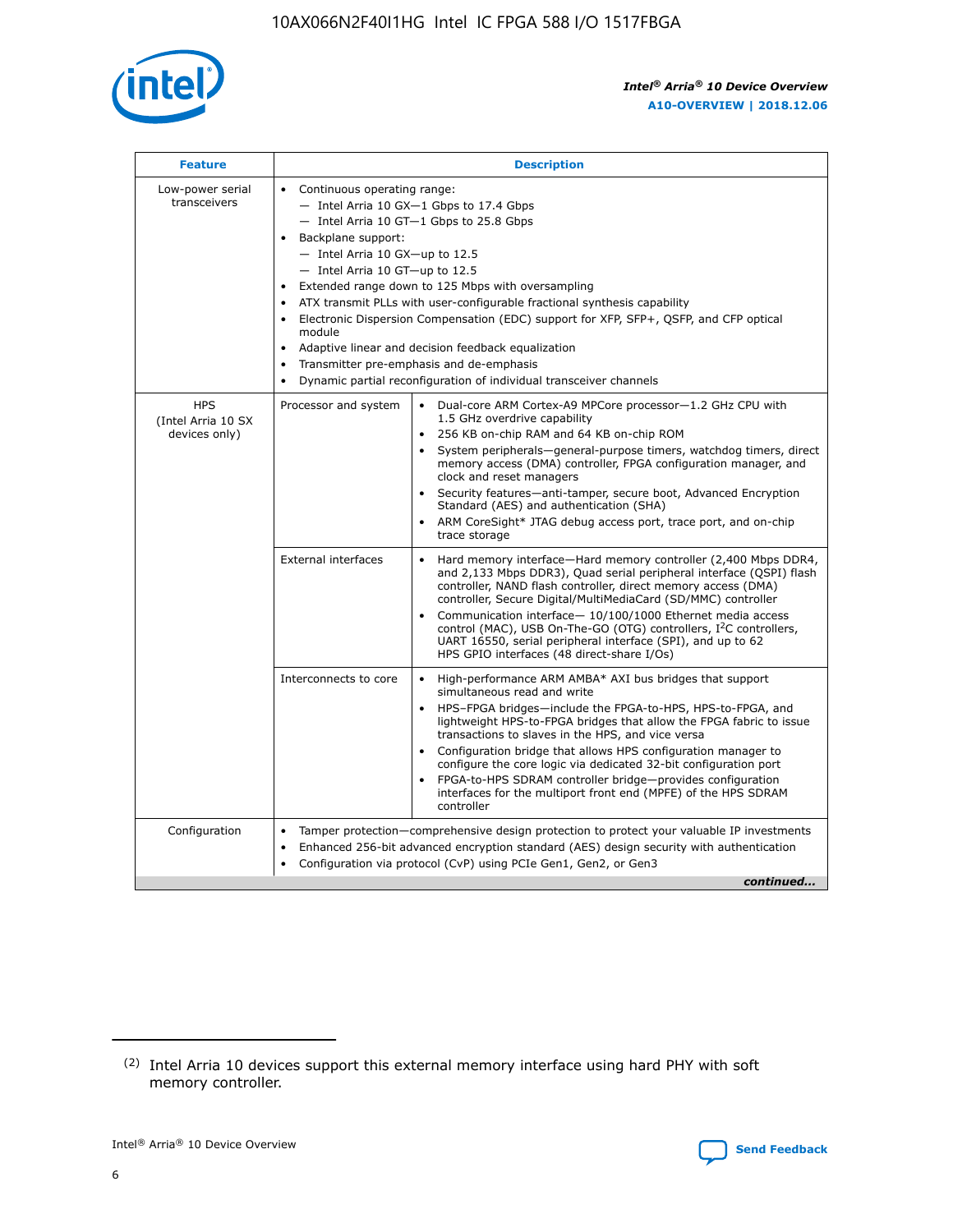

| <b>Feature</b>     | <b>Description</b>                                                                                                                                                                                               |
|--------------------|------------------------------------------------------------------------------------------------------------------------------------------------------------------------------------------------------------------|
|                    | Dynamic reconfiguration of the transceivers and PLLs<br>Fine-grained partial reconfiguration of the core fabric<br>Active Serial x4 Interface<br>$\bullet$                                                       |
| Power management   | SmartVID<br>Low static power device options<br>Programmable Power Technology<br>Intel Quartus <sup>®</sup> Prime integrated power analysis                                                                       |
| Software and tools | Intel Quartus Prime design suite<br>Transceiver toolkit<br>Platform Designer system integration tool<br>DSP Builder for Intel FPGAs<br>OpenCL <sup>™</sup> support<br>Intel SoC FPGA Embedded Design Suite (EDS) |

## **Related Information**

[Intel Arria 10 Transceiver PHY Overview](https://www.intel.com/content/www/us/en/programmable/documentation/nik1398707230472.html#nik1398706768037) Provides details on Intel Arria 10 transceivers.

# **Intel Arria 10 Device Variants and Packages**

#### **Table 4. Device Variants for the Intel Arria 10 Device Family**

| <b>Variant</b>    | <b>Description</b>                                                                                                                                                                                                     |
|-------------------|------------------------------------------------------------------------------------------------------------------------------------------------------------------------------------------------------------------------|
| Intel Arria 10 GX | FPGA featuring 17.4 Gbps transceivers for short reach applications with 12.5 backplane driving<br>capability.                                                                                                          |
| Intel Arria 10 GT | FPGA featuring:<br>17.4 Gbps transceivers for short reach applications with 12.5 backplane driving capability.<br>25.8 Gbps transceivers for supporting CAUI-4 and CEI-25G applications with CFP2 and CFP4<br>modules. |
| Intel Arria 10 SX | SoC integrating ARM-based HPS and FPGA featuring 17.4 Gbps transceivers for short reach<br>applications with 12.5 backplane driving capability.                                                                        |

# **Intel Arria 10 GX**

This section provides the available options, maximum resource counts, and package plan for the Intel Arria 10 GX devices.

The information in this section is correct at the time of publication. For the latest information and to get more details, refer to the Intel FPGA Product Selector.

#### **Related Information**

#### [Intel FPGA Product Selector](http://www.altera.com/products/selector/psg-selector.html) Provides the latest information on Intel products.

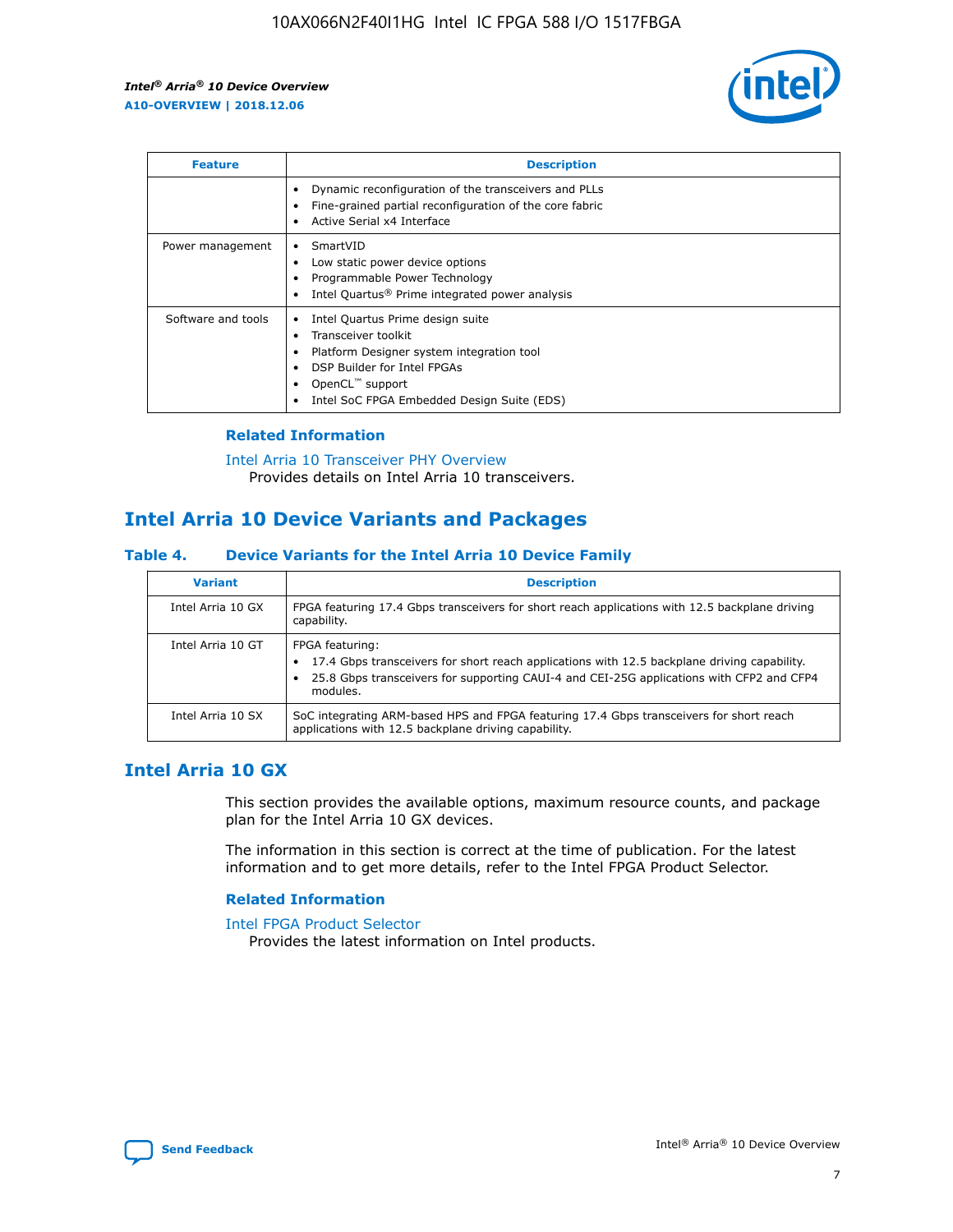

# **Available Options**





#### **Related Information**

[Transceiver Performance for Intel Arria 10 GX/SX Devices](https://www.intel.com/content/www/us/en/programmable/documentation/mcn1413182292568.html#mcn1413213965502) Provides more information about the transceiver speed grade.

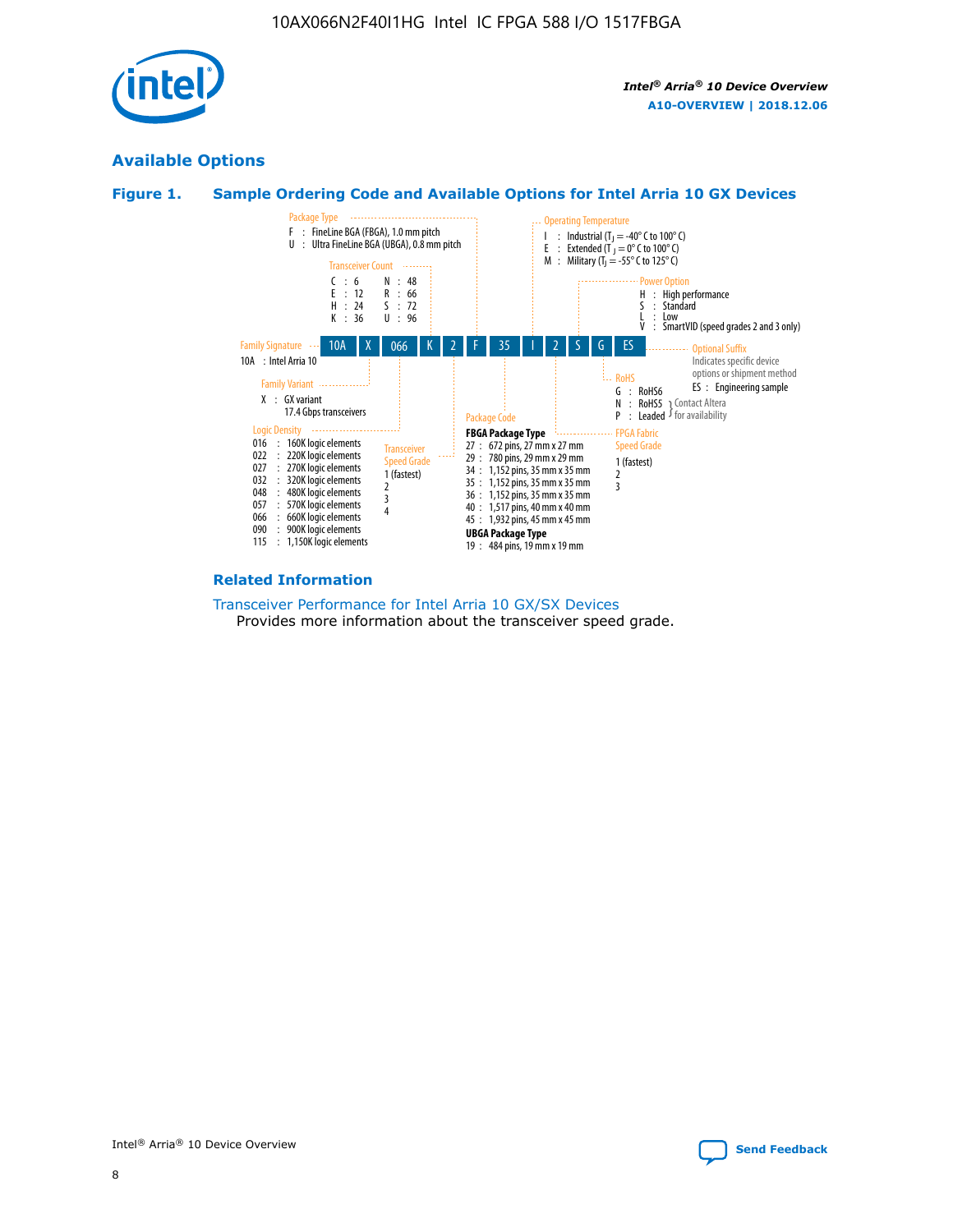

# **Maximum Resources**

#### **Table 5. Maximum Resource Counts for Intel Arria 10 GX Devices (GX 160, GX 220, GX 270, GX 320, and GX 480)**

| <b>Resource</b>              |                         | <b>Product Line</b> |                                                 |                |                |                |  |  |
|------------------------------|-------------------------|---------------------|-------------------------------------------------|----------------|----------------|----------------|--|--|
|                              |                         | <b>GX 160</b>       | <b>GX 220</b><br><b>GX 270</b><br><b>GX 320</b> |                |                | <b>GX 480</b>  |  |  |
| Logic Elements (LE) (K)      |                         | 160                 | 220                                             | 270            | 320            | 480            |  |  |
| <b>ALM</b>                   |                         | 61,510              | 80,330                                          | 101,620        | 119,900        | 183,590        |  |  |
| Register                     |                         | 246,040             | 406,480<br>321,320                              |                | 479,600        | 734,360        |  |  |
| Memory (Kb)                  | M <sub>20</sub> K       | 8,800               | 11,740                                          | 15,000         | 17,820         | 28,620         |  |  |
|                              | <b>MLAB</b>             | 1,050               | 1,690<br>2,452<br>2,727                         |                |                | 4,164          |  |  |
| Variable-precision DSP Block |                         | 156                 | 192                                             | 830            | 985            | 1,368          |  |  |
| 18 x 19 Multiplier           |                         | 312                 | 384                                             | 1,970<br>1,660 |                | 2,736          |  |  |
| PLL                          | Fractional<br>Synthesis | 6                   | 6                                               | 8              | 8              | 12             |  |  |
|                              | I/O                     | 6                   | 6                                               | 8              | 8              | 12             |  |  |
| 17.4 Gbps Transceiver        |                         | 12                  | 12                                              | 24             | 24             | 36             |  |  |
| GPIO <sup>(3)</sup>          |                         | 288                 | 288                                             | 384<br>384     |                | 492            |  |  |
| LVDS Pair $(4)$              |                         | 120                 | 120                                             | 168            | 168            | 222            |  |  |
| PCIe Hard IP Block           |                         | 1                   | 1                                               | 2              | $\overline{2}$ | $\overline{2}$ |  |  |
| Hard Memory Controller       |                         | 6                   | 6                                               | 8              | 8              | 12             |  |  |

<sup>(4)</sup> Each LVDS I/O pair can be used as differential input or output.



<sup>(3)</sup> The number of GPIOs does not include transceiver I/Os. In the Intel Quartus Prime software, the number of user I/Os includes transceiver I/Os.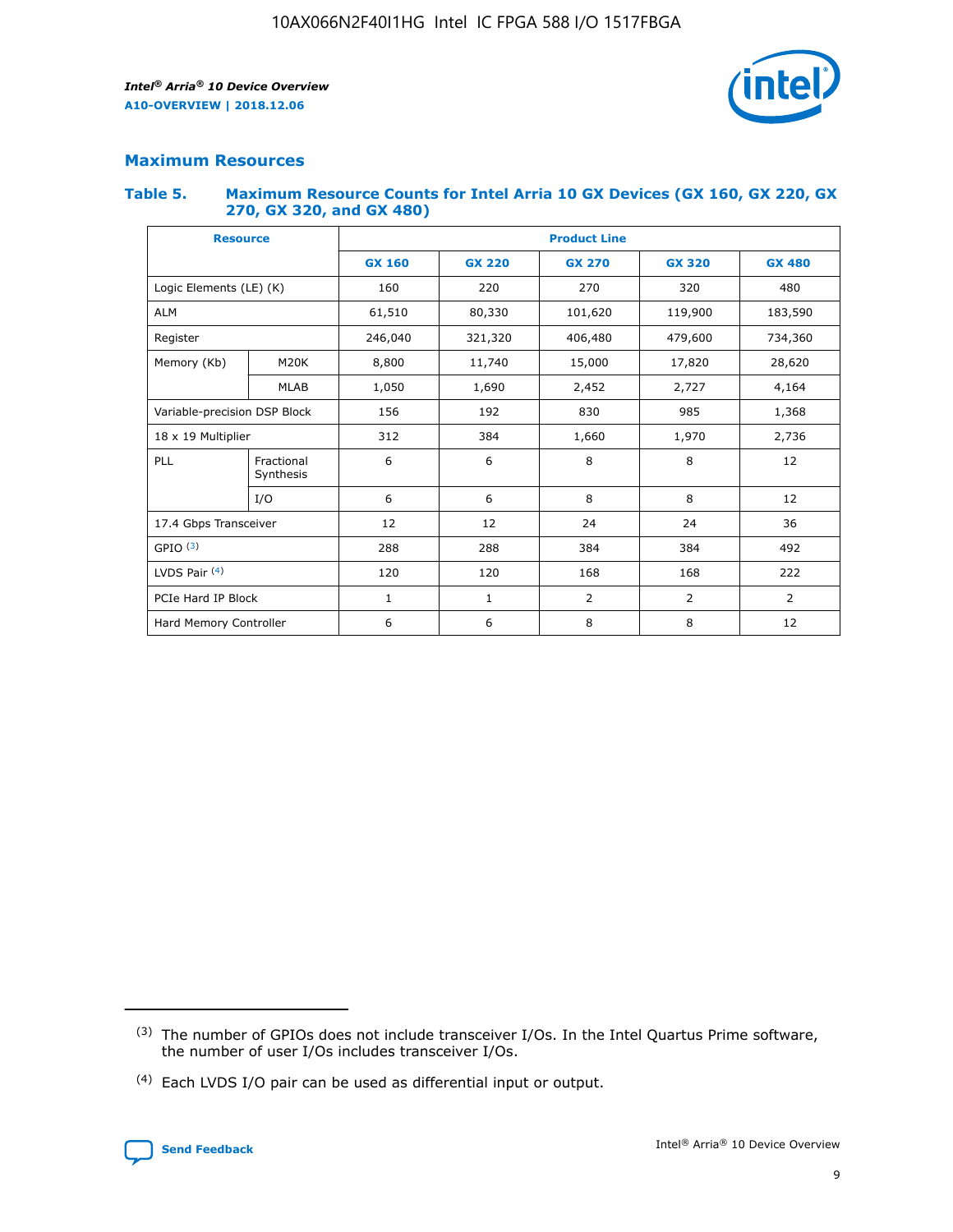

## **Table 6. Maximum Resource Counts for Intel Arria 10 GX Devices (GX 570, GX 660, GX 900, and GX 1150)**

|                              | <b>Resource</b>         | <b>Product Line</b> |                |                |                |  |  |  |
|------------------------------|-------------------------|---------------------|----------------|----------------|----------------|--|--|--|
|                              |                         | <b>GX 570</b>       | <b>GX 660</b>  | <b>GX 900</b>  | <b>GX 1150</b> |  |  |  |
| Logic Elements (LE) (K)      |                         | 570                 | 660            | 900            | 1,150          |  |  |  |
| <b>ALM</b>                   |                         | 217,080             | 251,680        | 339,620        | 427,200        |  |  |  |
| Register                     |                         | 868,320             | 1,006,720      |                | 1,708,800      |  |  |  |
| Memory (Kb)                  | M <sub>20</sub> K       | 36,000              | 42,620         | 48,460         | 54,260         |  |  |  |
|                              | <b>MLAB</b>             | 5,096               | 5,788          | 9,386          | 12,984         |  |  |  |
| Variable-precision DSP Block |                         | 1,523               | 1,687          | 1,518          | 1,518          |  |  |  |
| 18 x 19 Multiplier           |                         | 3,046               | 3,374<br>3,036 |                | 3,036          |  |  |  |
| PLL                          | Fractional<br>Synthesis | 16                  | 16             | 32             | 32             |  |  |  |
|                              | I/O                     | 16                  | 16             | 16             | 16             |  |  |  |
| 17.4 Gbps Transceiver        |                         | 48                  | 96<br>48       |                | 96             |  |  |  |
| GPIO <sup>(3)</sup>          |                         | 696                 | 696            | 768            | 768            |  |  |  |
| LVDS Pair $(4)$              |                         | 324                 | 324            | 384            | 384            |  |  |  |
| PCIe Hard IP Block           |                         | $\overline{2}$      | 2              | $\overline{4}$ | 4              |  |  |  |
| Hard Memory Controller       |                         | 16                  | 16             | 16             | 16             |  |  |  |

# **Package Plan**

# **Table 7. Package Plan for Intel Arria 10 GX Devices (U19, F27, and F29)**

Refer to I/O and High Speed I/O in Intel Arria 10 Devices chapter for the number of 3 V I/O, LVDS I/O, and LVDS channels in each device package.

| <b>Product Line</b> | U <sub>19</sub><br>$(19 \text{ mm} \times 19 \text{ mm})$<br>484-pin UBGA) |          |             |         | <b>F27</b><br>(27 mm × 27 mm,<br>672-pin FBGA) |             | <b>F29</b><br>(29 mm × 29 mm,<br>780-pin FBGA) |          |             |  |
|---------------------|----------------------------------------------------------------------------|----------|-------------|---------|------------------------------------------------|-------------|------------------------------------------------|----------|-------------|--|
|                     | 3 V I/O                                                                    | LVDS I/O | <b>XCVR</b> | 3 V I/O | LVDS I/O                                       | <b>XCVR</b> | 3 V I/O                                        | LVDS I/O | <b>XCVR</b> |  |
| GX 160              | 48                                                                         | 192      | 6           | 48      | 192                                            | 12          | 48                                             | 240      | 12          |  |
| GX 220              | 48                                                                         | 192      | 6           | 48      | 192                                            | 12          | 48                                             | 240      | 12          |  |
| GX 270              |                                                                            |          |             | 48      | 192                                            | 12          | 48                                             | 312      | 12          |  |
| GX 320              |                                                                            |          |             | 48      | 192                                            | 12          | 48                                             | 312      | 12          |  |
| GX 480              |                                                                            |          |             |         |                                                |             | 48                                             | 312      | 12          |  |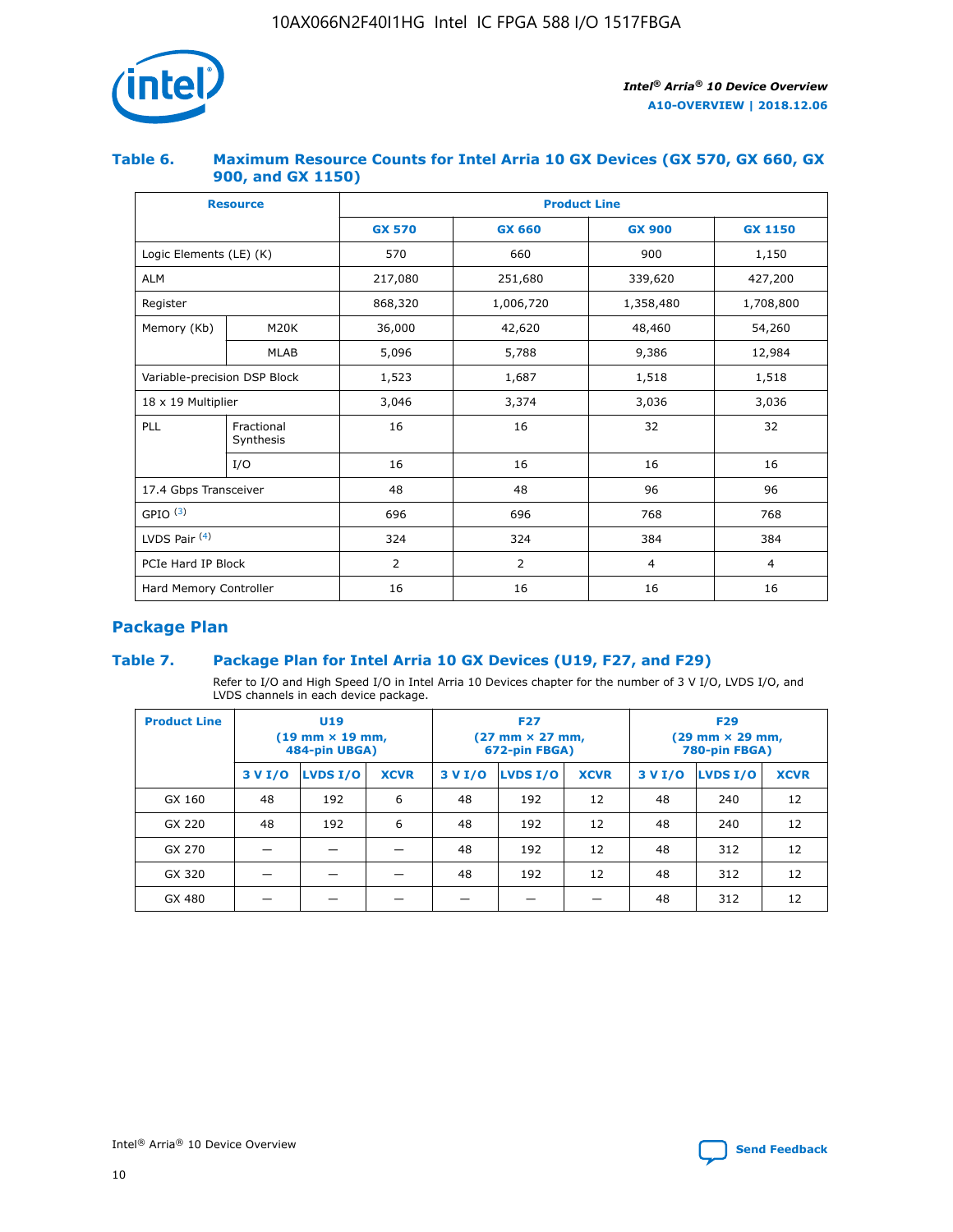



#### **Table 8. Package Plan for Intel Arria 10 GX Devices (F34, F35, NF40, and KF40)**

Refer to I/O and High Speed I/O in Intel Arria 10 Devices chapter for the number of 3 V I/O, LVDS I/O, and LVDS channels in each device package.

| <b>Product Line</b> | <b>F34</b><br>$(35 \text{ mm} \times 35 \text{ mm})$<br>1152-pin FBGA) |                    | <b>F35</b><br>$(35$ mm $\times$ 35 mm,<br><b>1152-pin FBGA)</b> |           | <b>KF40</b><br>$(40$ mm $\times$ 40 mm,<br>1517-pin FBGA) |             |           | <b>NF40</b><br>$(40$ mm $\times$ 40 mm,<br><b>1517-pin FBGA)</b> |             |            |                    |             |
|---------------------|------------------------------------------------------------------------|--------------------|-----------------------------------------------------------------|-----------|-----------------------------------------------------------|-------------|-----------|------------------------------------------------------------------|-------------|------------|--------------------|-------------|
|                     | 3V<br>I/O                                                              | <b>LVDS</b><br>I/O | <b>XCVR</b>                                                     | 3V<br>I/O | <b>LVDS</b><br>I/O                                        | <b>XCVR</b> | 3V<br>I/O | <b>LVDS</b><br>I/O                                               | <b>XCVR</b> | 3 V<br>I/O | <b>LVDS</b><br>I/O | <b>XCVR</b> |
| GX 270              | 48                                                                     | 336                | 24                                                              | 48        | 336                                                       | 24          |           |                                                                  |             |            |                    |             |
| GX 320              | 48                                                                     | 336                | 24                                                              | 48        | 336                                                       | 24          |           |                                                                  |             |            |                    |             |
| GX 480              | 48                                                                     | 444                | 24                                                              | 48        | 348                                                       | 36          |           |                                                                  |             |            |                    |             |
| GX 570              | 48                                                                     | 444                | 24                                                              | 48        | 348                                                       | 36          | 96        | 600                                                              | 36          | 48         | 540                | 48          |
| GX 660              | 48                                                                     | 444                | 24                                                              | 48        | 348                                                       | 36          | 96        | 600                                                              | 36          | 48         | 540                | 48          |
| GX 900              |                                                                        | 504                | 24                                                              | –         |                                                           | -           |           |                                                                  |             |            | 600                | 48          |
| GX 1150             |                                                                        | 504                | 24                                                              |           |                                                           |             |           |                                                                  |             |            | 600                | 48          |

#### **Table 9. Package Plan for Intel Arria 10 GX Devices (RF40, NF45, SF45, and UF45)**

Refer to I/O and High Speed I/O in Intel Arria 10 Devices chapter for the number of 3 V I/O, LVDS I/O, and LVDS channels in each device package.

| <b>Product Line</b> | <b>RF40</b><br>$(40$ mm $\times$ 40 mm,<br>1517-pin FBGA) |                    |             | <b>NF45</b><br>$(45 \text{ mm} \times 45 \text{ mm})$<br><b>1932-pin FBGA)</b> |                    |             | <b>SF45</b><br>$(45 \text{ mm} \times 45 \text{ mm})$<br><b>1932-pin FBGA)</b> |                    |             | <b>UF45</b><br>$(45 \text{ mm} \times 45 \text{ mm})$<br><b>1932-pin FBGA)</b> |                    |             |
|---------------------|-----------------------------------------------------------|--------------------|-------------|--------------------------------------------------------------------------------|--------------------|-------------|--------------------------------------------------------------------------------|--------------------|-------------|--------------------------------------------------------------------------------|--------------------|-------------|
|                     | 3V<br>I/O                                                 | <b>LVDS</b><br>I/O | <b>XCVR</b> | 3 V<br>I/O                                                                     | <b>LVDS</b><br>I/O | <b>XCVR</b> | 3 V<br>I/O                                                                     | <b>LVDS</b><br>I/O | <b>XCVR</b> | 3V<br>I/O                                                                      | <b>LVDS</b><br>I/O | <b>XCVR</b> |
| GX 900              |                                                           | 342                | 66          | _                                                                              | 768                | 48          |                                                                                | 624                | 72          |                                                                                | 480                | 96          |
| GX 1150             |                                                           | 342                | 66          | _                                                                              | 768                | 48          |                                                                                | 624                | 72          |                                                                                | 480                | 96          |

### **Related Information**

[I/O and High-Speed Differential I/O Interfaces in Intel Arria 10 Devices chapter, Intel](https://www.intel.com/content/www/us/en/programmable/documentation/sam1403482614086.html#sam1403482030321) [Arria 10 Device Handbook](https://www.intel.com/content/www/us/en/programmable/documentation/sam1403482614086.html#sam1403482030321)

Provides the number of 3 V and LVDS I/Os, and LVDS channels for each Intel Arria 10 device package.

# **Intel Arria 10 GT**

This section provides the available options, maximum resource counts, and package plan for the Intel Arria 10 GT devices.

The information in this section is correct at the time of publication. For the latest information and to get more details, refer to the Intel FPGA Product Selector.

#### **Related Information**

#### [Intel FPGA Product Selector](http://www.altera.com/products/selector/psg-selector.html)

Provides the latest information on Intel products.

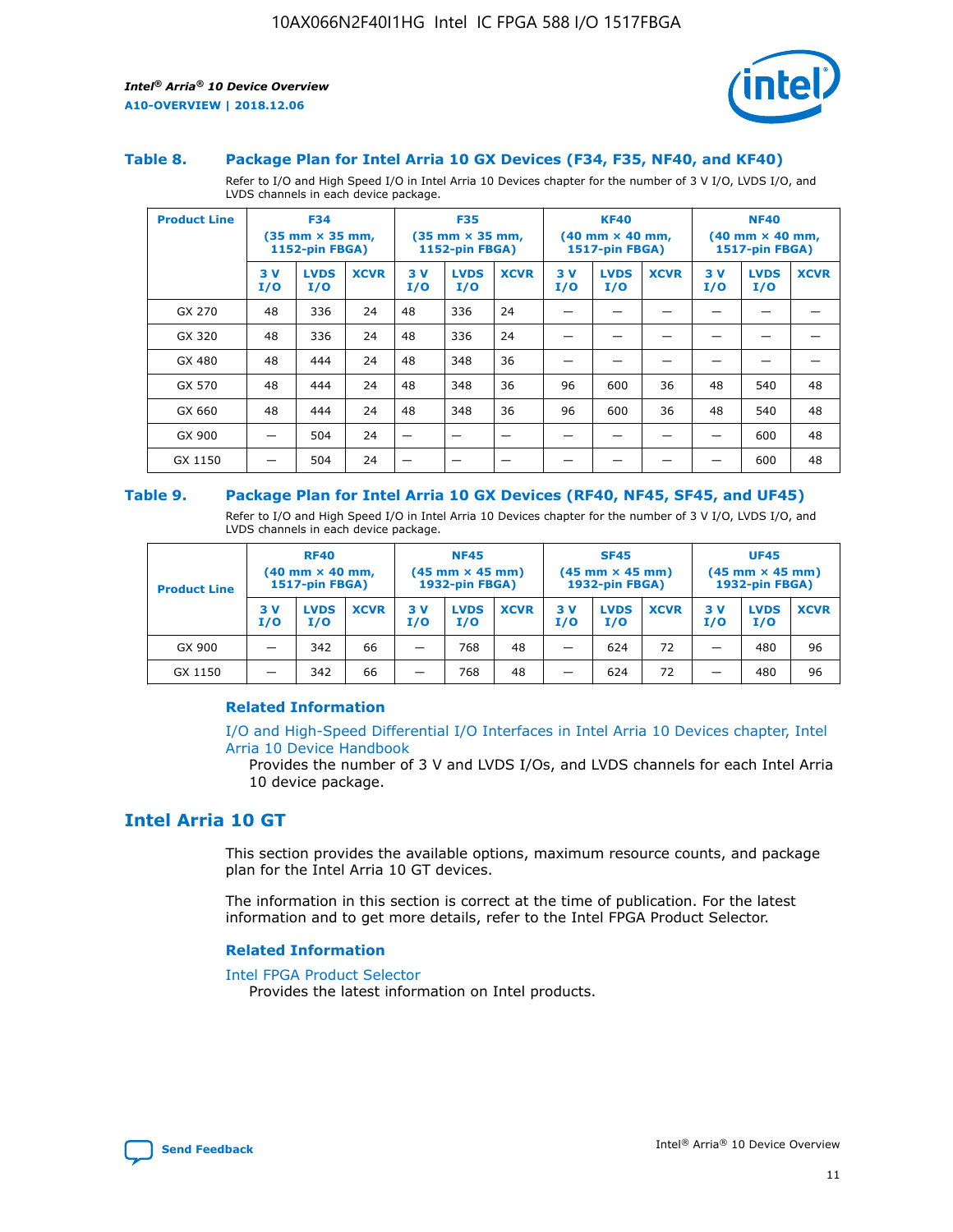

# **Available Options**

# **Figure 2. Sample Ordering Code and Available Options for Intel Arria 10 GT Devices**

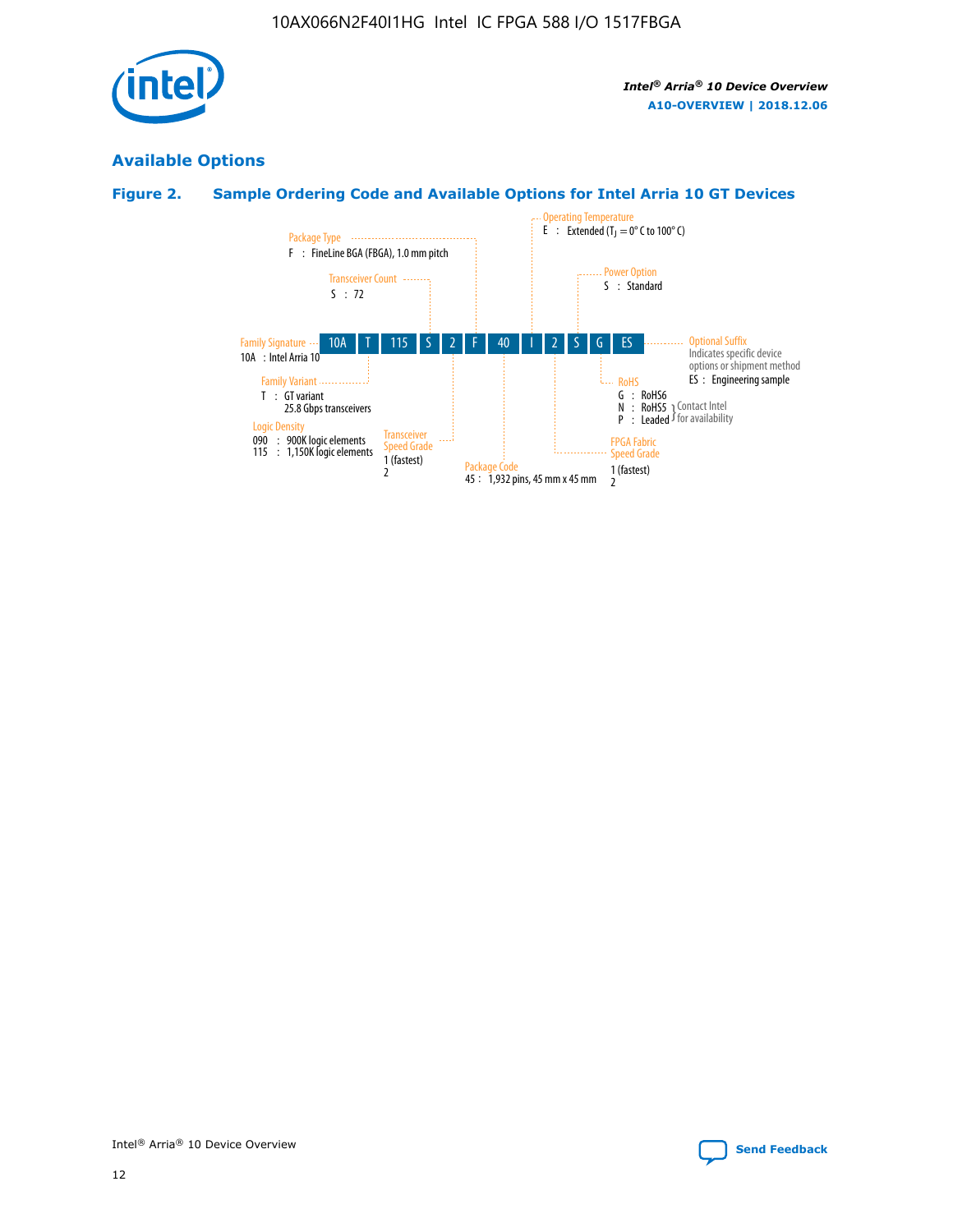

## **Maximum Resources**

#### **Table 10. Maximum Resource Counts for Intel Arria 10 GT Devices**

| <b>Resource</b>              |                      |                | <b>Product Line</b> |  |
|------------------------------|----------------------|----------------|---------------------|--|
|                              |                      | <b>GT 900</b>  | <b>GT 1150</b>      |  |
| Logic Elements (LE) (K)      |                      | 900            | 1,150               |  |
| <b>ALM</b>                   |                      | 339,620        | 427,200             |  |
| Register                     |                      | 1,358,480      | 1,708,800           |  |
| Memory (Kb)                  | M20K                 | 48,460         | 54,260              |  |
|                              | <b>MLAB</b>          | 9,386          | 12,984              |  |
| Variable-precision DSP Block |                      | 1,518          | 1,518               |  |
| 18 x 19 Multiplier           |                      | 3,036          | 3,036               |  |
| PLL                          | Fractional Synthesis | 32             | 32                  |  |
|                              | I/O                  | 16             | 16                  |  |
| Transceiver                  | 17.4 Gbps            | 72(5)          | 72(5)               |  |
|                              | 25.8 Gbps            | 6              | 6                   |  |
| GPIO <sup>(6)</sup>          |                      | 624            | 624                 |  |
| LVDS Pair $(7)$              |                      | 312            | 312                 |  |
| PCIe Hard IP Block           |                      | $\overline{4}$ | $\overline{4}$      |  |
| Hard Memory Controller       |                      | 16             | 16                  |  |

## **Related Information**

#### [Intel Arria 10 GT Channel Usage](https://www.intel.com/content/www/us/en/programmable/documentation/nik1398707230472.html#nik1398707008178)

Configuring GT/GX channels in Intel Arria 10 GT devices.

## **Package Plan**

### **Table 11. Package Plan for Intel Arria 10 GT Devices**

Refer to I/O and High Speed I/O in Intel Arria 10 Devices chapter for the number of 3 V I/O, LVDS I/O, and LVDS channels in each device package.

| <b>Product Line</b> | <b>SF45</b><br>(45 mm × 45 mm, 1932-pin FBGA) |                 |             |  |  |  |
|---------------------|-----------------------------------------------|-----------------|-------------|--|--|--|
|                     | 3 V I/O                                       | <b>LVDS I/O</b> | <b>XCVR</b> |  |  |  |
| GT 900              |                                               | 624             | 72          |  |  |  |
| GT 1150             |                                               | 624             | 72          |  |  |  |

<sup>(7)</sup> Each LVDS I/O pair can be used as differential input or output.



 $(5)$  If all 6 GT channels are in use, 12 of the GX channels are not usable.

<sup>(6)</sup> The number of GPIOs does not include transceiver I/Os. In the Intel Quartus Prime software, the number of user I/Os includes transceiver I/Os.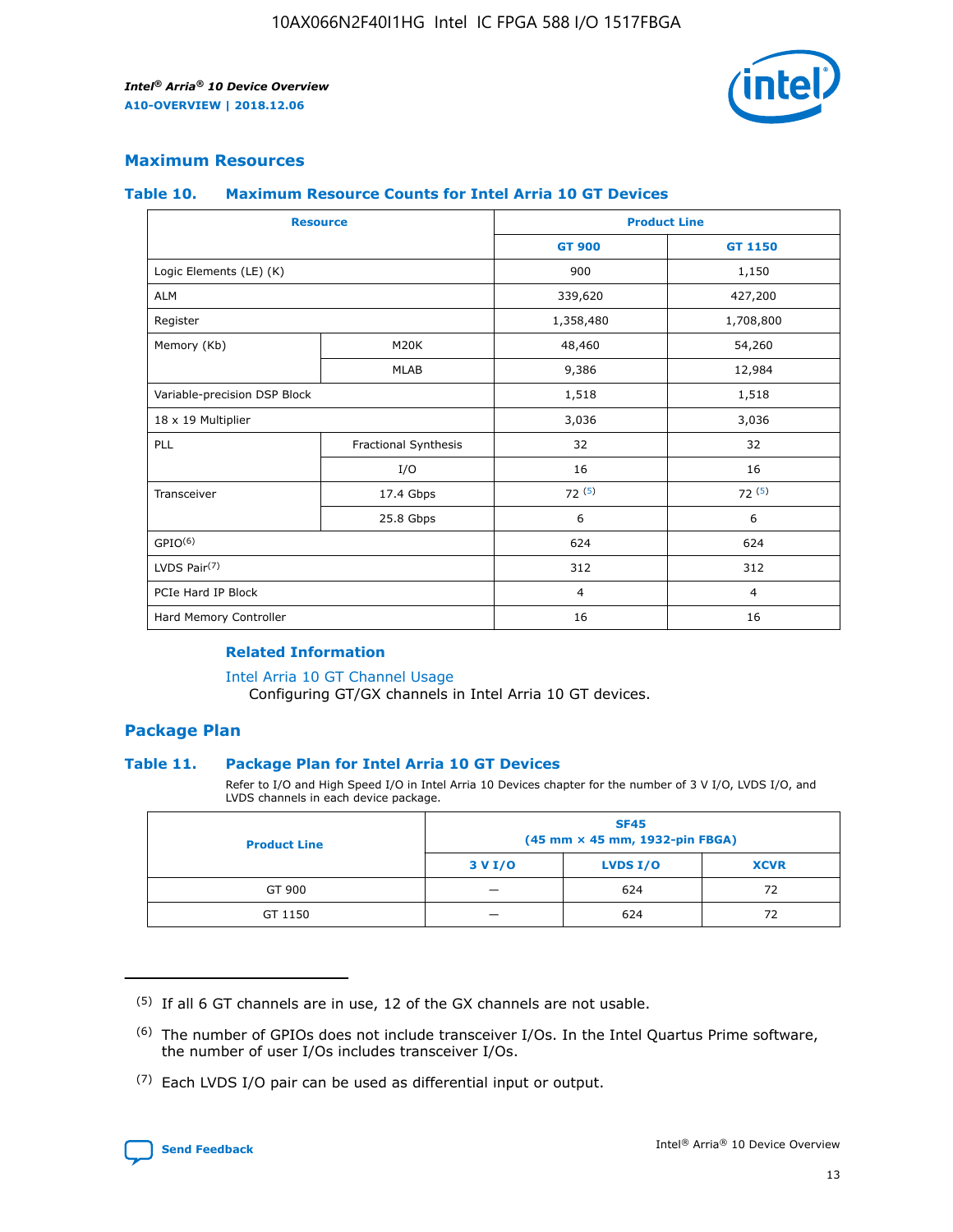

#### **Related Information**

[I/O and High-Speed Differential I/O Interfaces in Intel Arria 10 Devices chapter, Intel](https://www.intel.com/content/www/us/en/programmable/documentation/sam1403482614086.html#sam1403482030321) [Arria 10 Device Handbook](https://www.intel.com/content/www/us/en/programmable/documentation/sam1403482614086.html#sam1403482030321)

Provides the number of 3 V and LVDS I/Os, and LVDS channels for each Intel Arria 10 device package.

# **Intel Arria 10 SX**

This section provides the available options, maximum resource counts, and package plan for the Intel Arria 10 SX devices.

The information in this section is correct at the time of publication. For the latest information and to get more details, refer to the Intel FPGA Product Selector.

#### **Related Information**

[Intel FPGA Product Selector](http://www.altera.com/products/selector/psg-selector.html) Provides the latest information on Intel products.

### **Available Options**

#### **Figure 3. Sample Ordering Code and Available Options for Intel Arria 10 SX Devices**



#### **Related Information**

[Transceiver Performance for Intel Arria 10 GX/SX Devices](https://www.intel.com/content/www/us/en/programmable/documentation/mcn1413182292568.html#mcn1413213965502) Provides more information about the transceiver speed grade.

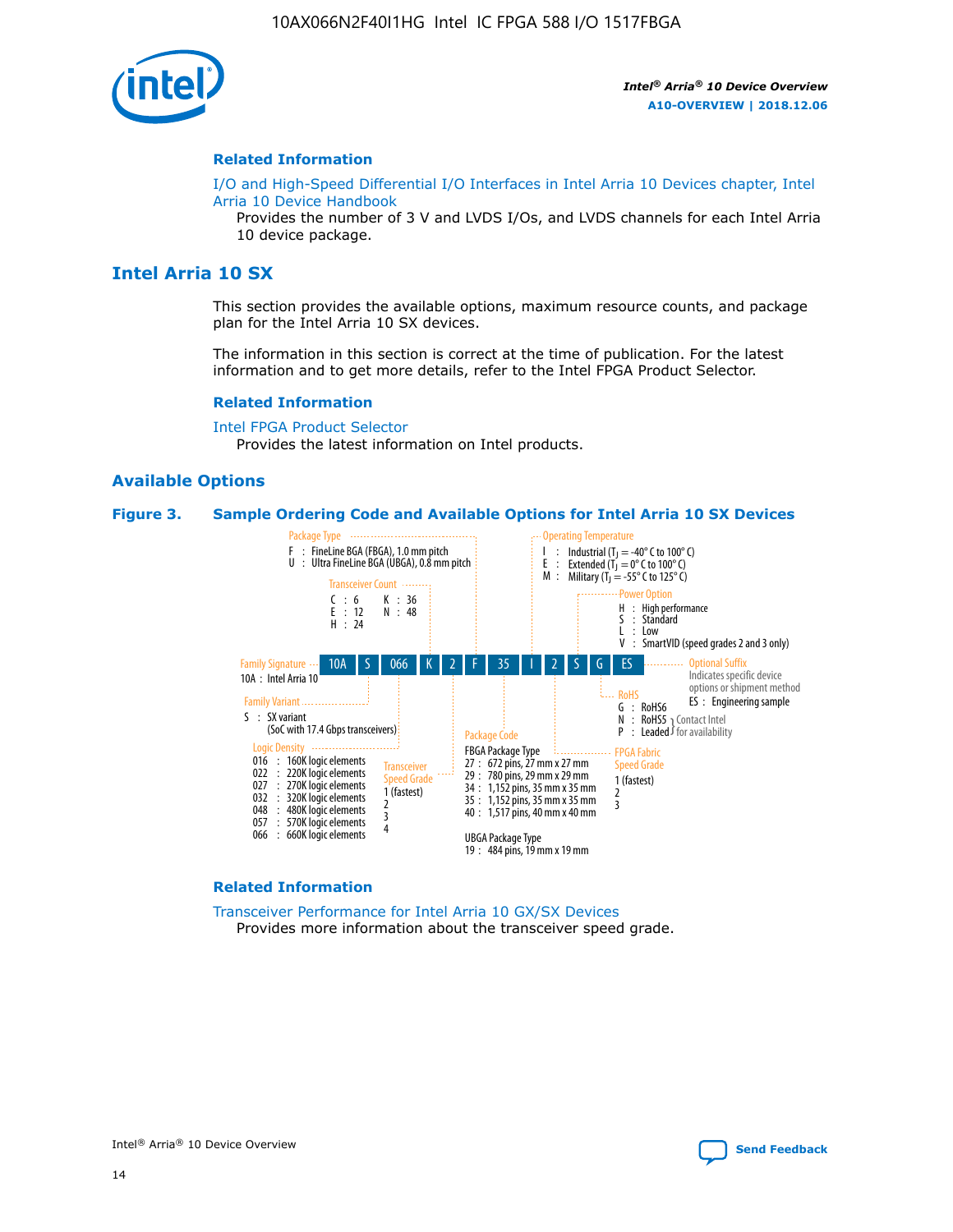

# **Maximum Resources**

#### **Table 12. Maximum Resource Counts for Intel Arria 10 SX Devices**

| <b>Resource</b>                   |                         | <b>Product Line</b> |               |                |                |                |                |                |  |  |  |
|-----------------------------------|-------------------------|---------------------|---------------|----------------|----------------|----------------|----------------|----------------|--|--|--|
|                                   |                         | <b>SX 160</b>       | <b>SX 220</b> | <b>SX 270</b>  | <b>SX 320</b>  | <b>SX 480</b>  | <b>SX 570</b>  | <b>SX 660</b>  |  |  |  |
| Logic Elements (LE) (K)           |                         | 160                 | 220           | 270            | 320            | 480            | 570            | 660            |  |  |  |
| <b>ALM</b>                        |                         | 61,510              | 80,330        | 101,620        | 119,900        | 183,590        | 217,080        | 251,680        |  |  |  |
| Register                          |                         | 246,040             | 321,320       | 406,480        | 479,600        | 734,360        | 868,320        | 1,006,720      |  |  |  |
| Memory (Kb)                       | M <sub>20</sub> K       | 8,800               | 11,740        | 15,000         | 17,820         | 28,620         | 36,000         | 42,620         |  |  |  |
|                                   | <b>MLAB</b>             | 1,050               | 1,690         | 2,452          | 2,727          | 4,164          | 5,096          | 5,788          |  |  |  |
| Variable-precision DSP Block      |                         | 156                 | 192           | 830            | 985            | 1,368          | 1,523          | 1,687          |  |  |  |
| 18 x 19 Multiplier                |                         | 312                 | 384           | 1,660          | 1,970          | 2,736          | 3,046          | 3,374          |  |  |  |
| PLL                               | Fractional<br>Synthesis | 6                   | 6             | 8              | 8              | 12             | 16             | 16             |  |  |  |
|                                   | I/O                     | 6                   | 6             | 8              | 8              | 12             | 16             | 16             |  |  |  |
| 17.4 Gbps Transceiver             |                         | 12                  | 12            | 24             | 24             | 36             | 48             | 48             |  |  |  |
| GPIO <sup>(8)</sup>               |                         | 288                 | 288           | 384            | 384            | 492            | 696            | 696            |  |  |  |
| LVDS Pair $(9)$                   |                         | 120                 | 120           | 168            | 168            | 174            | 324            | 324            |  |  |  |
| PCIe Hard IP Block                |                         | $\mathbf{1}$        | $\mathbf{1}$  | $\overline{2}$ | $\overline{2}$ | $\overline{2}$ | $\overline{2}$ | $\overline{2}$ |  |  |  |
| Hard Memory Controller            |                         | 6                   | 6             | 8              | 8              | 12             | 16             | 16             |  |  |  |
| ARM Cortex-A9 MPCore<br>Processor |                         | Yes                 | Yes           | Yes            | Yes            | Yes            | Yes            | <b>Yes</b>     |  |  |  |

# **Package Plan**

### **Table 13. Package Plan for Intel Arria 10 SX Devices (U19, F27, F29, and F34)**

Refer to I/O and High Speed I/O in Intel Arria 10 Devices chapter for the number of 3 V I/O, LVDS I/O, and LVDS channels in each device package.

| <b>Product Line</b> | <b>U19</b><br>$(19 \text{ mm} \times 19 \text{ mm})$<br>484-pin UBGA) |                    |             | <b>F27</b><br>$(27 \text{ mm} \times 27 \text{ mm})$<br>672-pin FBGA) |                    | <b>F29</b><br>$(29 \text{ mm} \times 29 \text{ mm})$<br>780-pin FBGA) |           |                    | <b>F34</b><br>$(35 \text{ mm} \times 35 \text{ mm})$<br><b>1152-pin FBGA)</b> |           |                    |             |
|---------------------|-----------------------------------------------------------------------|--------------------|-------------|-----------------------------------------------------------------------|--------------------|-----------------------------------------------------------------------|-----------|--------------------|-------------------------------------------------------------------------------|-----------|--------------------|-------------|
|                     | 3V<br>I/O                                                             | <b>LVDS</b><br>I/O | <b>XCVR</b> | 3V<br>I/O                                                             | <b>LVDS</b><br>I/O | <b>XCVR</b>                                                           | 3V<br>I/O | <b>LVDS</b><br>I/O | <b>XCVR</b>                                                                   | 3V<br>I/O | <b>LVDS</b><br>I/O | <b>XCVR</b> |
| SX 160              | 48                                                                    | 144                | 6           | 48                                                                    | 192                | 12                                                                    | 48        | 240                | 12                                                                            | -         |                    |             |
| SX 220              | 48                                                                    | 144                | 6           | 48                                                                    | 192                | 12                                                                    | 48        | 240                | 12                                                                            |           |                    |             |
| SX 270              |                                                                       |                    |             | 48                                                                    | 192                | 12                                                                    | 48        | 312                | 12                                                                            | 48        | 336                | 24          |
| SX 320              |                                                                       |                    |             | 48                                                                    | 192                | 12                                                                    | 48        | 312                | 12                                                                            | 48        | 336                | 24          |
|                     | continued                                                             |                    |             |                                                                       |                    |                                                                       |           |                    |                                                                               |           |                    |             |

 $(8)$  The number of GPIOs does not include transceiver I/Os. In the Intel Quartus Prime software, the number of user I/Os includes transceiver I/Os.

 $(9)$  Each LVDS I/O pair can be used as differential input or output.

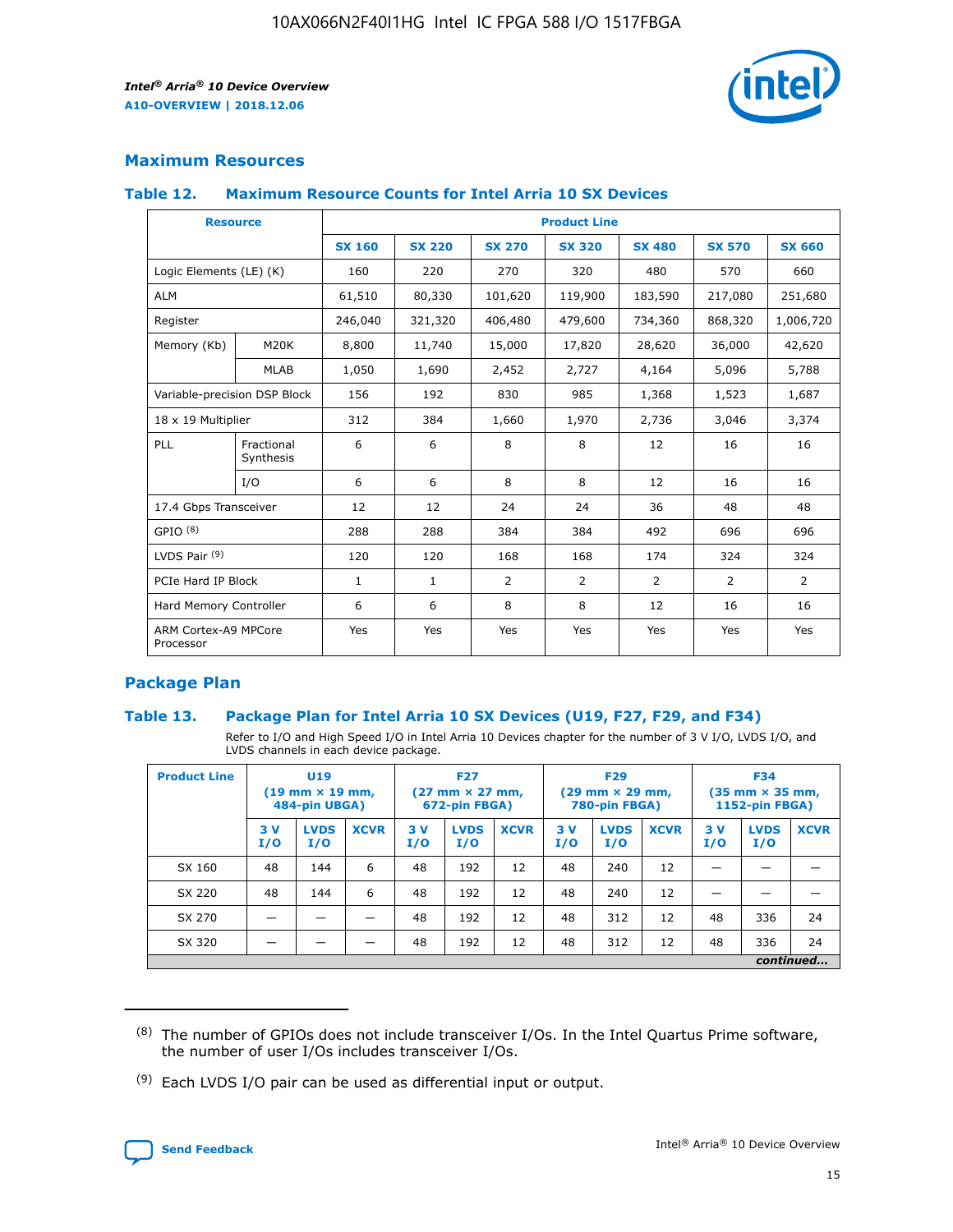

| <b>Product Line</b> | U <sub>19</sub><br>$(19 \text{ mm} \times 19 \text{ mm})$<br>484-pin UBGA) |                    | <b>F27</b><br>$(27 \text{ mm} \times 27 \text{ mm})$<br>672-pin FBGA) |            |                    | <b>F29</b><br>$(29 \text{ mm} \times 29 \text{ mm})$<br>780-pin FBGA) |           |                    | <b>F34</b><br>$(35$ mm $\times$ 35 mm,<br><b>1152-pin FBGA)</b> |           |                    |             |
|---------------------|----------------------------------------------------------------------------|--------------------|-----------------------------------------------------------------------|------------|--------------------|-----------------------------------------------------------------------|-----------|--------------------|-----------------------------------------------------------------|-----------|--------------------|-------------|
|                     | 3V<br>I/O                                                                  | <b>LVDS</b><br>I/O | <b>XCVR</b>                                                           | 3 V<br>I/O | <b>LVDS</b><br>I/O | <b>XCVR</b>                                                           | 3V<br>I/O | <b>LVDS</b><br>I/O | <b>XCVR</b>                                                     | 3V<br>I/O | <b>LVDS</b><br>I/O | <b>XCVR</b> |
| SX 480              |                                                                            |                    |                                                                       |            |                    |                                                                       | 48        | 312                | 12                                                              | 48        | 444                | 24          |
| SX 570              |                                                                            |                    |                                                                       |            |                    |                                                                       |           |                    |                                                                 | 48        | 444                | 24          |
| SX 660              |                                                                            |                    |                                                                       |            |                    |                                                                       |           |                    |                                                                 | 48        | 444                | 24          |

## **Table 14. Package Plan for Intel Arria 10 SX Devices (F35, KF40, and NF40)**

Refer to I/O and High Speed I/O in Intel Arria 10 Devices chapter for the number of 3 V I/O, LVDS I/O, and LVDS channels in each device package.

| <b>Product Line</b> | <b>F35</b><br>$(35 \text{ mm} \times 35 \text{ mm})$<br><b>1152-pin FBGA)</b> |          |             |                                           | <b>KF40</b><br>(40 mm × 40 mm,<br>1517-pin FBGA) |    | <b>NF40</b><br>$(40 \text{ mm} \times 40 \text{ mm})$<br>1517-pin FBGA) |          |             |  |
|---------------------|-------------------------------------------------------------------------------|----------|-------------|-------------------------------------------|--------------------------------------------------|----|-------------------------------------------------------------------------|----------|-------------|--|
|                     | 3 V I/O                                                                       | LVDS I/O | <b>XCVR</b> | <b>LVDS I/O</b><br><b>XCVR</b><br>3 V I/O |                                                  |    | 3 V I/O                                                                 | LVDS I/O | <b>XCVR</b> |  |
| SX 270              | 48                                                                            | 336      | 24          |                                           |                                                  |    |                                                                         |          |             |  |
| SX 320              | 48                                                                            | 336      | 24          |                                           |                                                  |    |                                                                         |          |             |  |
| SX 480              | 48                                                                            | 348      | 36          |                                           |                                                  |    |                                                                         |          |             |  |
| SX 570              | 48                                                                            | 348      | 36          | 96                                        | 600                                              | 36 | 48                                                                      | 540      | 48          |  |
| SX 660              | 48                                                                            | 348      | 36          | 96                                        | 600                                              | 36 | 48                                                                      | 540      | 48          |  |

# **Related Information**

[I/O and High-Speed Differential I/O Interfaces in Intel Arria 10 Devices chapter, Intel](https://www.intel.com/content/www/us/en/programmable/documentation/sam1403482614086.html#sam1403482030321) [Arria 10 Device Handbook](https://www.intel.com/content/www/us/en/programmable/documentation/sam1403482614086.html#sam1403482030321)

Provides the number of 3 V and LVDS I/Os, and LVDS channels for each Intel Arria 10 device package.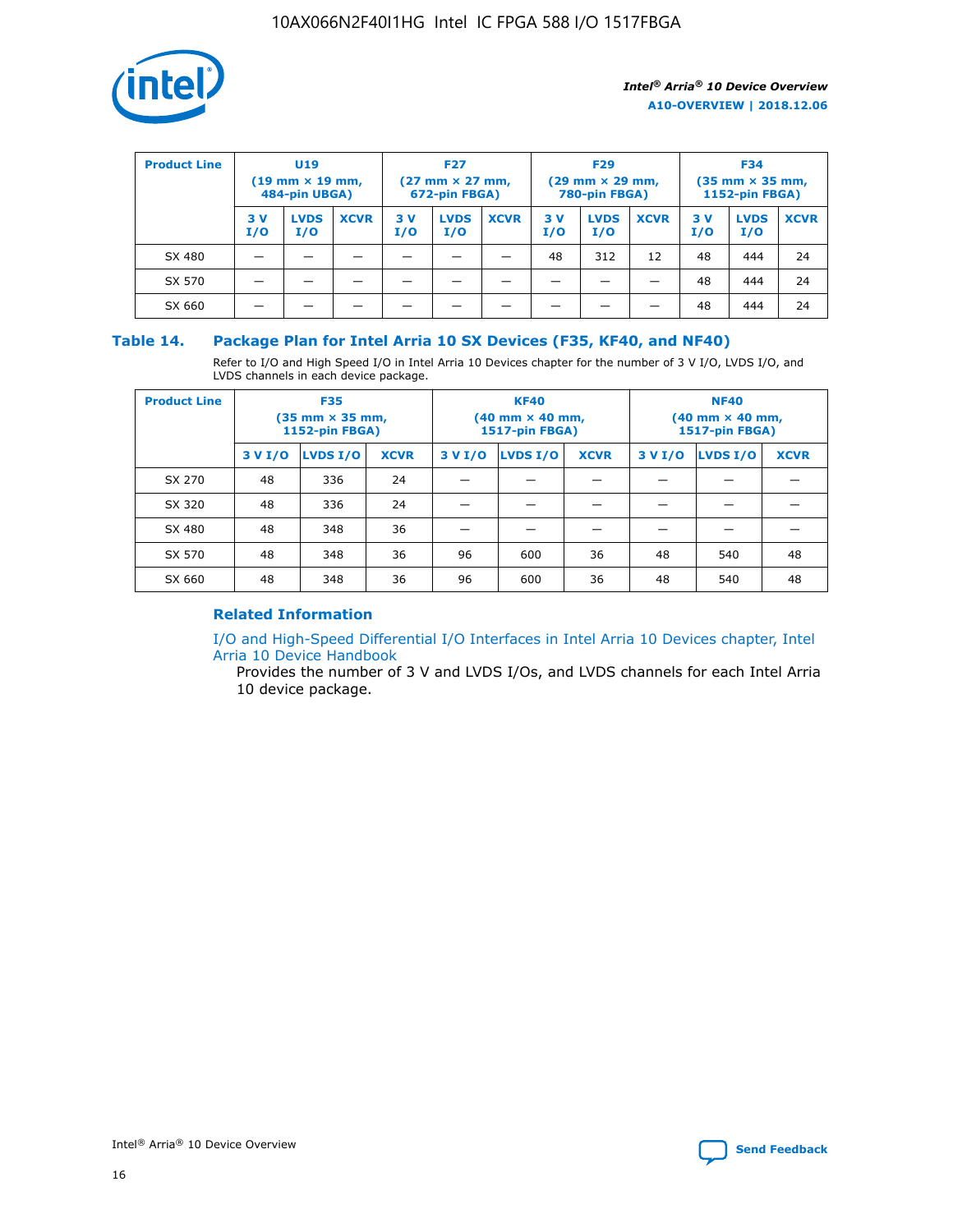

# **I/O Vertical Migration for Intel Arria 10 Devices**

#### **Figure 4. Migration Capability Across Intel Arria 10 Product Lines**

- The arrows indicate the migration paths. The devices included in each vertical migration path are shaded. Devices with fewer resources in the same path have lighter shades.
- To achieve the full I/O migration across product lines in the same migration path, restrict I/Os and transceivers usage to match the product line with the lowest I/O and transceiver counts.
- An LVDS I/O bank in the source device may be mapped to a 3 V I/O bank in the target device. To use memory interface clock frequency higher than 533 MHz, assign external memory interface pins only to banks that are LVDS I/O in both devices.
- There may be nominal 0.15 mm package height difference between some product lines in the same package type.
	- **Variant Product Line Package U19 F27 F29 F34 F35 KF40 NF40 RF40 NF45 SF45 UF45** Intel® Arria® 10 GX GX 160 GX 220 GX 270 GX 320 GX 480 GX 570 GX 660 GX 900 GX 1150 Intel Arria 10 GT GT 900 GT 1150 Intel Arria 10 SX SX 160 SX 220 SX 270 SX 320 SX 480 SX 570 SX 660
- Some migration paths are not shown in the Intel Quartus Prime software **Pin Migration View**.

*Note:* To verify the pin migration compatibility, use the **Pin Migration View** window in the Intel Quartus Prime software Pin Planner.

# **Adaptive Logic Module**

Intel Arria 10 devices use a 20 nm ALM as the basic building block of the logic fabric.

The ALM architecture is the same as the previous generation FPGAs, allowing for efficient implementation of logic functions and easy conversion of IP between the device generations.

The ALM, as shown in following figure, uses an 8-input fracturable look-up table (LUT) with four dedicated registers to help improve timing closure in register-rich designs and achieve an even higher design packing capability than the traditional two-register per LUT architecture.

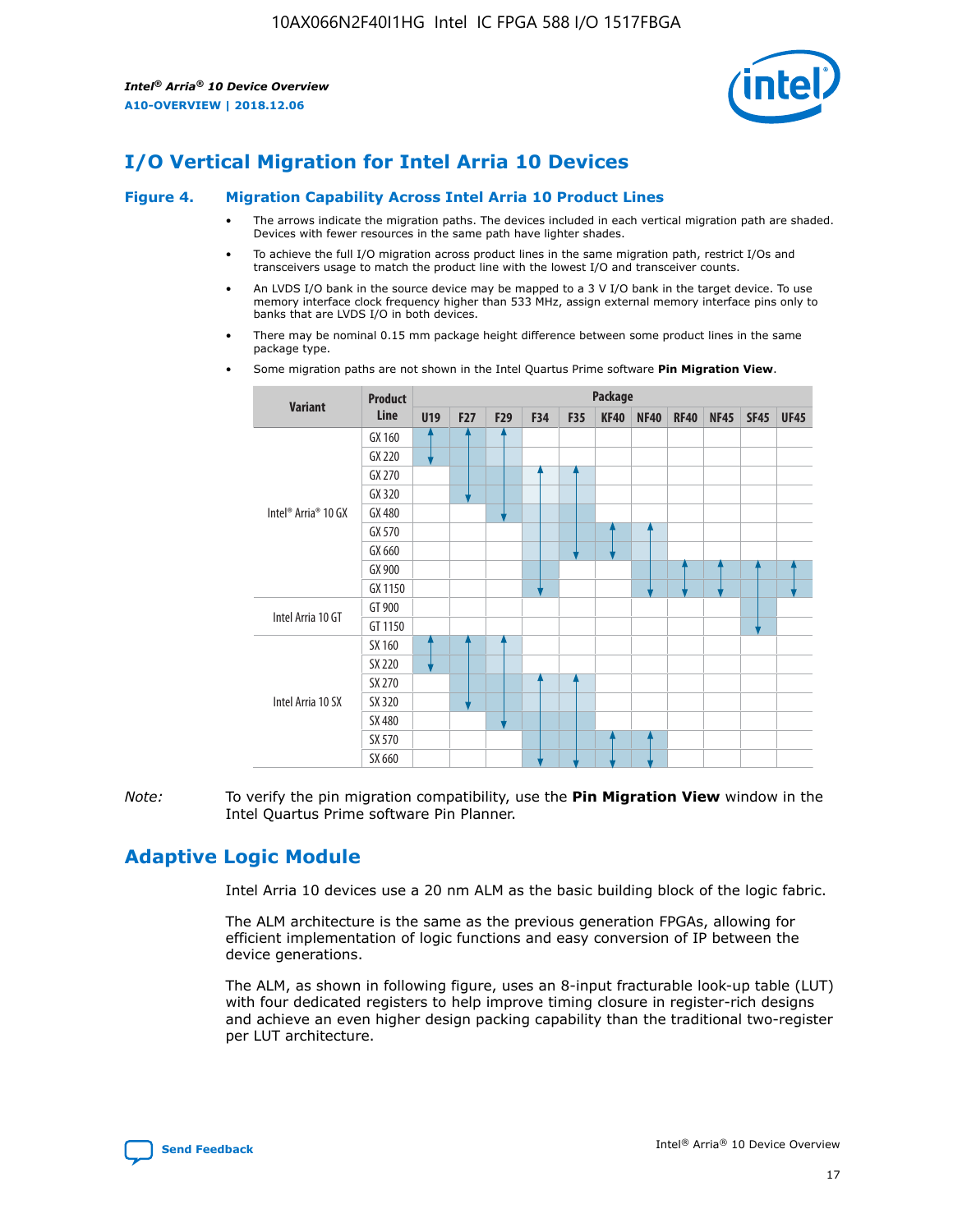

**Figure 5. ALM for Intel Arria 10 Devices**



The Intel Quartus Prime software optimizes your design according to the ALM logic structure and automatically maps legacy designs into the Intel Arria 10 ALM architecture.

# **Variable-Precision DSP Block**

The Intel Arria 10 variable precision DSP blocks support fixed-point arithmetic and floating-point arithmetic.

Features for fixed-point arithmetic:

- High-performance, power-optimized, and fully registered multiplication operations
- 18-bit and 27-bit word lengths
- Two 18 x 19 multipliers or one 27 x 27 multiplier per DSP block
- Built-in addition, subtraction, and 64-bit double accumulation register to combine multiplication results
- Cascading 19-bit or 27-bit when pre-adder is disabled and cascading 18-bit when pre-adder is used to form the tap-delay line for filtering applications
- Cascading 64-bit output bus to propagate output results from one block to the next block without external logic support
- Hard pre-adder supported in 19-bit and 27-bit modes for symmetric filters
- Internal coefficient register bank in both 18-bit and 27-bit modes for filter implementation
- 18-bit and 27-bit systolic finite impulse response (FIR) filters with distributed output adder
- Biased rounding support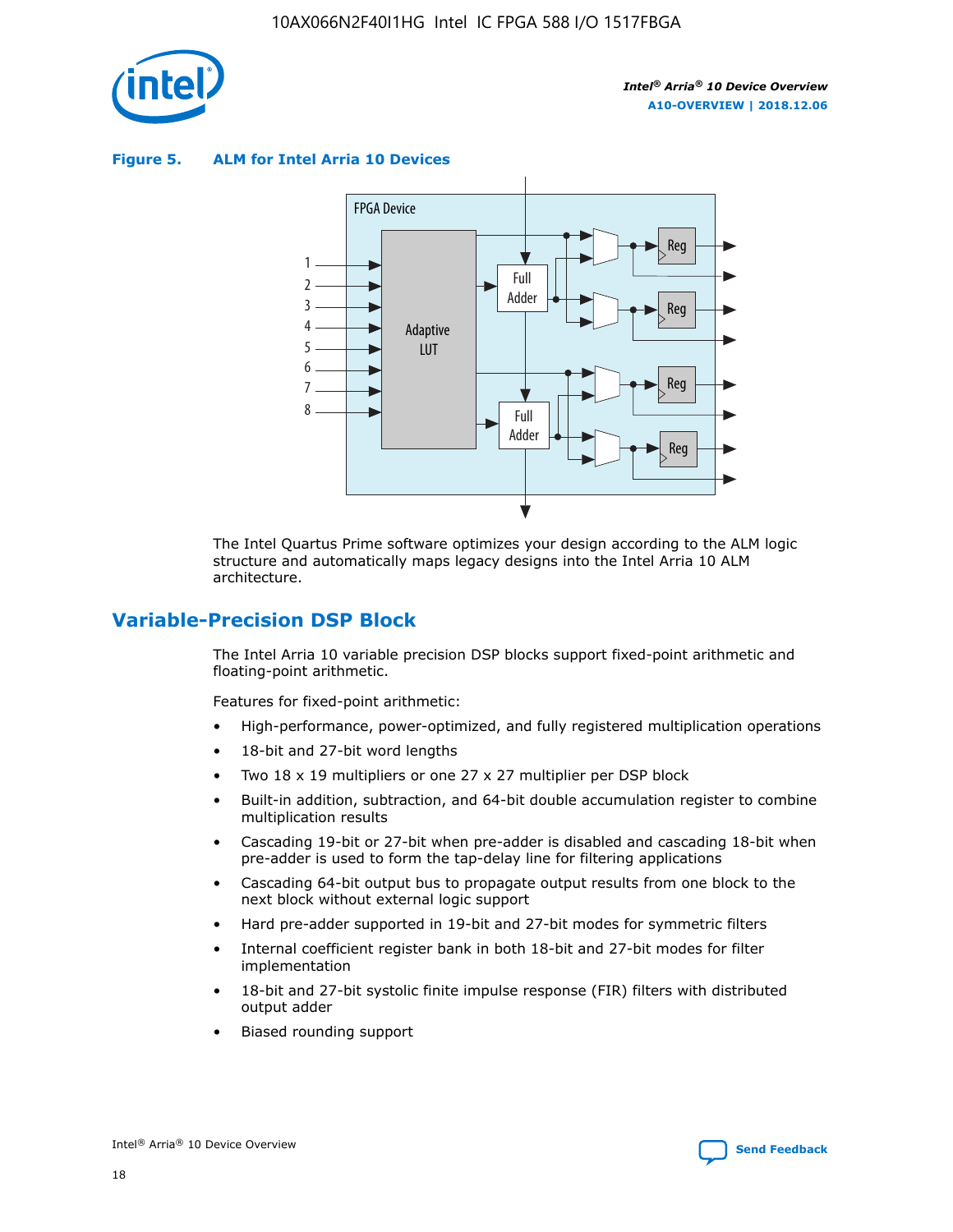

Features for floating-point arithmetic:

- A completely hardened architecture that supports multiplication, addition, subtraction, multiply-add, and multiply-subtract
- Multiplication with accumulation capability and a dynamic accumulator reset control
- Multiplication with cascade summation capability
- Multiplication with cascade subtraction capability
- Complex multiplication
- Direct vector dot product
- Systolic FIR filter

### **Table 15. Variable-Precision DSP Block Configurations for Intel Arria 10 Devices**

| <b>Usage Example</b>                                       | <b>Multiplier Size (Bit)</b>    | <b>DSP Block Resources</b> |
|------------------------------------------------------------|---------------------------------|----------------------------|
| Medium precision fixed point                               | Two 18 x 19                     |                            |
| High precision fixed or Single precision<br>floating point | One 27 x 27                     |                            |
| Fixed point FFTs                                           | One 19 x 36 with external adder |                            |
| Very high precision fixed point                            | One 36 x 36 with external adder |                            |
| Double precision floating point                            | One 54 x 54 with external adder | 4                          |

#### **Table 16. Resources for Fixed-Point Arithmetic in Intel Arria 10 Devices**

The table lists the variable-precision DSP resources by bit precision for each Intel Arria 10 device.

| <b>Variant</b>        | <b>Product Line</b> | <b>Variable-</b><br>precision<br><b>DSP Block</b> | <b>Independent Input and Output</b><br><b>Multiplications Operator</b> |                                     | $18 \times 19$<br><b>Multiplier</b><br><b>Adder Sum</b> | $18 \times 18$<br><b>Multiplier</b><br><b>Adder</b> |
|-----------------------|---------------------|---------------------------------------------------|------------------------------------------------------------------------|-------------------------------------|---------------------------------------------------------|-----------------------------------------------------|
|                       |                     |                                                   | 18 x 19<br><b>Multiplier</b>                                           | $27 \times 27$<br><b>Multiplier</b> | <b>Mode</b>                                             | <b>Summed with</b><br>36 bit Input                  |
| AIntel Arria 10<br>GX | GX 160              | 156                                               | 312                                                                    | 156                                 | 156                                                     | 156                                                 |
|                       | GX 220              | 192                                               | 384                                                                    | 192                                 | 192                                                     | 192                                                 |
|                       | GX 270              | 830                                               | 1,660                                                                  | 830                                 | 830                                                     | 830                                                 |
|                       | GX 320              | 984                                               | 1,968                                                                  | 984                                 | 984                                                     | 984                                                 |
|                       | GX 480              | 1,368                                             | 2,736                                                                  | 1,368                               | 1,368                                                   | 1,368                                               |
|                       | GX 570              | 1,523                                             | 3,046                                                                  | 1,523                               | 1,523                                                   | 1,523                                               |
|                       | GX 660              | 1,687                                             | 3,374                                                                  | 1,687                               | 1,687                                                   | 1,687                                               |
|                       | GX 900              | 1,518                                             | 3,036                                                                  | 1,518                               | 1,518                                                   | 1,518                                               |
|                       | GX 1150             | 1,518                                             | 3,036                                                                  | 1,518                               | 1,518                                                   | 1,518                                               |
| Intel Arria 10        | GT 900              | 1,518                                             | 3,036                                                                  | 1,518                               | 1,518                                                   | 1,518                                               |
| GT                    | GT 1150             | 1,518                                             | 3,036                                                                  | 1,518                               | 1,518                                                   | 1,518                                               |
| Intel Arria 10        | SX 160              | 156                                               | 312                                                                    | 156                                 | 156                                                     | 156                                                 |
| <b>SX</b>             | SX 220              | 192                                               | 384                                                                    | 192                                 | 192                                                     | 192                                                 |
|                       | SX 270              | 830                                               | 1,660                                                                  | 830                                 | 830                                                     | 830                                                 |
|                       |                     |                                                   |                                                                        |                                     |                                                         | continued                                           |

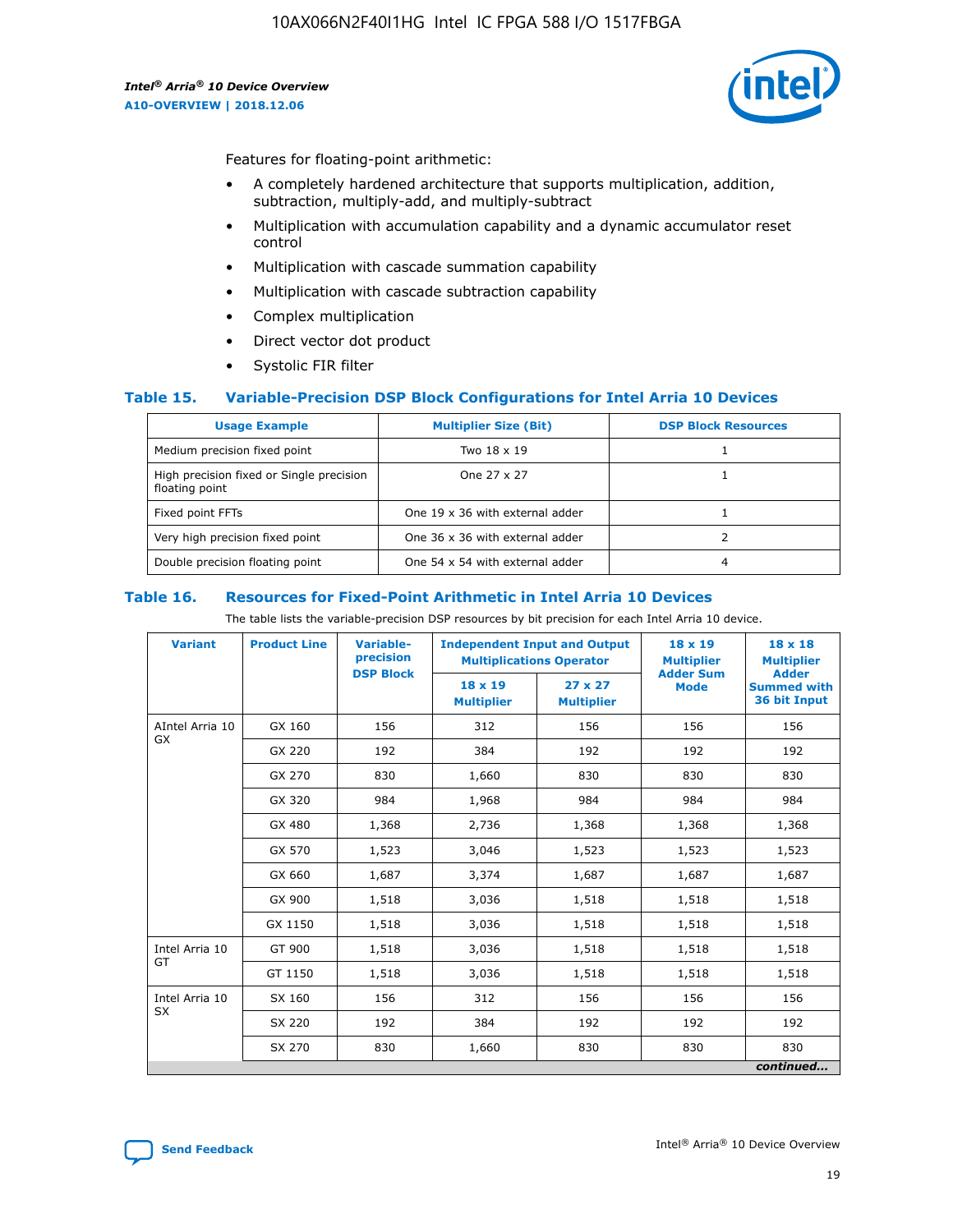

| <b>Variant</b> | <b>Product Line</b> | <b>Variable-</b><br>precision<br><b>DSP Block</b> | <b>Independent Input and Output</b><br><b>Multiplications Operator</b> |                                     | $18 \times 19$<br><b>Multiplier</b><br><b>Adder Sum</b> | $18 \times 18$<br><b>Multiplier</b><br><b>Adder</b> |  |
|----------------|---------------------|---------------------------------------------------|------------------------------------------------------------------------|-------------------------------------|---------------------------------------------------------|-----------------------------------------------------|--|
|                |                     |                                                   | $18 \times 19$<br><b>Multiplier</b>                                    | $27 \times 27$<br><b>Multiplier</b> | <b>Mode</b>                                             | <b>Summed with</b><br>36 bit Input                  |  |
|                | SX 320              | 984                                               | 1,968                                                                  | 984                                 | 984                                                     | 984                                                 |  |
|                | SX 480              | 1,368                                             | 2,736                                                                  | 1,368                               | 1,368                                                   | 1,368                                               |  |
|                | SX 570              | 1,523                                             | 3,046                                                                  | 1,523                               | 1,523                                                   | 1,523                                               |  |
|                | SX 660              | 1,687                                             | 3,374                                                                  | 1,687                               | 1,687                                                   | 1,687                                               |  |

# **Table 17. Resources for Floating-Point Arithmetic in Intel Arria 10 Devices**

The table lists the variable-precision DSP resources by bit precision for each Intel Arria 10 device.

| <b>Variant</b> | <b>Product Line</b> | <b>Variable-</b><br>precision<br><b>DSP Block</b> | <b>Single</b><br><b>Precision</b><br><b>Floating-Point</b><br><b>Multiplication</b><br><b>Mode</b> | <b>Single-Precision</b><br><b>Floating-Point</b><br><b>Adder Mode</b> | Single-<br><b>Precision</b><br><b>Floating-Point</b><br><b>Multiply</b><br><b>Accumulate</b><br><b>Mode</b> | <b>Peak</b><br><b>Giga Floating-</b><br><b>Point</b><br><b>Operations</b><br>per Second<br>(GFLOPs) |
|----------------|---------------------|---------------------------------------------------|----------------------------------------------------------------------------------------------------|-----------------------------------------------------------------------|-------------------------------------------------------------------------------------------------------------|-----------------------------------------------------------------------------------------------------|
| Intel Arria 10 | GX 160              | 156                                               | 156                                                                                                | 156                                                                   | 156                                                                                                         | 140                                                                                                 |
| GX             | GX 220              | 192                                               | 192                                                                                                | 192                                                                   | 192                                                                                                         | 173                                                                                                 |
|                | GX 270              | 830                                               | 830                                                                                                | 830                                                                   | 830                                                                                                         | 747                                                                                                 |
|                | GX 320              | 984                                               | 984                                                                                                | 984                                                                   | 984                                                                                                         | 886                                                                                                 |
|                | GX 480              | 1,369                                             | 1,368                                                                                              | 1,368                                                                 | 1,368                                                                                                       | 1,231                                                                                               |
|                | GX 570              | 1,523                                             | 1,523                                                                                              | 1,523                                                                 | 1,523                                                                                                       | 1,371                                                                                               |
|                | GX 660              | 1,687                                             | 1,687                                                                                              | 1,687                                                                 | 1,687                                                                                                       | 1,518                                                                                               |
|                | GX 900              | 1,518                                             | 1,518                                                                                              | 1,518                                                                 | 1,518                                                                                                       | 1,366                                                                                               |
|                | GX 1150             | 1,518                                             | 1,518                                                                                              | 1,518                                                                 | 1,518                                                                                                       | 1,366                                                                                               |
| Intel Arria 10 | GT 900              | 1,518                                             | 1,518                                                                                              | 1,518                                                                 | 1,518                                                                                                       | 1,366                                                                                               |
| GT             | GT 1150             | 1,518                                             | 1,518                                                                                              | 1,518                                                                 | 1,518                                                                                                       | 1,366                                                                                               |
| Intel Arria 10 | SX 160              | 156                                               | 156                                                                                                | 156                                                                   | 156                                                                                                         | 140                                                                                                 |
| SX             | SX 220              | 192                                               | 192                                                                                                | 192                                                                   | 192                                                                                                         | 173                                                                                                 |
|                | SX 270              | 830                                               | 830                                                                                                | 830                                                                   | 830                                                                                                         | 747                                                                                                 |
|                | SX 320              | 984                                               | 984                                                                                                | 984                                                                   | 984                                                                                                         | 886                                                                                                 |
|                | SX 480              | 1,369                                             | 1,368                                                                                              | 1,368                                                                 | 1,368                                                                                                       | 1,231                                                                                               |
|                | SX 570              | 1,523                                             | 1,523                                                                                              | 1,523                                                                 | 1,523                                                                                                       | 1,371                                                                                               |
|                | SX 660              | 1,687                                             | 1,687                                                                                              | 1,687                                                                 | 1,687                                                                                                       | 1,518                                                                                               |

# **Embedded Memory Blocks**

The embedded memory blocks in the devices are flexible and designed to provide an optimal amount of small- and large-sized memory arrays to fit your design requirements.

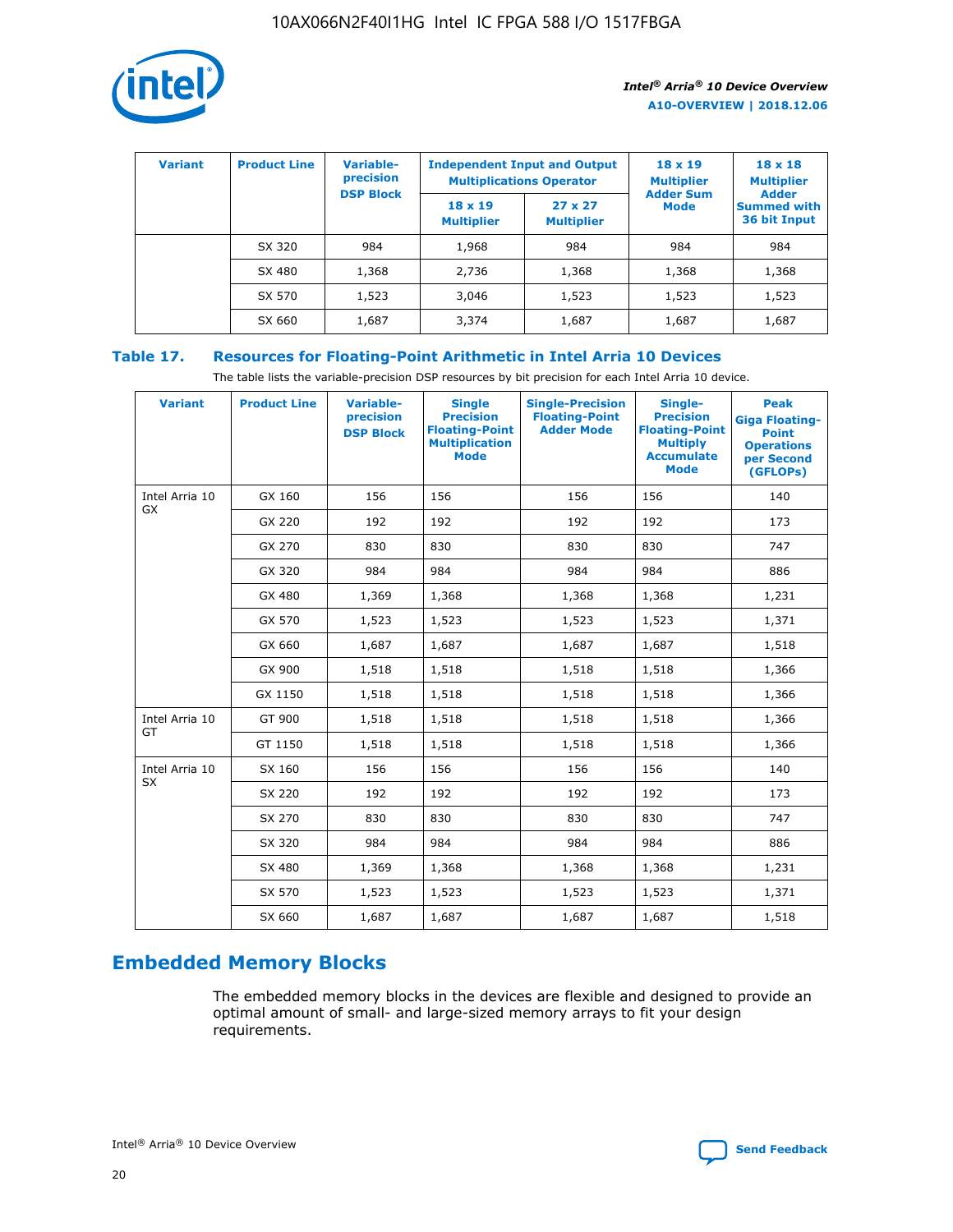

# **Types of Embedded Memory**

The Intel Arria 10 devices contain two types of memory blocks:

- 20 Kb M20K blocks—blocks of dedicated memory resources. The M20K blocks are ideal for larger memory arrays while still providing a large number of independent ports.
- 640 bit memory logic array blocks (MLABs)—enhanced memory blocks that are configured from dual-purpose logic array blocks (LABs). The MLABs are ideal for wide and shallow memory arrays. The MLABs are optimized for implementation of shift registers for digital signal processing (DSP) applications, wide and shallow FIFO buffers, and filter delay lines. Each MLAB is made up of ten adaptive logic modules (ALMs). In the Intel Arria 10 devices, you can configure these ALMs as ten 32 x 2 blocks, giving you one 32 x 20 simple dual-port SRAM block per MLAB.

# **Embedded Memory Capacity in Intel Arria 10 Devices**

|                   | <b>Product</b> |              | <b>M20K</b>         | <b>MLAB</b>  |                     | <b>Total RAM Bit</b> |
|-------------------|----------------|--------------|---------------------|--------------|---------------------|----------------------|
| <b>Variant</b>    | <b>Line</b>    | <b>Block</b> | <b>RAM Bit (Kb)</b> | <b>Block</b> | <b>RAM Bit (Kb)</b> | (Kb)                 |
| Intel Arria 10 GX | GX 160         | 440          | 8,800               | 1,680        | 1,050               | 9,850                |
|                   | GX 220         | 587          | 11,740              | 2,703        | 1,690               | 13,430               |
|                   | GX 270         | 750          | 15,000              | 3,922        | 2,452               | 17,452               |
|                   | GX 320         | 891          | 17,820              | 4,363        | 2,727               | 20,547               |
|                   | GX 480         | 1,431        | 28,620              | 6,662        | 4,164               | 32,784               |
|                   | GX 570         | 1,800        | 36,000              | 8,153        | 5,096               | 41,096               |
|                   | GX 660         | 2,131        | 42,620              | 9,260        | 5,788               | 48,408               |
|                   | GX 900         | 2,423        | 48,460              | 15,017       | 9,386               | 57,846               |
|                   | GX 1150        | 2,713        | 54,260              | 20,774       | 12,984              | 67,244               |
| Intel Arria 10 GT | GT 900         | 2,423        | 48,460              | 15,017       | 9,386               | 57,846               |
|                   | GT 1150        | 2,713        | 54,260              | 20,774       | 12,984              | 67,244               |
| Intel Arria 10 SX | SX 160         | 440          | 8,800               | 1,680        | 1,050               | 9,850                |
|                   | SX 220         | 587          | 11,740              | 2,703        | 1,690               | 13,430               |
|                   | SX 270         | 750          | 15,000              | 3,922        | 2,452               | 17,452               |
|                   | SX 320         | 891          | 17,820              | 4,363        | 2,727               | 20,547               |
|                   | SX 480         | 1,431        | 28,620              | 6,662        | 4,164               | 32,784               |
|                   | SX 570         | 1,800        | 36,000              | 8,153        | 5,096               | 41,096               |
|                   | SX 660         | 2,131        | 42,620              | 9,260        | 5,788               | 48,408               |

#### **Table 18. Embedded Memory Capacity and Distribution in Intel Arria 10 Devices**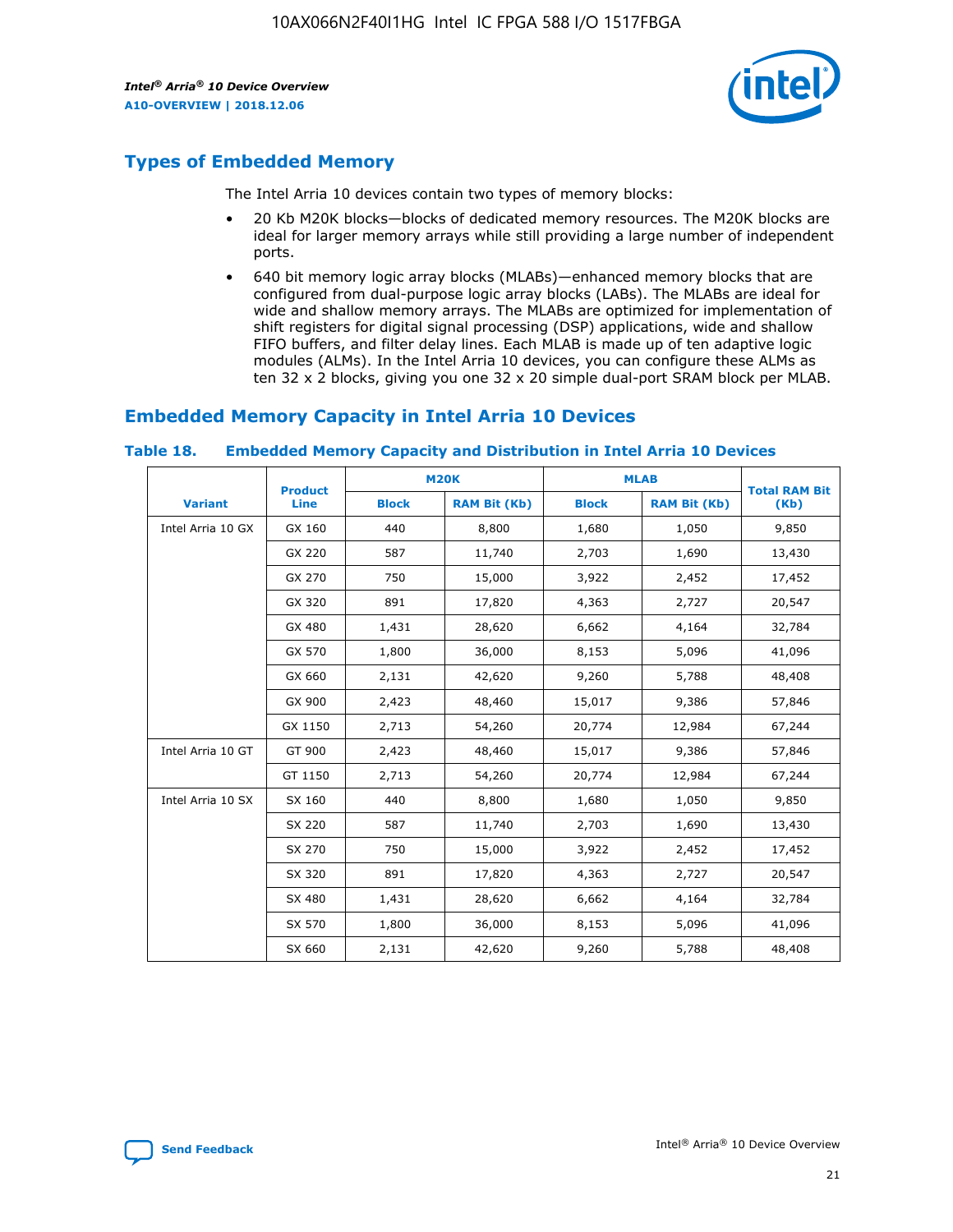

# **Embedded Memory Configurations for Single-port Mode**

#### **Table 19. Single-port Embedded Memory Configurations for Intel Arria 10 Devices**

This table lists the maximum configurations supported for single-port RAM and ROM modes.

| <b>Memory Block</b> | Depth (bits) | <b>Programmable Width</b> |
|---------------------|--------------|---------------------------|
| MLAB                | 32           | x16, x18, or x20          |
|                     | 64(10)       | x8, x9, x10               |
| M20K                | 512          | x40, x32                  |
|                     | 1K           | x20, x16                  |
|                     | 2K           | x10, x8                   |
|                     | 4K           | x5, x4                    |
|                     | 8K           | x2                        |
|                     | 16K          | x1                        |

# **Clock Networks and PLL Clock Sources**

The clock network architecture is based on Intel's global, regional, and peripheral clock structure. This clock structure is supported by dedicated clock input pins, fractional clock synthesis PLLs, and integer I/O PLLs.

# **Clock Networks**

The Intel Arria 10 core clock networks are capable of up to 800 MHz fabric operation across the full industrial temperature range. For the external memory interface, the clock network supports the hard memory controller with speeds up to 2,400 Mbps in a quarter-rate transfer.

To reduce power consumption, the Intel Quartus Prime software identifies all unused sections of the clock network and powers them down.

# **Fractional Synthesis and I/O PLLs**

Intel Arria 10 devices contain up to 32 fractional synthesis PLLs and up to 16 I/O PLLs that are available for both specific and general purpose uses in the core:

- Fractional synthesis PLLs—located in the column adjacent to the transceiver blocks
- I/O PLLs—located in each bank of the 48 I/Os

### **Fractional Synthesis PLLs**

You can use the fractional synthesis PLLs to:

- Reduce the number of oscillators that are required on your board
- Reduce the number of clock pins that are used in the device by synthesizing multiple clock frequencies from a single reference clock source

<sup>(10)</sup> Supported through software emulation and consumes additional MLAB blocks.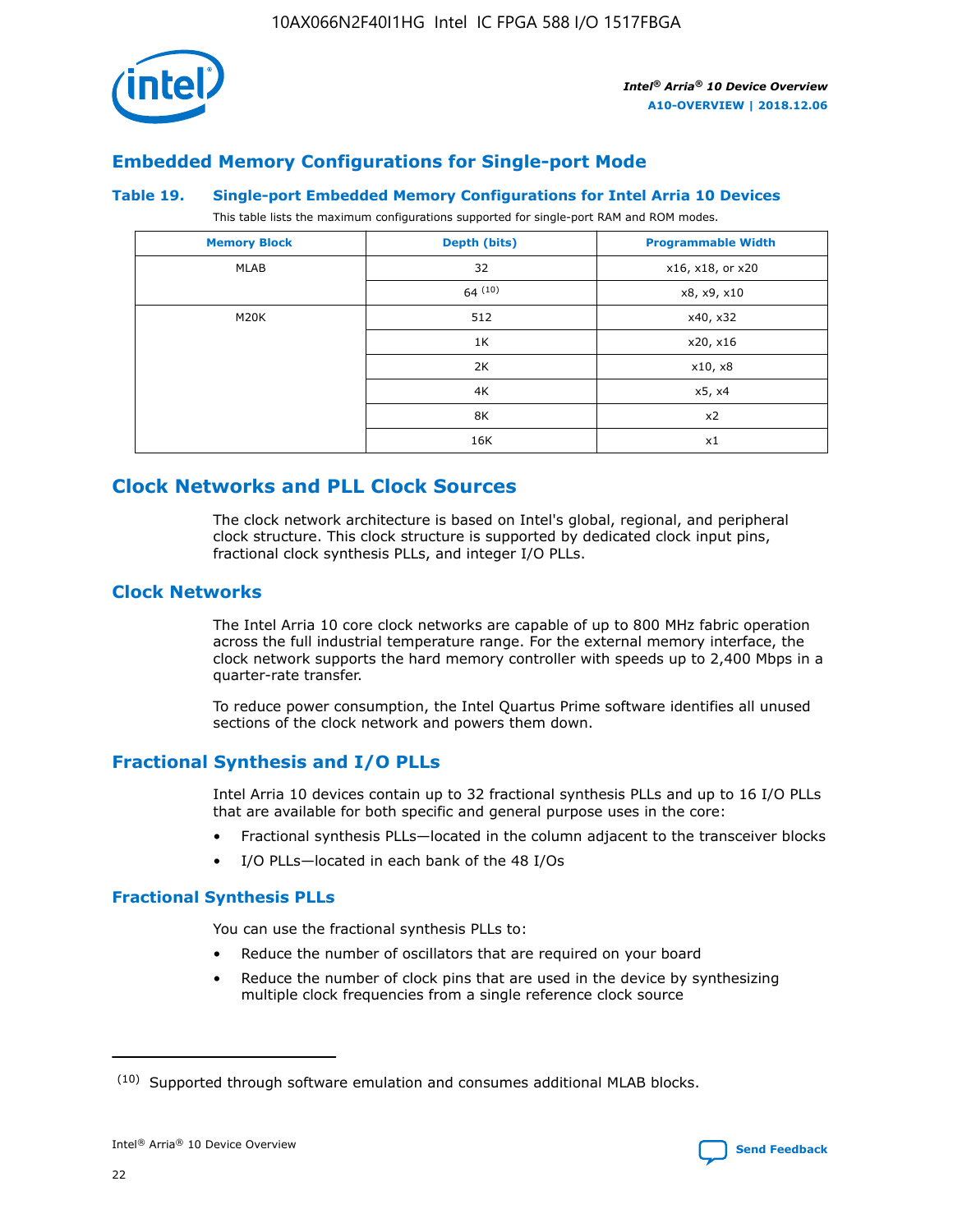

The fractional synthesis PLLs support the following features:

- Reference clock frequency synthesis for transceiver CMU and Advanced Transmit (ATX) PLLs
- Clock network delay compensation
- Zero-delay buffering
- Direct transmit clocking for transceivers
- Independently configurable into two modes:
	- Conventional integer mode equivalent to the general purpose PLL
	- Enhanced fractional mode with third order delta-sigma modulation
- PLL cascading

### **I/O PLLs**

The integer mode I/O PLLs are located in each bank of 48 I/Os. You can use the I/O PLLs to simplify the design of external memory and high-speed LVDS interfaces.

In each I/O bank, the I/O PLLs are adjacent to the hard memory controllers and LVDS SERDES. Because these PLLs are tightly coupled with the I/Os that need to use them, it makes it easier to close timing.

You can use the I/O PLLs for general purpose applications in the core such as clock network delay compensation and zero-delay buffering.

Intel Arria 10 devices support PLL-to-PLL cascading.

# **FPGA General Purpose I/O**

Intel Arria 10 devices offer highly configurable GPIOs. Each I/O bank contains 48 general purpose I/Os and a high-efficiency hard memory controller.

The following list describes the features of the GPIOs:

- Consist of 3 V I/Os for high-voltage application and LVDS I/Os for differential signaling
	- Up to two 3 V I/O banks, available in some devices, that support up to 3 V I/O standards
	- LVDS I/O banks that support up to 1.8 V I/O standards
- Support a wide range of single-ended and differential I/O interfaces
- LVDS speeds up to 1.6 Gbps
- Each LVDS pair of pins has differential input and output buffers, allowing you to configure the LVDS direction for each pair.
- Programmable bus hold and weak pull-up
- Programmable differential output voltage  $(V_{OD})$  and programmable pre-emphasis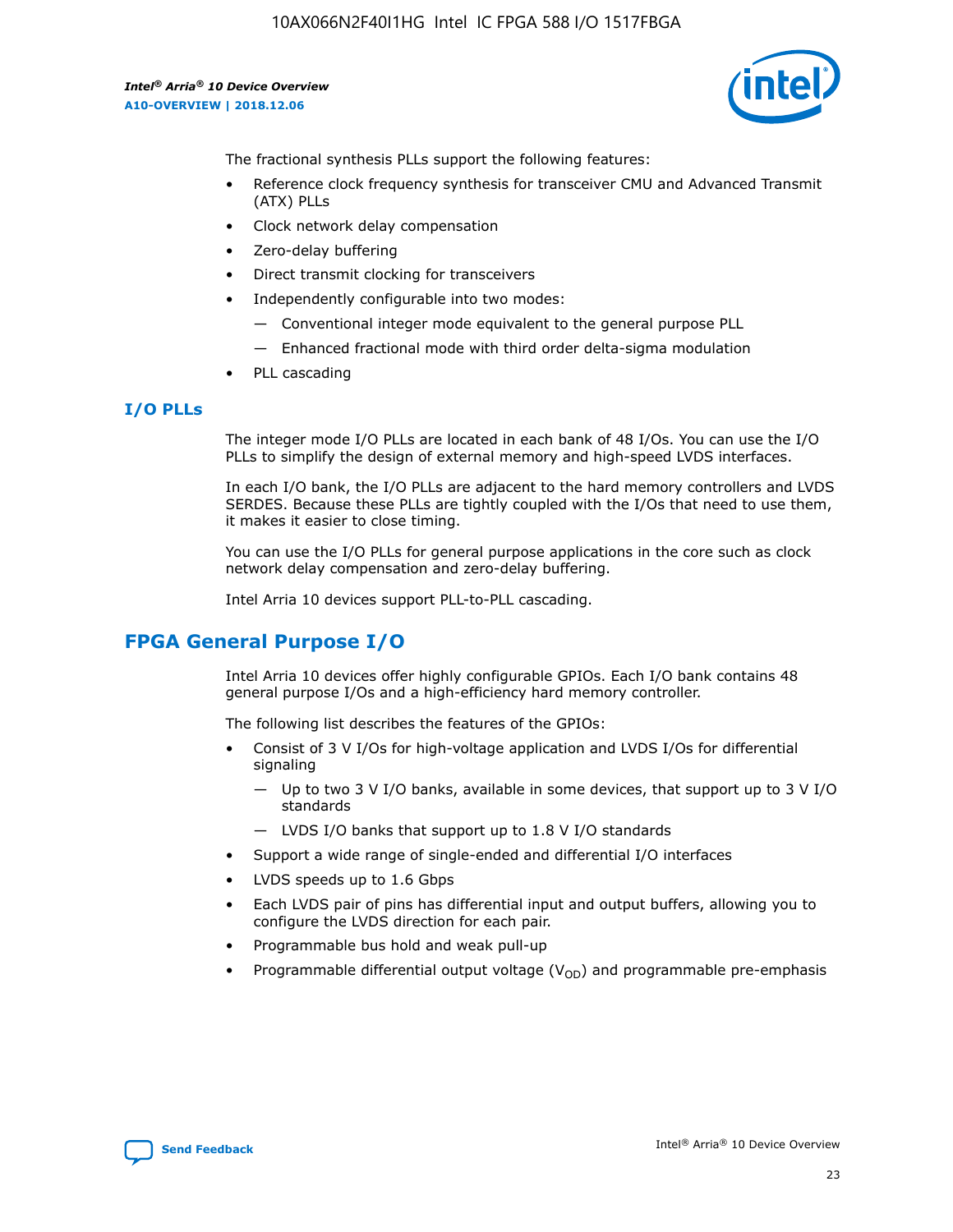

- Series (R<sub>S</sub>) and parallel (R<sub>T</sub>) on-chip termination (OCT) for all I/O banks with OCT calibration to limit the termination impedance variation
- On-chip dynamic termination that has the ability to swap between series and parallel termination, depending on whether there is read or write on a common bus for signal integrity
- Easy timing closure support using the hard read FIFO in the input register path, and delay-locked loop (DLL) delay chain with fine and coarse architecture

# **External Memory Interface**

Intel Arria 10 devices offer massive external memory bandwidth, with up to seven 32 bit DDR4 memory interfaces running at up to 2,400 Mbps. This bandwidth provides additional ease of design, lower power, and resource efficiencies of hardened highperformance memory controllers.

The memory interface within Intel Arria 10 FPGAs and SoCs delivers the highest performance and ease of use. You can configure up to a maximum width of 144 bits when using the hard or soft memory controllers. If required, you can bypass the hard memory controller and use a soft controller implemented in the user logic.

Each I/O contains a hardened DDR read/write path (PHY) capable of performing key memory interface functionality such as read/write leveling, FIFO buffering to lower latency and improve margin, timing calibration, and on-chip termination.

The timing calibration is aided by the inclusion of hard microcontrollers based on Intel's Nios® II technology, specifically tailored to control the calibration of multiple memory interfaces. This calibration allows the Intel Arria 10 device to compensate for any changes in process, voltage, or temperature either within the Intel Arria 10 device itself, or within the external memory device. The advanced calibration algorithms ensure maximum bandwidth and robust timing margin across all operating conditions.

In addition to parallel memory interfaces, Intel Arria 10 devices support serial memory technologies such as the Hybrid Memory Cube (HMC). The HMC is supported by the Intel Arria 10 high-speed serial transceivers which connect up to four HMC links, with each link running at data rates up to 15 Gbps.

### **Related Information**

#### [External Memory Interface Spec Estimator](http://www.altera.com/technology/memory/estimator/mem-emif-index.html)

Provides a parametric tool that allows you to find and compare the performance of the supported external memory interfaces in IntelFPGAs.

# **Memory Standards Supported by Intel Arria 10 Devices**

The I/Os are designed to provide high performance support for existing and emerging external memory standards.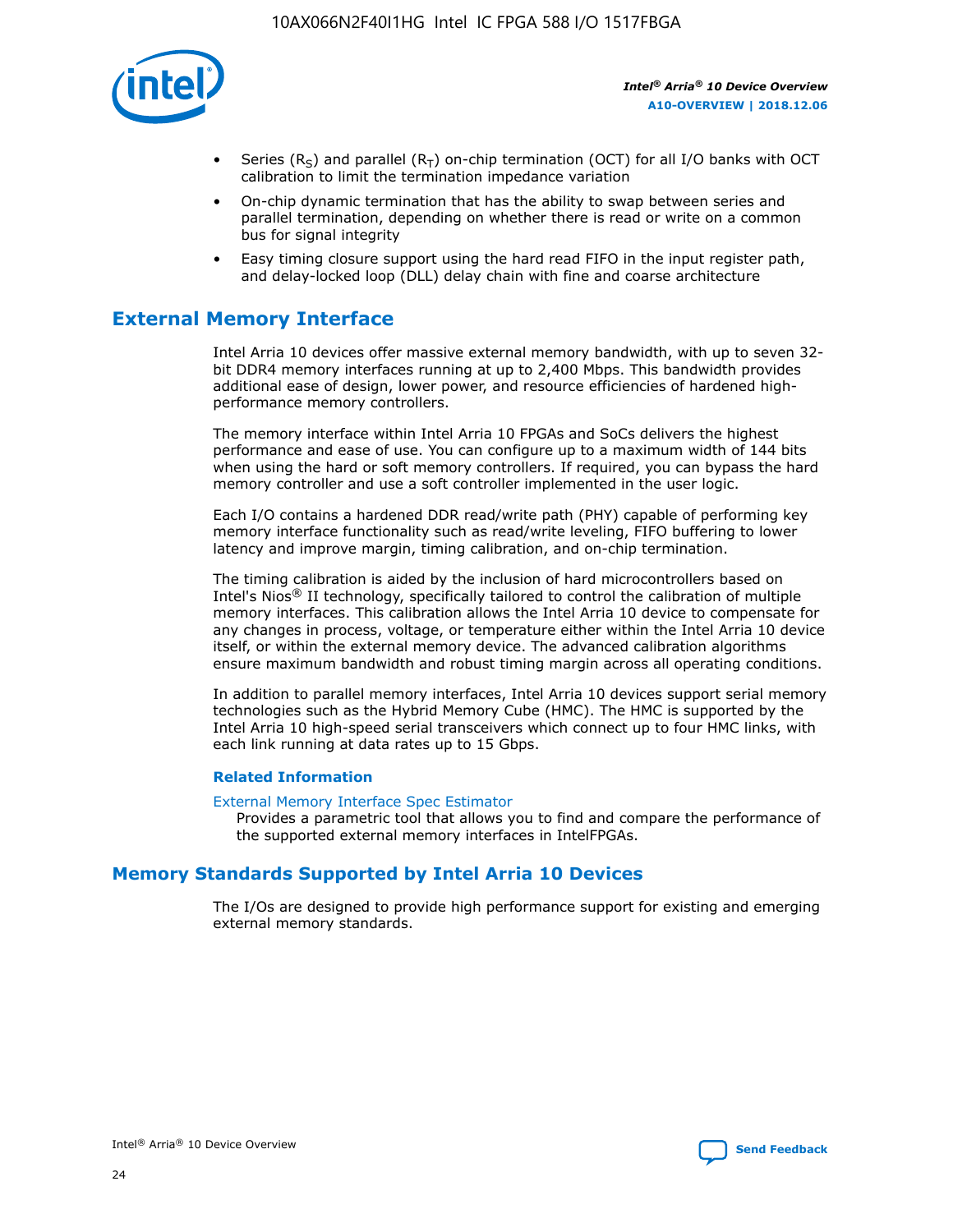

#### **Table 20. Memory Standards Supported by the Hard Memory Controller**

This table lists the overall capability of the hard memory controller. For specific details, refer to the External Memory Interface Spec Estimator and Intel Arria 10 Device Datasheet.

| <b>Memory Standard</b> | <b>Rate Support</b> | <b>Ping Pong PHY Support</b> | <b>Maximum Frequency</b><br>(MHz) |
|------------------------|---------------------|------------------------------|-----------------------------------|
| <b>DDR4 SDRAM</b>      | Quarter rate        | Yes                          | 1,067                             |
|                        |                     |                              | 1,200                             |
| DDR3 SDRAM             | Half rate           | Yes                          | 533                               |
|                        |                     |                              | 667                               |
|                        | Quarter rate        | Yes                          | 1,067                             |
|                        |                     |                              | 1,067                             |
| <b>DDR3L SDRAM</b>     | Half rate           | Yes                          | 533                               |
|                        |                     |                              | 667                               |
|                        | Quarter rate        | Yes                          | 933                               |
|                        |                     |                              | 933                               |
| LPDDR3 SDRAM           | Half rate           |                              | 533                               |
|                        | Quarter rate        |                              | 800                               |

### **Table 21. Memory Standards Supported by the Soft Memory Controller**

| <b>Memory Standard</b>      | <b>Rate Support</b> | <b>Maximum Frequency</b><br>(MHz) |
|-----------------------------|---------------------|-----------------------------------|
| <b>RLDRAM 3 (11)</b>        | Quarter rate        | 1,200                             |
| ODR IV SRAM <sup>(11)</sup> | Quarter rate        | 1,067                             |
| <b>ODR II SRAM</b>          | Full rate           | 333                               |
|                             | Half rate           | 633                               |
| <b>ODR II+ SRAM</b>         | Full rate           | 333                               |
|                             | Half rate           | 633                               |
| <b>ODR II+ Xtreme SRAM</b>  | Full rate           | 333                               |
|                             | Half rate           | 633                               |

#### **Table 22. Memory Standards Supported by the HPS Hard Memory Controller**

The hard processor system (HPS) is available in Intel Arria 10 SoC devices only.

| <b>Memory Standard</b> | <b>Rate Support</b> | <b>Maximum Frequency</b><br>(MHz) |
|------------------------|---------------------|-----------------------------------|
| <b>DDR4 SDRAM</b>      | Half rate           | 1,200                             |
| <b>DDR3 SDRAM</b>      | Half rate           | 1,067                             |
| <b>DDR3L SDRAM</b>     | Half rate           | 933                               |

<sup>(11)</sup> Intel Arria 10 devices support this external memory interface using hard PHY with soft memory controller.

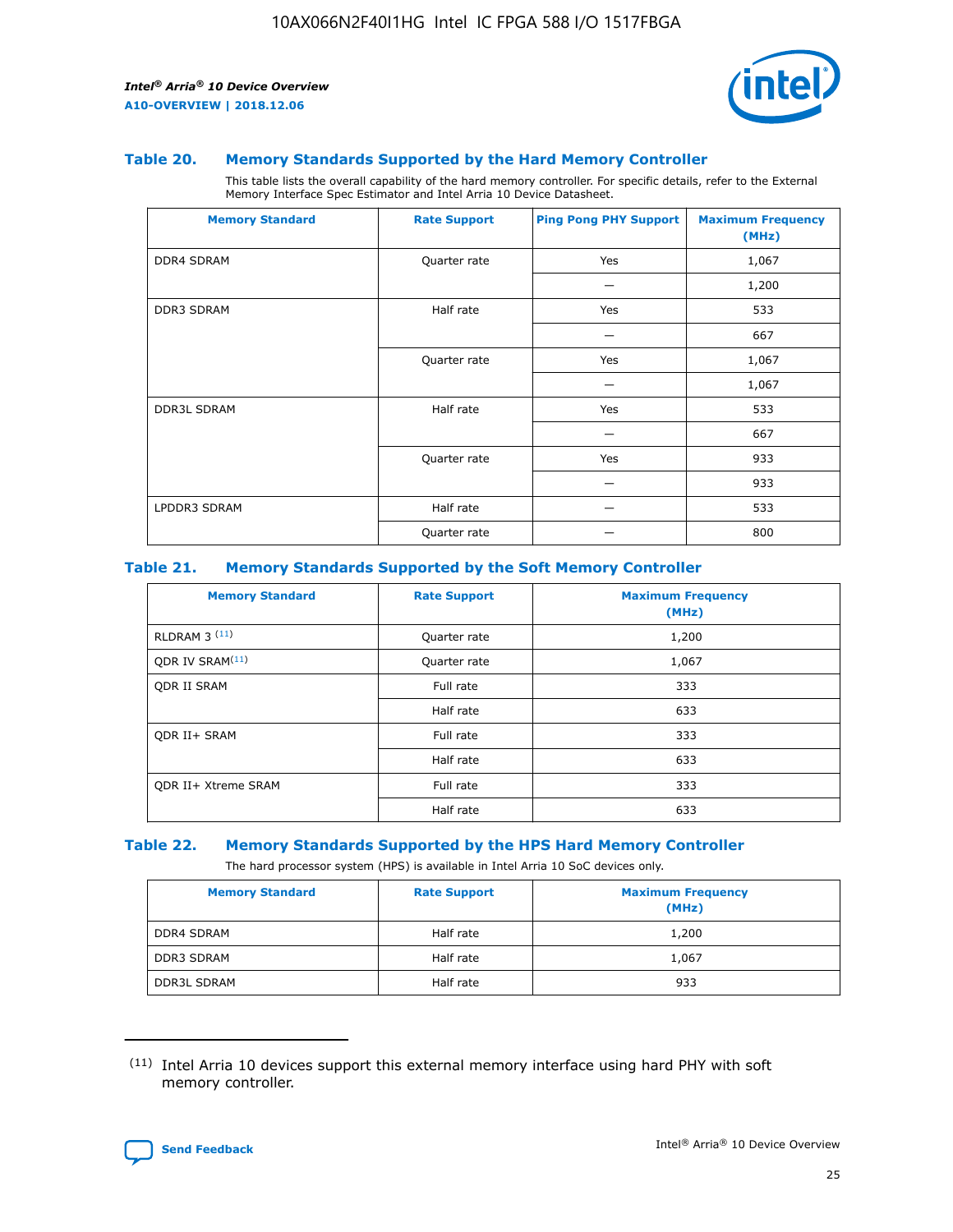

### **Related Information**

#### [Intel Arria 10 Device Datasheet](https://www.intel.com/content/www/us/en/programmable/documentation/mcn1413182292568.html#mcn1413182153340)

Lists the memory interface performance according to memory interface standards, rank or chip select configurations, and Intel Arria 10 device speed grades.

# **PCIe Gen1, Gen2, and Gen3 Hard IP**

Intel Arria 10 devices contain PCIe hard IP that is designed for performance and ease-of-use:

- Includes all layers of the PCIe stack—transaction, data link and physical layers.
- Supports PCIe Gen3, Gen2, and Gen1 Endpoint and Root Port in x1, x2, x4, or x8 lane configuration.
- Operates independently from the core logic—optional configuration via protocol (CvP) allows the PCIe link to power up and complete link training in less than 100 ms while the Intel Arria 10 device completes loading the programming file for the rest of the FPGA.
- Provides added functionality that makes it easier to support emerging features such as Single Root I/O Virtualization (SR-IOV) and optional protocol extensions.
- Provides improved end-to-end datapath protection using ECC.
- Supports FPGA configuration via protocol (CvP) using PCIe at Gen3, Gen2, or Gen1 speed.

#### **Related Information**

PCS Features on page 30

# **Enhanced PCS Hard IP for Interlaken and 10 Gbps Ethernet**

# **Interlaken Support**

The Intel Arria 10 enhanced PCS hard IP provides integrated Interlaken PCS supporting rates up to 25.8 Gbps per lane.

The Interlaken PCS is based on the proven functionality of the PCS developed for Intel's previous generation FPGAs, which demonstrated interoperability with Interlaken ASSP vendors and third-party IP suppliers. The Interlaken PCS is present in every transceiver channel in Intel Arria 10 devices.

### **Related Information**

PCS Features on page 30

# **10 Gbps Ethernet Support**

The Intel Arria 10 enhanced PCS hard IP supports 10GBASE-R PCS compliant with IEEE 802.3 10 Gbps Ethernet (10GbE). The integrated hard IP support for 10GbE and the 10 Gbps transceivers save external PHY cost, board space, and system power.

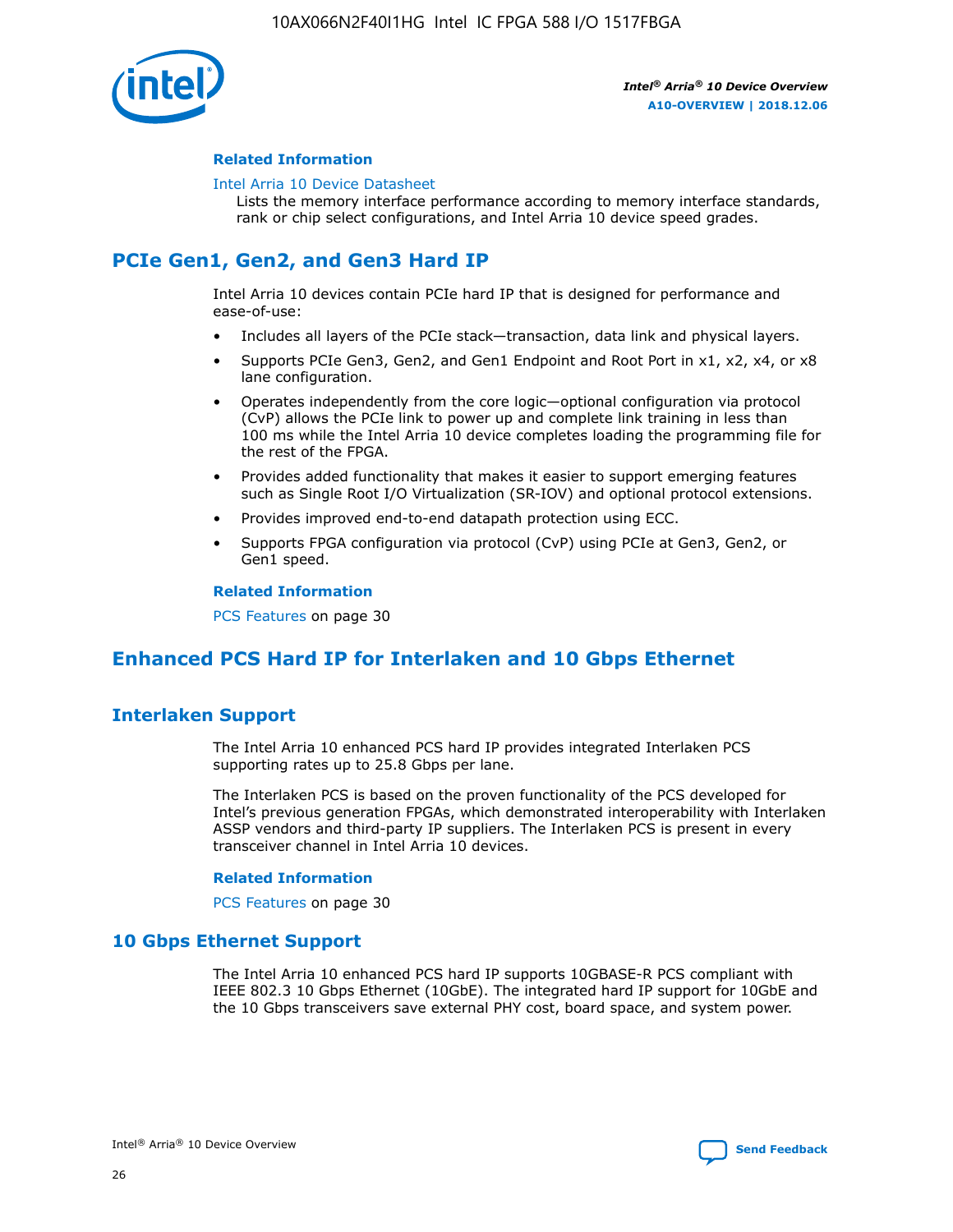

The scalable hard IP supports multiple independent 10GbE ports while using a single PLL for all the 10GBASE-R PCS instantiations, which saves on core logic resources and clock networks:

- Simplifies multiport 10GbE systems compared to XAUI interfaces that require an external XAUI-to-10G PHY.
- Incorporates Electronic Dispersion Compensation (EDC), which enables direct connection to standard 10 Gbps XFP and SFP+ pluggable optical modules.
- Supports backplane Ethernet applications and includes a hard 10GBASE-KR Forward Error Correction (FEC) circuit that you can use for 10 Gbps and 40 Gbps applications.

The 10 Gbps Ethernet PCS hard IP and 10GBASE-KR FEC are present in every transceiver channel.

#### **Related Information**

PCS Features on page 30

# **Low Power Serial Transceivers**

Intel Arria 10 FPGAs and SoCs include lowest power transceivers that deliver high bandwidth, throughput and low latency.

Intel Arria 10 devices deliver the industry's lowest power consumption per transceiver channel:

- 12.5 Gbps transceivers at as low as 242 mW
- 10 Gbps transceivers at as low as 168 mW
- 6 Gbps transceivers at as low as 117 mW

Intel Arria 10 transceivers support various data rates according to application:

- Chip-to-chip and chip-to-module applications—from 1 Gbps up to 25.8 Gbps
- Long reach and backplane applications—from 1 Gbps up to 12.5 with advanced adaptive equalization
- Critical power sensitive applications—from 1 Gbps up to 11.3 Gbps using lower power modes

The combination of 20 nm process technology and architectural advances provide the following benefits:

- Significant reduction in die area and power consumption
- Increase of up to two times in transceiver I/O density compared to previous generation devices while maintaining optimal signal integrity
- Up to 72 total transceiver channels—you can configure up to 6 of these channels to run as fast as 25.8 Gbps
- All channels feature continuous data rate support up to the maximum rated speed

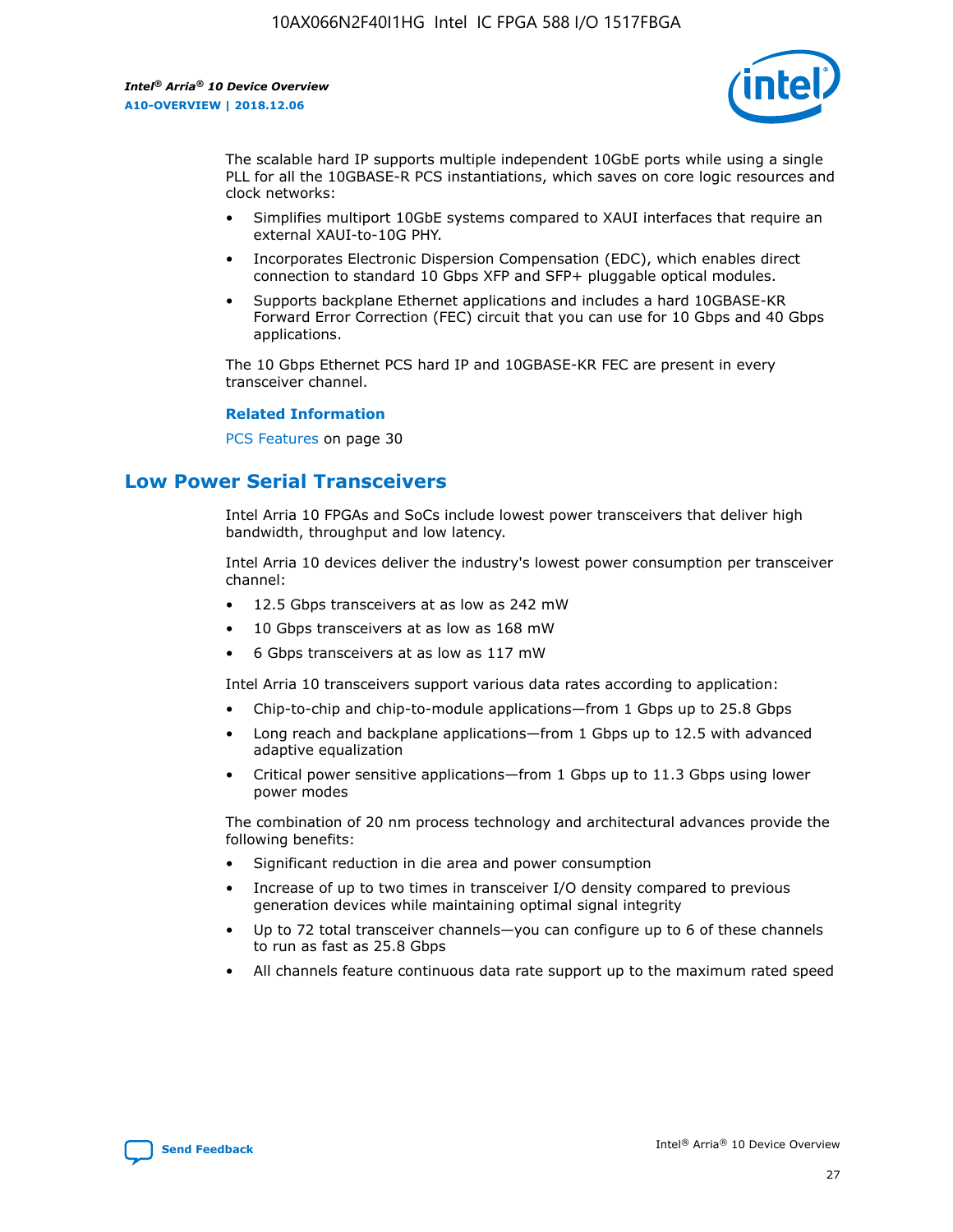

## **Figure 6. Intel Arria 10 Transceiver Block Architecture**



# **Transceiver Channels**

All transceiver channels feature a dedicated Physical Medium Attachment (PMA) and a hardened Physical Coding Sublayer (PCS).

- The PMA provides primary interfacing capabilities to physical channels.
- The PCS typically handles encoding/decoding, word alignment, and other preprocessing functions before transferring data to the FPGA core fabric.

A transceiver channel consists of a PMA and a PCS block. Most transceiver banks have 6 channels. There are some transceiver banks that contain only 3 channels.

A wide variety of bonded and non-bonded data rate configurations is possible using a highly configurable clock distribution network. Up to 80 independent transceiver data rates can be configured.

The following figures are graphical representations of top views of the silicon die, which correspond to reverse views for flip chip packages. Different Intel Arria 10 devices may have different floorplans than the ones shown in the figures.

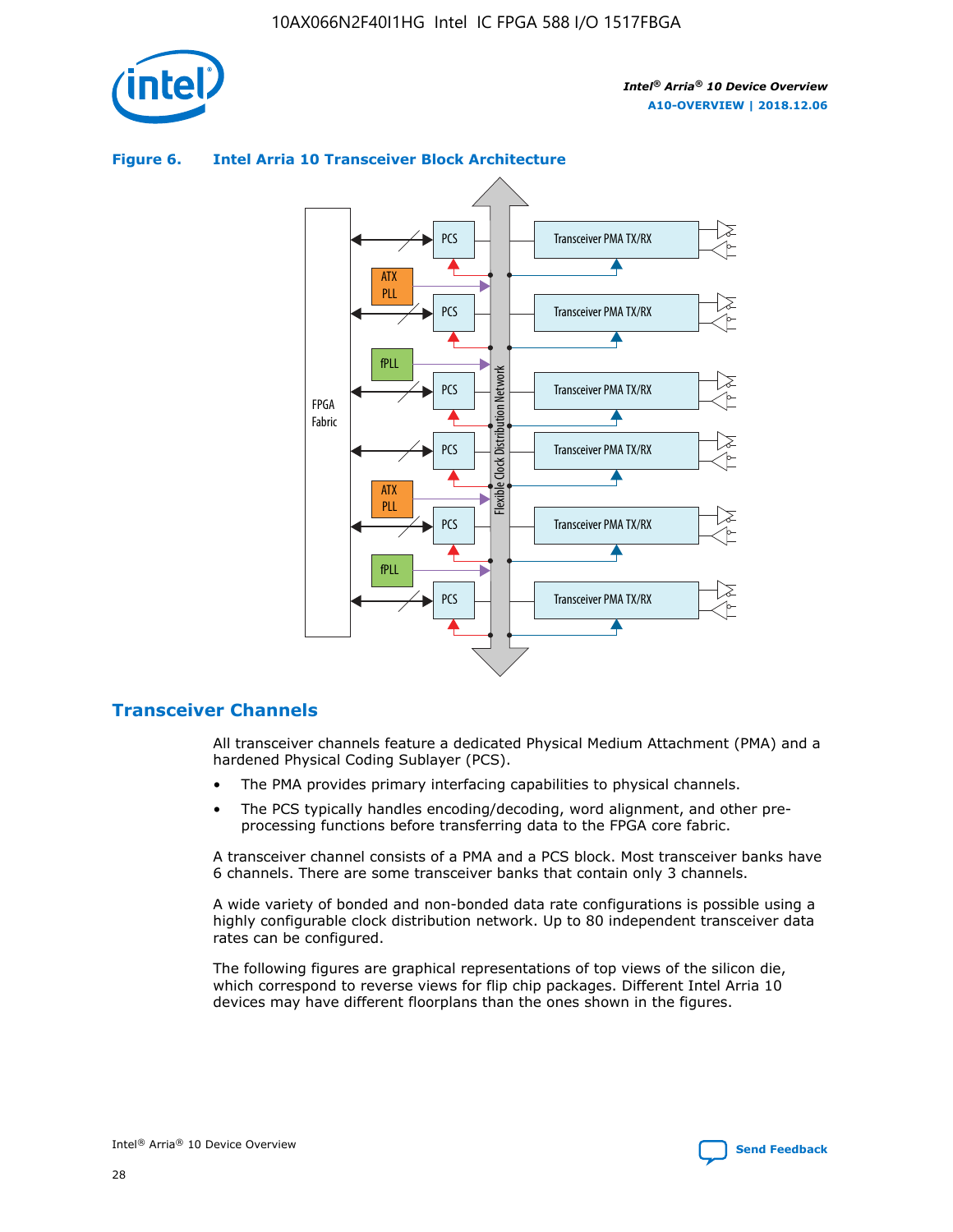

## **Figure 7. Device Chip Overview for Intel Arria 10 GX and GT Devices**



## **PMA Features**

Intel Arria 10 transceivers provide exceptional signal integrity at data rates up to 25.8 Gbps. Clocking options include ultra-low jitter ATX PLLs (LC tank based), clock multiplier unit (CMU) PLLs, and fractional PLLs.

Unused transceiver chann can be used as additional transceiver transmit PLLs

Transceiver PMA

Hard PCS

**Transmit** PLL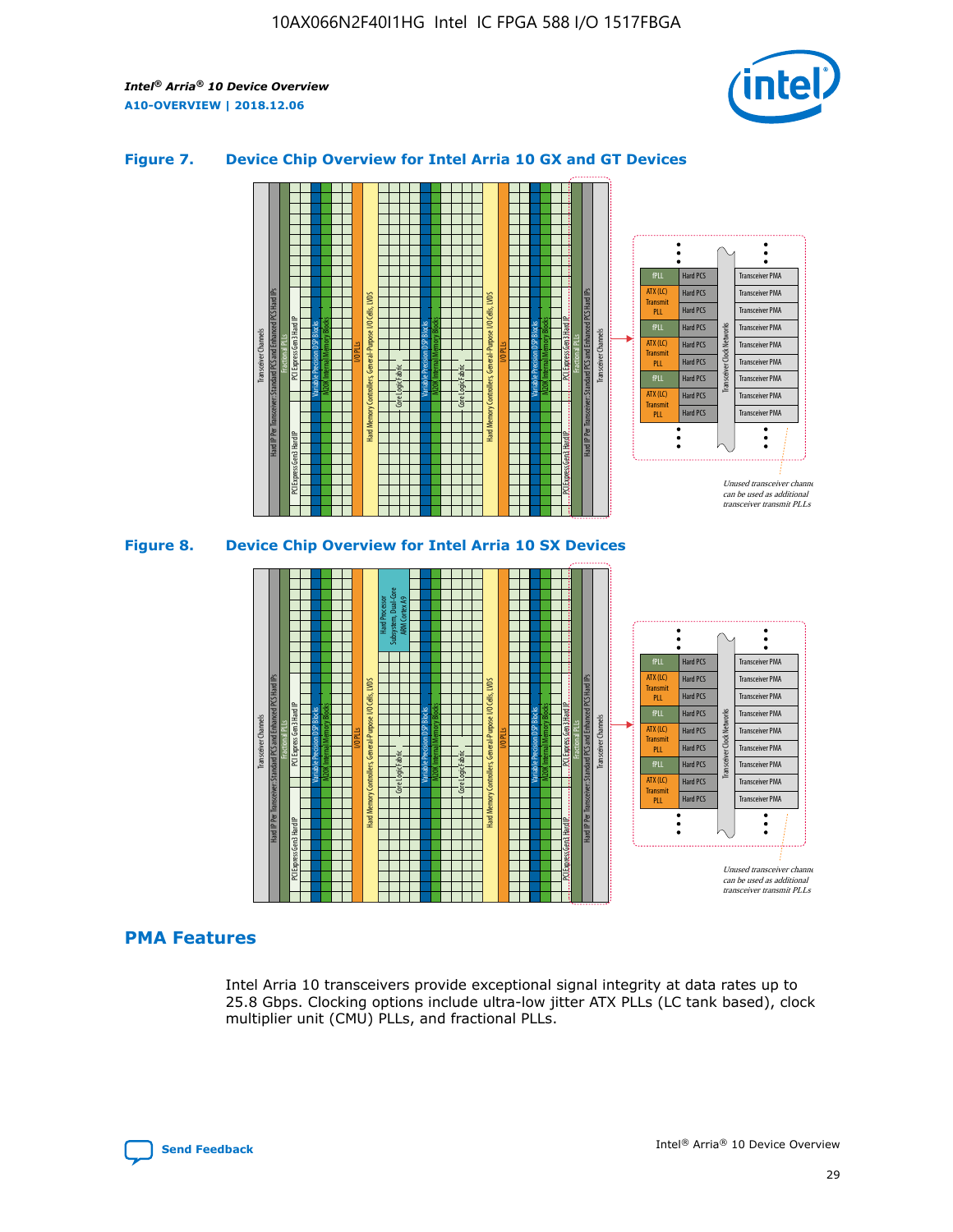

Each transceiver channel contains a channel PLL that can be used as the CMU PLL or clock data recovery (CDR) PLL. In CDR mode, the channel PLL recovers the receiver clock and data in the transceiver channel. Up to 80 independent data rates can be configured on a single Intel Arria 10 device.

## **Table 23. PMA Features of the Transceivers in Intel Arria 10 Devices**

| <b>Feature</b>                                             | <b>Capability</b>                                                                                                                                                                                                             |
|------------------------------------------------------------|-------------------------------------------------------------------------------------------------------------------------------------------------------------------------------------------------------------------------------|
| Chip-to-Chip Data Rates                                    | 1 Gbps to 17.4 Gbps (Intel Arria 10 GX devices)<br>1 Gbps to 25.8 Gbps (Intel Arria 10 GT devices)                                                                                                                            |
| <b>Backplane Support</b>                                   | Drive backplanes at data rates up to 12.5 Gbps                                                                                                                                                                                |
| <b>Optical Module Support</b>                              | SFP+/SFP, XFP, CXP, QSFP/QSFP28, CFP/CFP2/CFP4                                                                                                                                                                                |
| Cable Driving Support                                      | SFP+ Direct Attach, PCI Express over cable, eSATA                                                                                                                                                                             |
| Transmit Pre-Emphasis                                      | 4-tap transmit pre-emphasis and de-emphasis to compensate for system channel loss                                                                                                                                             |
| Continuous Time Linear<br>Equalizer (CTLE)                 | Dual mode, high-gain, and high-data rate, linear receive equalization to compensate for<br>system channel loss                                                                                                                |
| Decision Feedback Equalizer<br>(DFE)                       | 7-fixed and 4-floating tap DFE to equalize backplane channel loss in the presence of<br>crosstalk and noisy environments                                                                                                      |
| Variable Gain Amplifier                                    | Optimizes the signal amplitude prior to the CDR sampling and operates in fixed and<br>adaptive modes                                                                                                                          |
| Altera Digital Adaptive<br>Parametric Tuning (ADAPT)       | Fully digital adaptation engine to automatically adjust all link equalization parameters-<br>including CTLE, DFE, and variable gain amplifier blocks—that provide optimal link margin<br>without intervention from user logic |
| Precision Signal Integrity<br>Calibration Engine (PreSICE) | Hardened calibration controller to quickly calibrate all transceiver control parameters on<br>power-up, which provides the optimal signal integrity and jitter performance                                                    |
| Advanced Transmit (ATX)<br>PLL                             | Low jitter ATX (LC tank based) PLLs with continuous tuning range to cover a wide range of<br>standard and proprietary protocols                                                                                               |
| <b>Fractional PLLs</b>                                     | On-chip fractional frequency synthesizers to replace on-board crystal oscillators and reduce<br>system cost                                                                                                                   |
| Digitally Assisted Analog<br><b>CDR</b>                    | Superior jitter tolerance with fast lock time                                                                                                                                                                                 |
| <b>Dynamic Partial</b><br>Reconfiguration                  | Allows independent control of the Avalon memory-mapped interface of each transceiver<br>channel for the highest transceiver flexibility                                                                                       |
| Multiple PCS-PMA and PCS-<br>PLD interface widths          | 8-, 10-, 16-, 20-, 32-, 40-, or 64-bit interface widths for flexibility of deserialization width,<br>encoding, and reduced latency                                                                                            |

# **PCS Features**

This table summarizes the Intel Arria 10 transceiver PCS features. You can use the transceiver PCS to support a wide range of protocols ranging from 1 Gbps to 25.8 Gbps.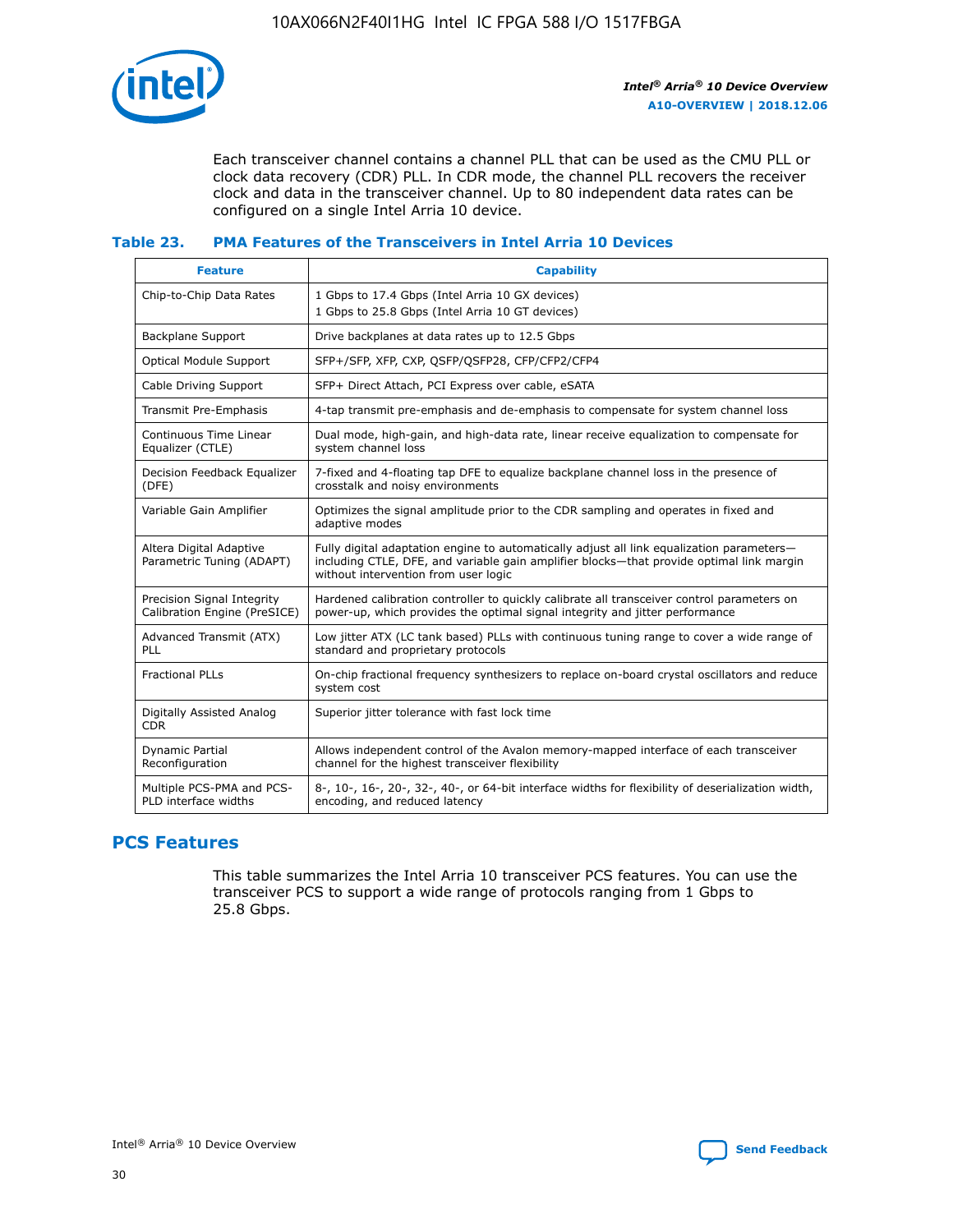

| <b>PCS</b>    | <b>Description</b>                                                                                                                                                                                                                                                                                                                                                                                             |
|---------------|----------------------------------------------------------------------------------------------------------------------------------------------------------------------------------------------------------------------------------------------------------------------------------------------------------------------------------------------------------------------------------------------------------------|
| Standard PCS  | Operates at a data rate up to 12 Gbps<br>Supports protocols such as PCI-Express, CPRI 4.2+, GigE, IEEE 1588 in Hard PCS<br>Implements other protocols using Basic/Custom (Standard PCS) transceiver<br>configuration rules.                                                                                                                                                                                    |
| Enhanced PCS  | Performs functions common to most serial data industry standards, such as word<br>alignment, encoding/decoding, and framing, before data is sent or received off-chip<br>through the PMA<br>• Handles data transfer to and from the FPGA fabric<br>Handles data transfer internally to and from the PMA<br>Provides frequency compensation<br>Performs channel bonding for multi-channel low skew applications |
| PCIe Gen3 PCS | Supports the seamless switching of Data and Clock between the Gen1, Gen2, and Gen3<br>data rates<br>Provides support for PIPE 3.0 features<br>Supports the PIPE interface with the Hard IP enabled, as well as with the Hard IP<br>bypassed                                                                                                                                                                    |

#### **Related Information**

- PCIe Gen1, Gen2, and Gen3 Hard IP on page 26
- Interlaken Support on page 26
- 10 Gbps Ethernet Support on page 26

# **PCS Protocol Support**

This table lists some of the protocols supported by the Intel Arria 10 transceiver PCS. For more information about the blocks in the transmitter and receiver data paths, refer to the related information.

| <b>Protocol</b>                                 | <b>Data Rate</b><br>(Gbps) | <b>Transceiver IP</b>       | <b>PCS Support</b>                      |
|-------------------------------------------------|----------------------------|-----------------------------|-----------------------------------------|
| PCIe Gen3 x1, x2, x4, x8                        | 8.0                        | Native PHY (PIPE)           | Standard PCS and PCIe<br>Gen3 PCS       |
| PCIe Gen2 x1, x2, x4, x8                        | 5.0                        | Native PHY (PIPE)           | <b>Standard PCS</b>                     |
| PCIe Gen1 x1, x2, x4, x8                        | 2.5                        | Native PHY (PIPE)           | Standard PCS                            |
| 1000BASE-X Gigabit Ethernet                     | 1.25                       | Native PHY                  | <b>Standard PCS</b>                     |
| 1000BASE-X Gigabit Ethernet with<br>IEEE 1588v2 | 1.25                       | Native PHY                  | Standard PCS                            |
| 10GBASE-R                                       | 10.3125                    | Native PHY                  | <b>Enhanced PCS</b>                     |
| 10GBASE-R with IEEE 1588v2                      | 10.3125                    | Native PHY                  | <b>Enhanced PCS</b>                     |
| 10GBASE-R with KR FEC                           | 10.3125                    | Native PHY                  | <b>Enhanced PCS</b>                     |
| 10GBASE-KR and 1000BASE-X                       | 10.3125                    | 1G/10GbE and 10GBASE-KR PHY | Standard PCS and<br><b>Enhanced PCS</b> |
| Interlaken (CEI-6G/11G)                         | 3.125 to 17.4              | Native PHY                  | <b>Enhanced PCS</b>                     |
| SFI-S/SFI-5.2                                   | 11.2                       | Native PHY                  | <b>Enhanced PCS</b>                     |
| $10G$ SDI                                       | 10.692                     | Native PHY                  | <b>Enhanced PCS</b>                     |
|                                                 |                            |                             | continued                               |

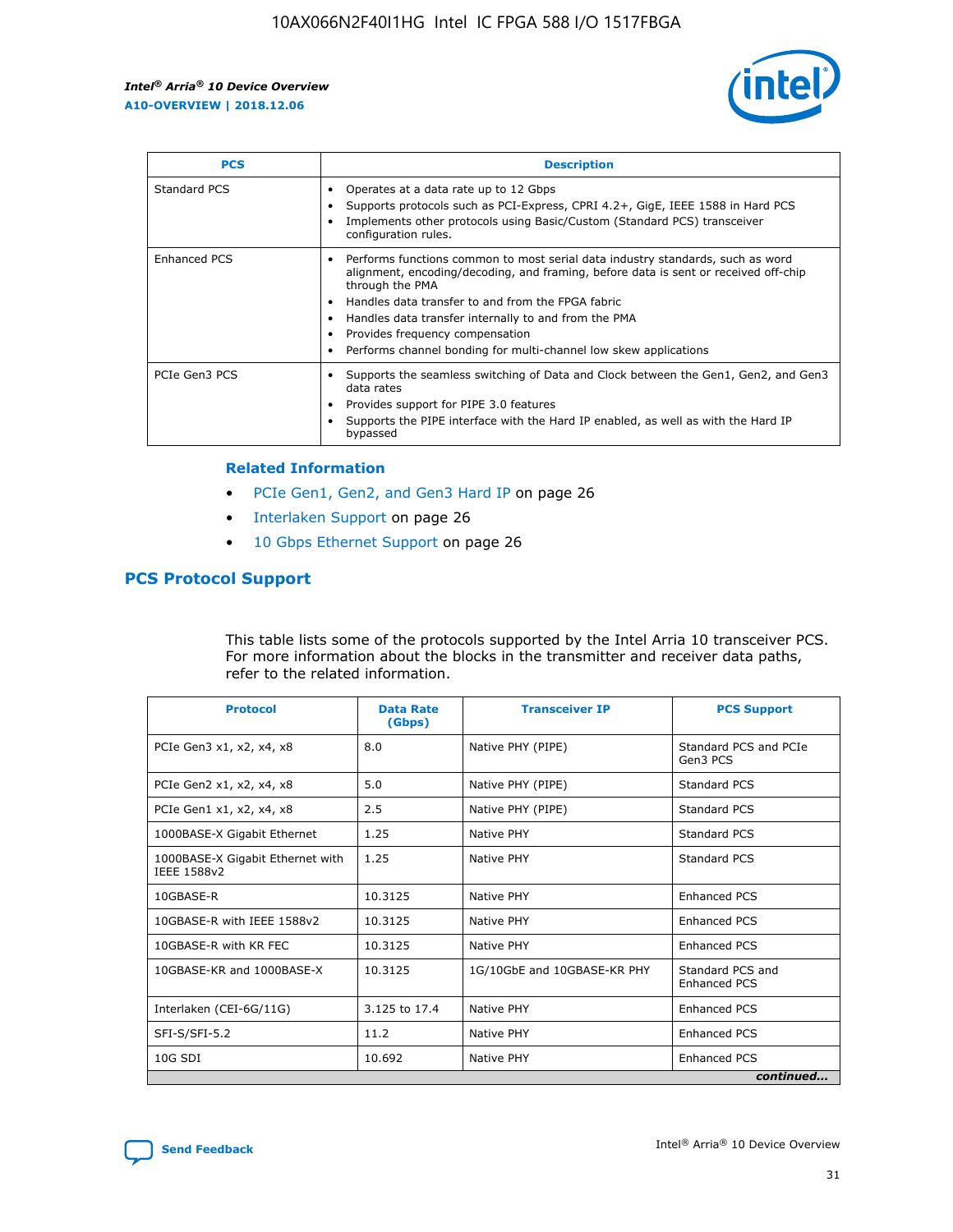

| <b>Protocol</b>      | <b>Data Rate</b><br>(Gbps) | <b>Transceiver IP</b> | <b>PCS Support</b> |
|----------------------|----------------------------|-----------------------|--------------------|
| CPRI 6.0 (64B/66B)   | 0.6144 to<br>10.1376       | Native PHY            | Enhanced PCS       |
| CPRI 4.2 (8B/10B)    | 0.6144 to<br>9.8304        | Native PHY            | Standard PCS       |
| OBSAI RP3 v4.2       | 0.6144 to 6.144            | Native PHY            | Standard PCS       |
| SD-SDI/HD-SDI/3G-SDI | $0.143(12)$ to<br>2.97     | Native PHY            | Standard PCS       |

## **Related Information**

#### [Intel Arria 10 Transceiver PHY User Guide](https://www.intel.com/content/www/us/en/programmable/documentation/nik1398707230472.html#nik1398707091164)

Provides more information about the supported transceiver protocols and PHY IP, the PMA architecture, and the standard, enhanced, and PCIe Gen3 PCS architecture.

# **SoC with Hard Processor System**

Each SoC device combines an FPGA fabric and a hard processor system (HPS) in a single device. This combination delivers the flexibility of programmable logic with the power and cost savings of hard IP in these ways:

- Reduces board space, system power, and bill of materials cost by eliminating a discrete embedded processor
- Allows you to differentiate the end product in both hardware and software, and to support virtually any interface standard
- Extends the product life and revenue through in-field hardware and software updates

 $(12)$  The 0.143 Gbps data rate is supported using oversampling of user logic that you must implement in the FPGA fabric.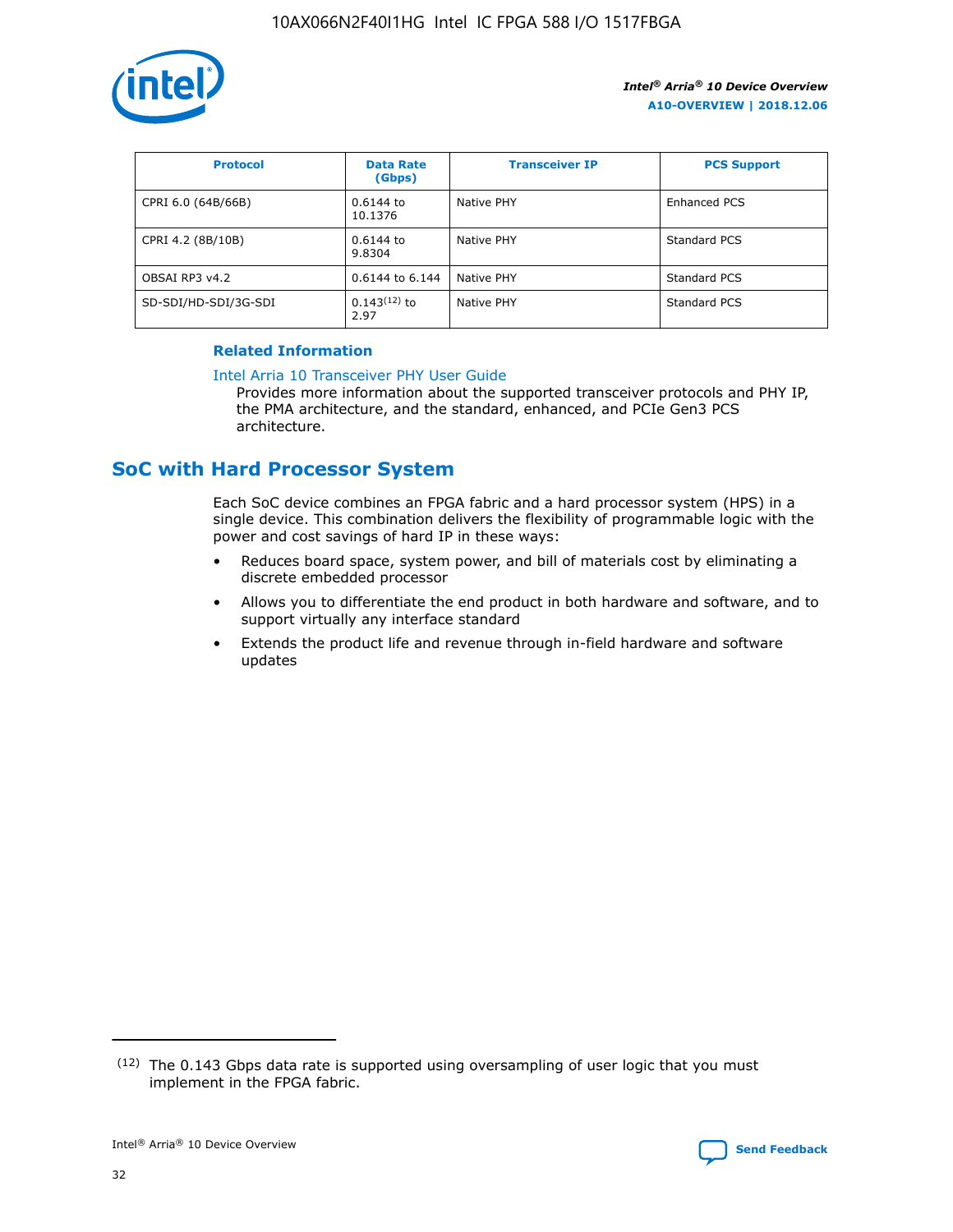

#### **Figure 9. HPS Block Diagram**

This figure shows a block diagram of the HPS with the dual ARM Cortex-A9 MPCore processor.



# **Key Advantages of 20-nm HPS**

The 20-nm HPS strikes a balance between enabling maximum software compatibility with 28-nm SoCs while still improving upon the 28-nm HPS architecture. These improvements address the requirements of the next generation target markets such as wireless and wireline communications, compute and storage equipment, broadcast and military in terms of performance, memory bandwidth, connectivity via backplane and security.

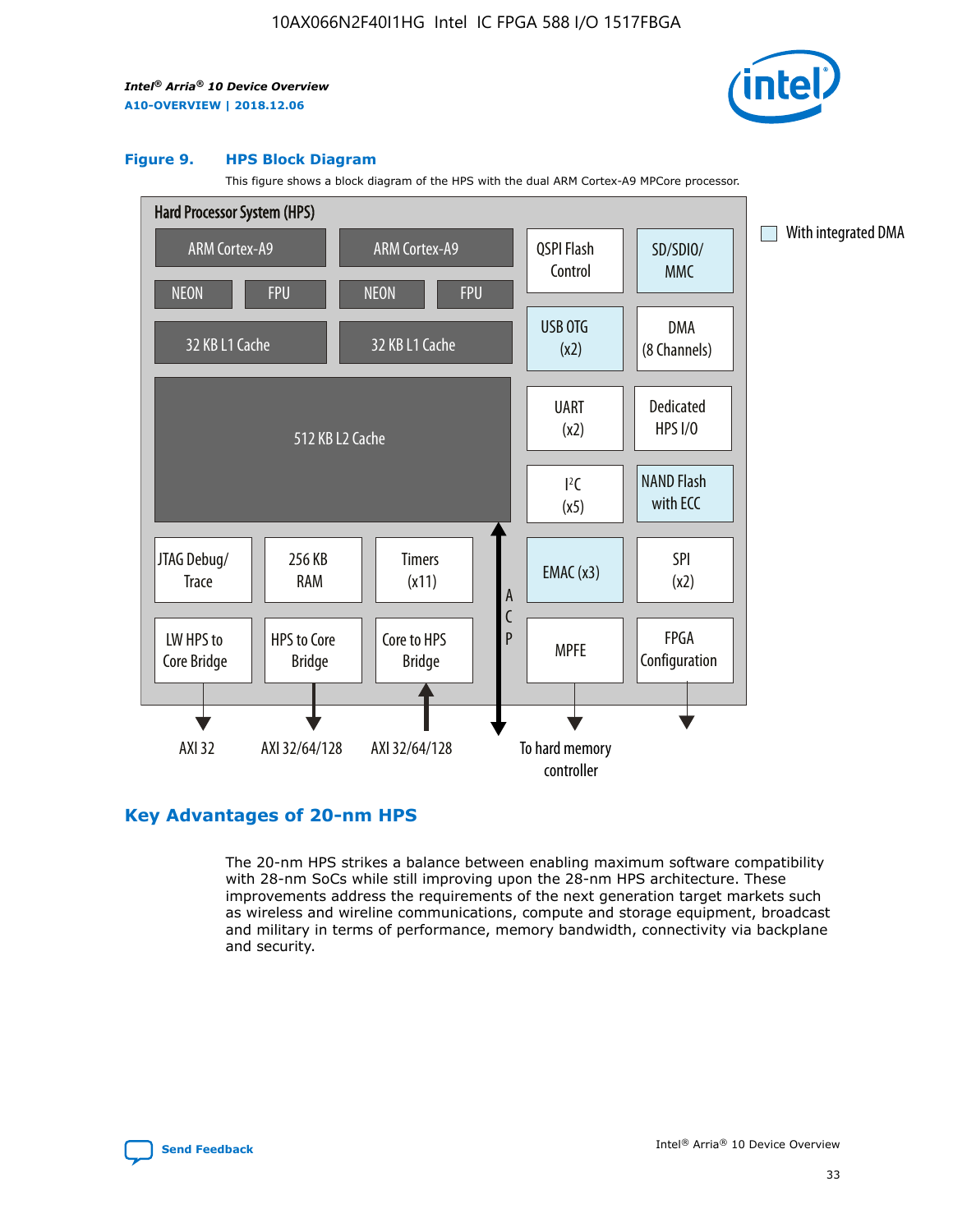

## **Table 24. Improvements in 20 nm HPS**

This table lists the key improvements of the 20 nm HPS compared to the 28 nm HPS.

| Advantages/<br><b>Improvements</b>                          | <b>Description</b>                                                                                                                                                                                                                                                                                                                                                                                                                                                                                                                                                                                                                                                                                                                                                                                                                                                                                                                                |
|-------------------------------------------------------------|---------------------------------------------------------------------------------------------------------------------------------------------------------------------------------------------------------------------------------------------------------------------------------------------------------------------------------------------------------------------------------------------------------------------------------------------------------------------------------------------------------------------------------------------------------------------------------------------------------------------------------------------------------------------------------------------------------------------------------------------------------------------------------------------------------------------------------------------------------------------------------------------------------------------------------------------------|
| Increased performance and<br>overdrive capability           | While the nominal processor frequency is 1.2 GHz, the 20 nm HPS offers an "overdrive"<br>feature which enables a higher processor operating frequency. This requires a higher supply<br>voltage value that is unique to the HPS and may require a separate regulator.                                                                                                                                                                                                                                                                                                                                                                                                                                                                                                                                                                                                                                                                             |
| Increased processor memory<br>bandwidth and DDR4<br>support | Up to 64-bit DDR4 memory at 2,400 Mbps support is available for the processor. The hard<br>memory controller for the HPS comprises a multi-port front end that manages connections<br>to a single port memory controller. The multi-port front end allows logic core and the HPS<br>to share ports and thereby the available bandwidth of the memory controller.                                                                                                                                                                                                                                                                                                                                                                                                                                                                                                                                                                                  |
| Flexible I/O sharing                                        | An advanced I/O pin muxing scheme allows improved sharing of I/O between the HPS and<br>the core logic. The following types of I/O are available for SoC:<br>17 dedicated I/Os-physically located inside the HPS block and are not accessible to<br>$\bullet$<br>logic within the core. The 17 dedicated I/Os are used for HPS clock, resets, and<br>interfacing with boot devices, QSPI, and SD/MMC.<br>48 direct shared I/O-located closest to the HPS block and are ideal for high speed HPS<br>$\bullet$<br>peripherals such as EMAC, USB, and others. There is one bank of 48 I/Os that supports<br>direct sharing where the 48 I/Os can be shared 12 I/Os at a time.<br>Standard (shared) I/O-all standard I/Os can be shared by the HPS peripherals and any<br>logic within the core. For designs where more than 48 I/Os are reguired to fully use all<br>the peripherals in the HPS, these I/Os can be connected through the core logic. |
| <b>EMAC</b> core                                            | Three EMAC cores are available in the HPS. The EMAC cores enable an application to<br>support two redundant Ethernet connections; for example, backplane, or two EMAC cores<br>for managing IEEE 1588 time stamp information while allowing a third EMAC core for debug<br>and configuration. All three EMACs can potentially share the same time stamps, simplifying<br>the 1588 time stamping implementation. A new serial time stamp interface allows core<br>logic to access and read the time stamp values. The integrated EMAC controllers can be<br>connected to external Ethernet PHY through the provided MDIO or I <sup>2</sup> C interface.                                                                                                                                                                                                                                                                                            |
| On-chip memory                                              | The on-chip memory is updated to 256 KB support and can support larger data sets and<br>real time algorithms.                                                                                                                                                                                                                                                                                                                                                                                                                                                                                                                                                                                                                                                                                                                                                                                                                                     |
| <b>ECC</b> enhancements                                     | Improvements in L2 Cache ECC management allow identification of errors down to the<br>address level. ECC enhancements also enable improved error injection and status reporting<br>via the introduction of new memory mapped access to syndrome and data signals.                                                                                                                                                                                                                                                                                                                                                                                                                                                                                                                                                                                                                                                                                 |
| HPS to FPGA Interconnect<br>Backbone                        | Although the HPS and the Logic Core can operate independently, they are tightly coupled<br>via a high-bandwidth system interconnect built from high-performance ARM AMBA AXI bus<br>bridges. IP bus masters in the FPGA fabric have access to HPS bus slaves via the FPGA-to-<br>HPS interconnect. Similarly, HPS bus masters have access to bus slaves in the core fabric<br>via the HPS-to-FPGA bridge. Both bridges are AMBA AXI-3 compliant and support<br>simultaneous read and write transactions. Up to three masters within the core fabric can<br>share the HPS SDRAM controller with the processor. Additionally, the processor can be used<br>to configure the core fabric under program control via a dedicated 32-bit configuration port.                                                                                                                                                                                            |
| FPGA configuration and HPS<br>booting                       | The FPGA fabric and HPS in the SoCs are powered independently. You can reduce the clock<br>frequencies or gate the clocks to reduce dynamic power.<br>You can configure the FPGA fabric and boot the HPS independently, in any order, providing<br>you with more design flexibility.                                                                                                                                                                                                                                                                                                                                                                                                                                                                                                                                                                                                                                                              |
| Security                                                    | New security features have been introduced for anti-tamper management, secure boot,<br>encryption (AES), and authentication (SHA).                                                                                                                                                                                                                                                                                                                                                                                                                                                                                                                                                                                                                                                                                                                                                                                                                |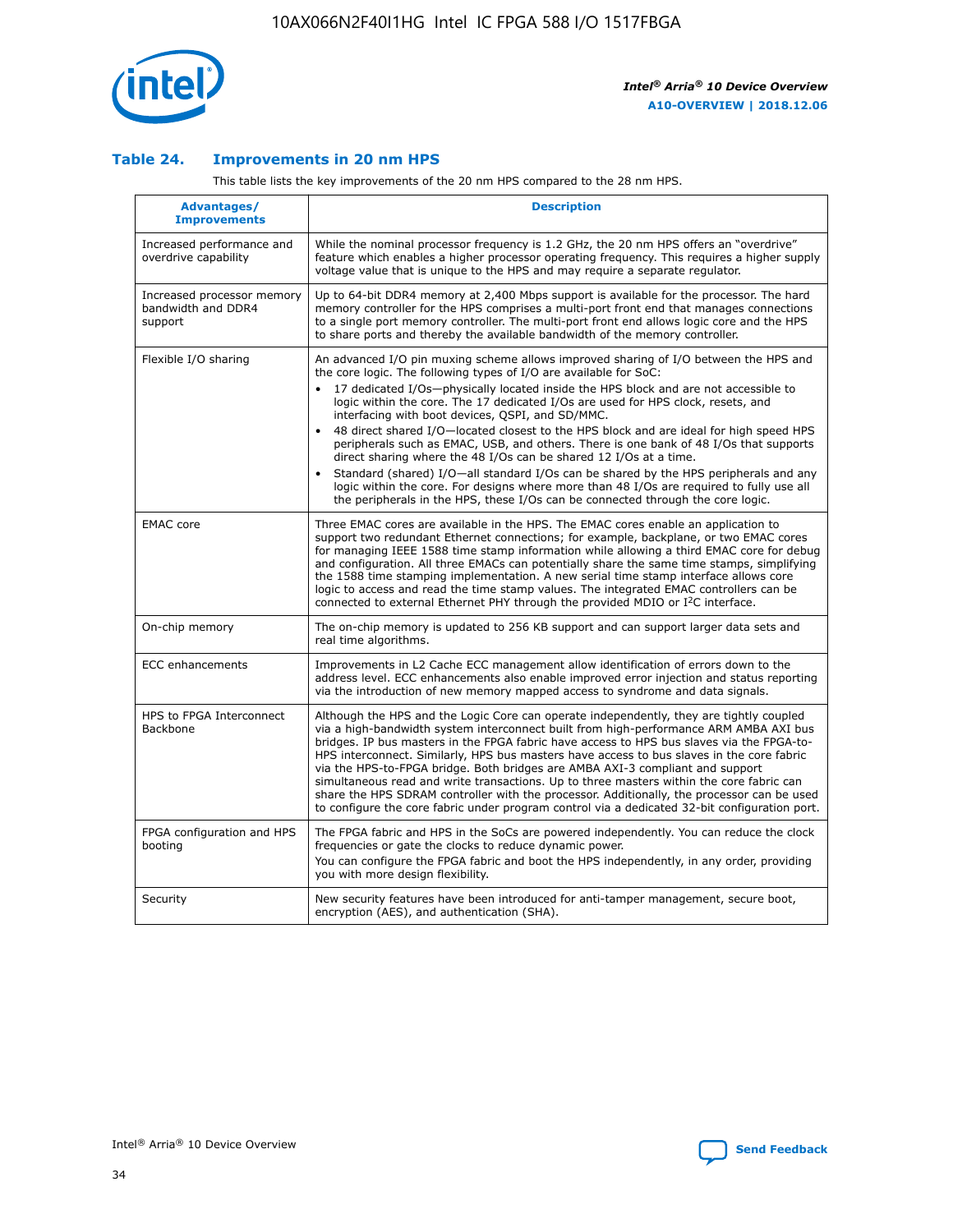

# **Features of the HPS**

The HPS has the following features:

- 1.2-GHz, dual-core ARM Cortex-A9 MPCore processor with up to 1.5-GHz via overdrive
	- ARMv7-A architecture that runs 32-bit ARM instructions, 16-bit and 32-bit Thumb instructions, and 8-bit Java byte codes in Jazelle style
	- Superscalar, variable length, out-of-order pipeline with dynamic branch prediction
	- Instruction Efficiency 2.5 MIPS/MHz, which provides total performance of 7500 MIPS at 1.5 GHz
- Each processor core includes:
	- 32 KB of L1 instruction cache, 32 KB of L1 data cache
	- Single- and double-precision floating-point unit and NEON media engine
	- CoreSight debug and trace technology
	- Snoop Control Unit (SCU) and Acceleration Coherency Port (ACP)
- 512 KB of shared L2 cache
- 256 KB of scratch RAM
- Hard memory controller with support for DDR3, DDR4 and optional error correction code (ECC) support
- Multiport Front End (MPFE) Scheduler interface to the hard memory controller
- 8-channel direct memory access (DMA) controller
- QSPI flash controller with SIO, DIO, QIO SPI Flash support
- NAND flash controller (ONFI 1.0 or later) with DMA and ECC support, updated to support 8 and 16-bit Flash devices and new command DMA to offload CPU for fast power down recovery
- Updated SD/SDIO/MMC controller to eMMC 4.5 with DMA with CE-ATA digital command support
- 3 10/100/1000 Ethernet media access control (MAC) with DMA
- 2 USB On-the-Go (OTG) controllers with DMA
- $\bullet$  5 I<sup>2</sup>C controllers (3 can be used by EMAC for MIO to external PHY)
- 2 UART 16550 Compatible controllers
- 4 serial peripheral interfaces (SPI) (2 Master, 2 Slaves)
- 62 programmable general-purpose I/Os, which includes 48 direct share I/Os that allows the HPS peripherals to connect directly to the FPGA I/Os
- 7 general-purpose timers
- 4 watchdog timers
- Anti-tamper, Secure Boot, Encryption (AES) and Authentication (SHA)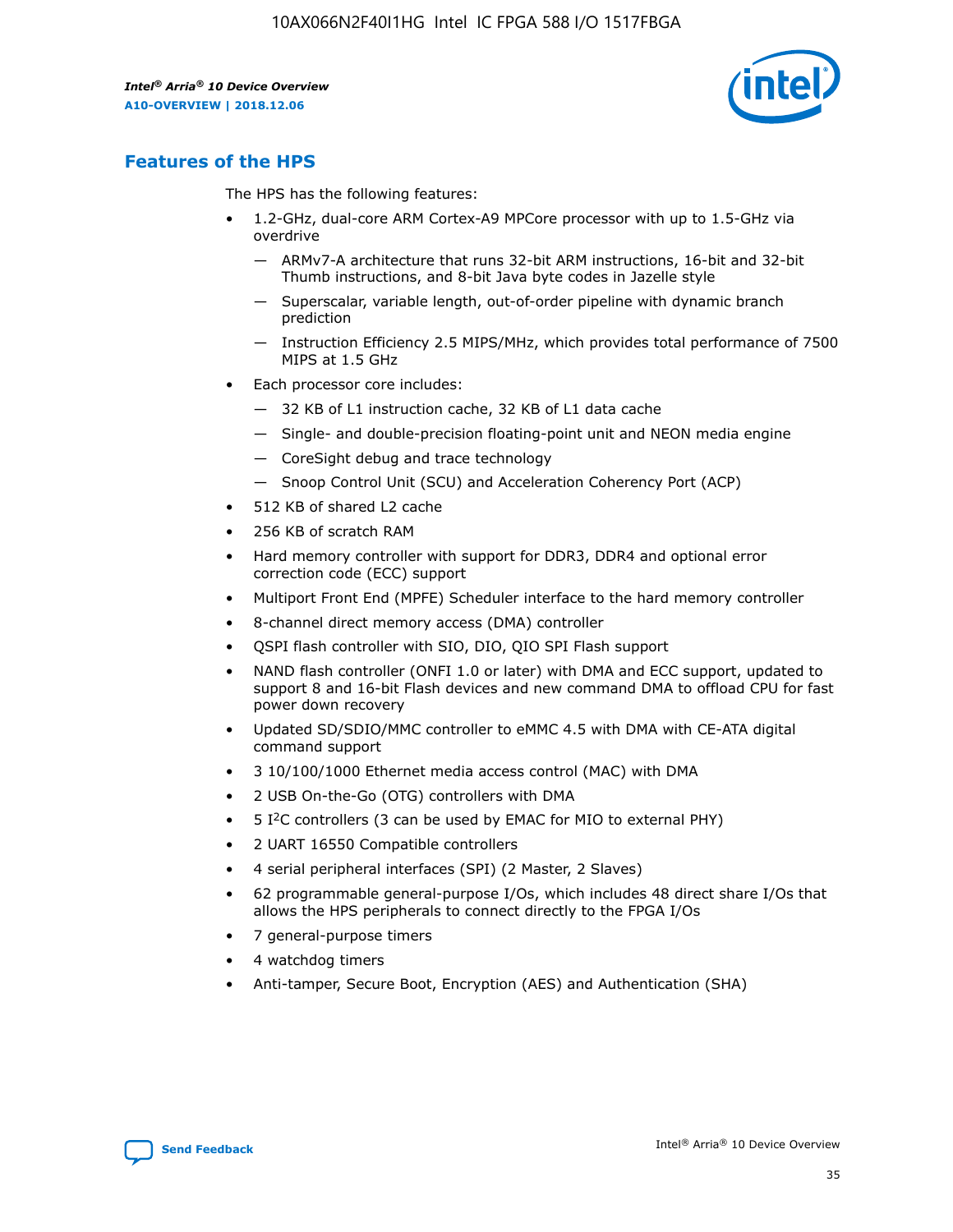

# **System Peripherals and Debug Access Port**

Each Ethernet MAC, USB OTG, NAND flash controller, and SD/MMC controller module has an integrated DMA controller. For modules without an integrated DMA controller, an additional DMA controller module provides up to eight channels of high-bandwidth data transfers. Peripherals that communicate off-chip are multiplexed with other peripherals at the HPS pin level. This allows you to choose which peripherals interface with other devices on your PCB.

The debug access port provides interfaces to industry standard JTAG debug probes and supports ARM CoreSight debug and core traces to facilitate software development.

## **HPS–FPGA AXI Bridges**

The HPS–FPGA bridges, which support the Advanced Microcontroller Bus Architecture (AMBA) Advanced eXtensible Interface (AXI™) specifications, consist of the following bridges:

- FPGA-to-HPS AMBA AXI bridge—a high-performance bus supporting 32, 64, and 128 bit data widths that allows the FPGA fabric to issue transactions to slaves in the HPS.
- HPS-to-FPGA Avalon/AMBA AXI bridge—a high-performance bus supporting 32, 64, and 128 bit data widths that allows the HPS to issue transactions to slaves in the FPGA fabric.
- Lightweight HPS-to-FPGA AXI bridge—a lower latency 32 bit width bus that allows the HPS to issue transactions to soft peripherals in the FPGA fabric. This bridge is primarily used for control and status register (CSR) accesses to peripherals in the FPGA fabric.

The HPS–FPGA AXI bridges allow masters in the FPGA fabric to communicate with slaves in the HPS logic, and vice versa. For example, the HPS-to-FPGA AXI bridge allows you to share memories instantiated in the FPGA fabric with one or both microprocessors in the HPS, while the FPGA-to-HPS AXI bridge allows logic in the FPGA fabric to access the memory and peripherals in the HPS.

Each HPS–FPGA bridge also provides asynchronous clock crossing for data transferred between the FPGA fabric and the HPS.

### **HPS SDRAM Controller Subsystem**

The HPS SDRAM controller subsystem contains a multiport SDRAM controller and DDR PHY that are shared between the FPGA fabric (through the FPGA-to-HPS SDRAM interface), the level 2 (L2) cache, and the level 3 (L3) system interconnect. The FPGA-to-HPS SDRAM interface supports AMBA AXI and Avalon® Memory-Mapped (Avalon-MM) interface standards, and provides up to six individual ports for access by masters implemented in the FPGA fabric.

The HPS SDRAM controller supports up to 3 masters (command ports), 3x 64-bit read data ports and 3x 64-bit write data ports.

To maximize memory performance, the SDRAM controller subsystem supports command and data reordering, deficit round-robin arbitration with aging, and high-priority bypass features.

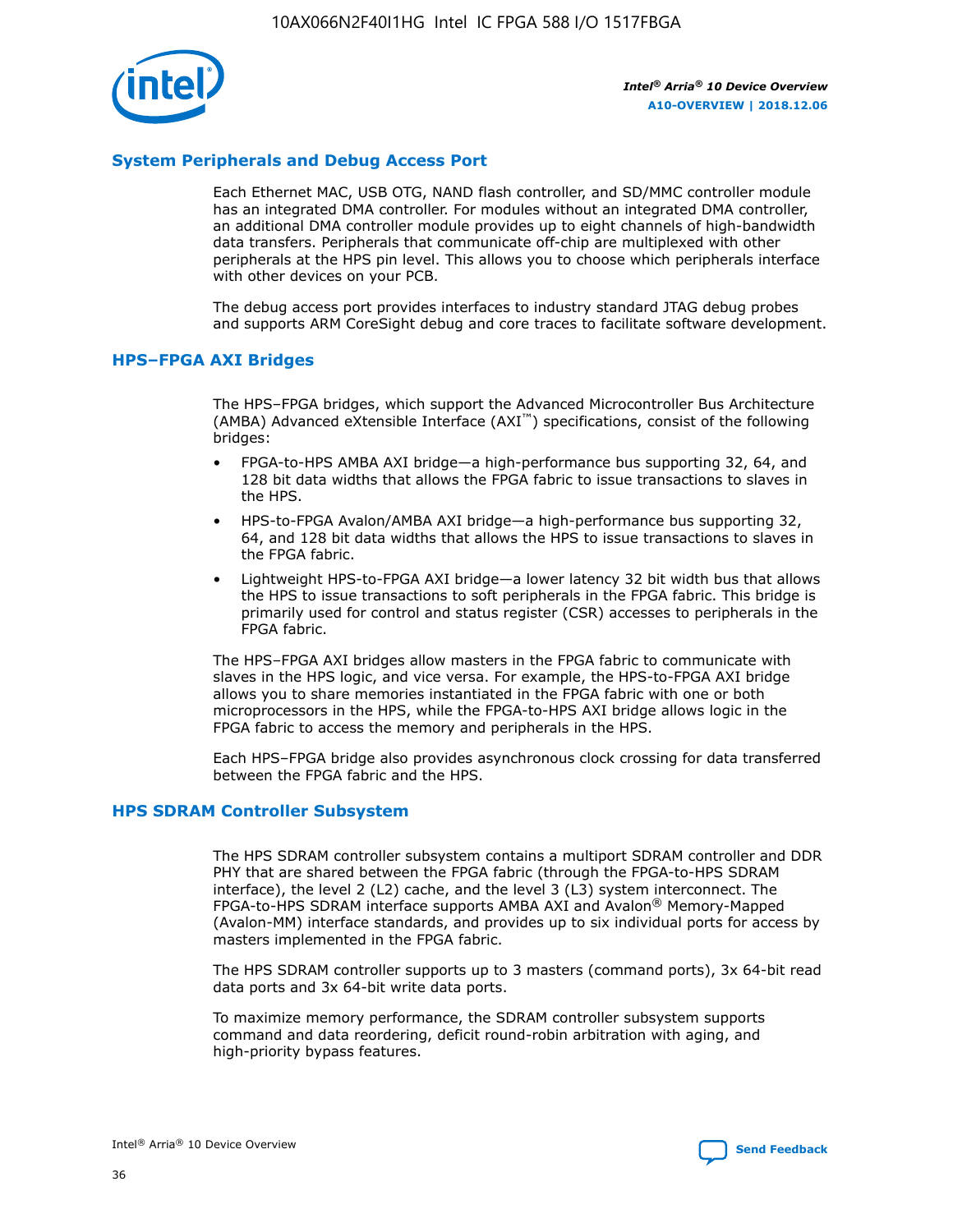

# **FPGA Configuration and HPS Booting**

The FPGA fabric and HPS in the SoC FPGA must be powered at the same time. You can reduce the clock frequencies or gate the clocks to reduce dynamic power.

Once powered, the FPGA fabric and HPS can be configured independently thus providing you with more design flexibility:

- You can boot the HPS independently. After the HPS is running, the HPS can fully or partially reconfigure the FPGA fabric at any time under software control. The HPS can also configure other FPGAs on the board through the FPGA configuration controller.
- Configure the FPGA fabric first, and then boot the HPS from memory accessible to the FPGA fabric.

## **Hardware and Software Development**

For hardware development, you can configure the HPS and connect your soft logic in the FPGA fabric to the HPS interfaces using the Platform Designer system integration tool in the Intel Quartus Prime software.

For software development, the ARM-based SoC FPGA devices inherit the rich software development ecosystem available for the ARM Cortex-A9 MPCore processor. The software development process for Intel SoC FPGAs follows the same steps as those for other SoC devices from other manufacturers. Support for Linux\*, VxWorks\*, and other operating systems are available for the SoC FPGAs. For more information on the operating systems support availability, contact the Intel FPGA sales team.

You can begin device-specific firmware and software development on the Intel SoC FPGA Virtual Target. The Virtual Target is a fast PC-based functional simulation of a target development system—a model of a complete development board. The Virtual Target enables the development of device-specific production software that can run unmodified on actual hardware.

# **Dynamic and Partial Reconfiguration**

The Intel Arria 10 devices support dynamic and partial reconfiguration. You can use dynamic and partial reconfiguration simultaneously to enable seamless reconfiguration of both the device core and transceivers.

# **Dynamic Reconfiguration**

You can reconfigure the PMA and PCS blocks while the device continues to operate. This feature allows you to change the data rates, protocol, and analog settings of a channel in a transceiver bank without affecting on-going data transfer in other transceiver banks. This feature is ideal for applications that require dynamic multiprotocol or multirate support.

# **Partial Reconfiguration**

Using partial reconfiguration, you can reconfigure some parts of the device while keeping the device in operation.

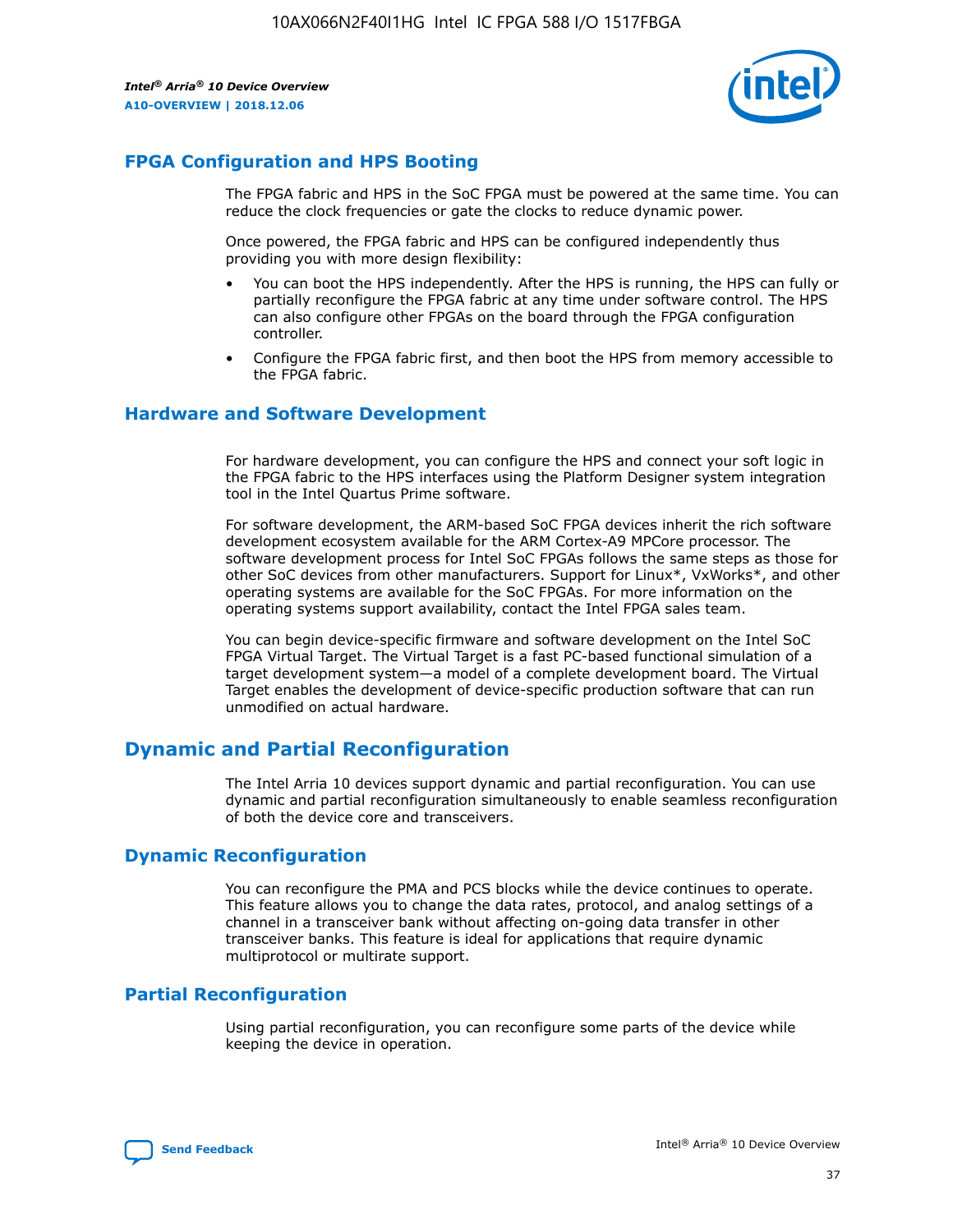

Instead of placing all device functions in the FPGA fabric, you can store some functions that do not run simultaneously in external memory and load them only when required. This capability increases the effective logic density of the device, and lowers cost and power consumption.

In the Intel solution, you do not have to worry about intricate device architecture to perform a partial reconfiguration. The partial reconfiguration capability is built into the Intel Quartus Prime design software, making such time-intensive task simple.

Intel Arria 10 devices support partial reconfiguration in the following configuration options:

- Using an internal host:
	- All supported configuration modes where the FPGA has access to external memory devices such as serial and parallel flash memory.
	- Configuration via Protocol [CvP (PCIe)]
- Using an external host—passive serial (PS), fast passive parallel (FPP) x8, FPP x16, and FPP x32 I/O interface.

# **Enhanced Configuration and Configuration via Protocol**

## **Table 25. Configuration Schemes and Features of Intel Arria 10 Devices**

Intel Arria 10 devices support 1.8 V programming voltage and several configuration schemes.

| <b>Scheme</b>                                                          | <b>Data</b><br><b>Width</b> | <b>Max Clock</b><br>Rate<br>(MHz) | <b>Max Data</b><br>Rate<br>(Mbps)<br>(13) | <b>Decompression</b> | <b>Design</b><br>Security <sup>(1</sup><br>4) | <b>Partial</b><br>Reconfiguration<br>(15) | <b>Remote</b><br><b>System</b><br><b>Update</b> |
|------------------------------------------------------------------------|-----------------------------|-----------------------------------|-------------------------------------------|----------------------|-----------------------------------------------|-------------------------------------------|-------------------------------------------------|
| <b>JTAG</b>                                                            | 1 bit                       | 33                                | 33                                        |                      |                                               | Yes <sup>(16)</sup>                       |                                                 |
| Active Serial (AS)<br>through the<br>EPCO-L<br>configuration<br>device | 1 bit,<br>4 bits            | 100                               | 400                                       | Yes                  | Yes                                           | $Y_{PS}(16)$                              | Yes                                             |
| Passive serial (PS)<br>through CPLD or<br>external<br>microcontroller  | 1 bit                       | 100                               | 100                                       | Yes                  | Yes                                           | Yes(16)                                   | Parallel<br>Flash<br>Loader<br>(PFL) IP<br>core |
|                                                                        |                             |                                   |                                           |                      |                                               |                                           | continued                                       |

<sup>(13)</sup> Enabling either compression or design security features affects the maximum data rate. Refer to the Intel Arria 10 Device Datasheet for more information.

<sup>(14)</sup> Encryption and compression cannot be used simultaneously.

 $(15)$  Partial reconfiguration is an advanced feature of the device family. If you are interested in using partial reconfiguration, contact Intel for support.

 $(16)$  Partial configuration can be performed only when it is configured as internal host.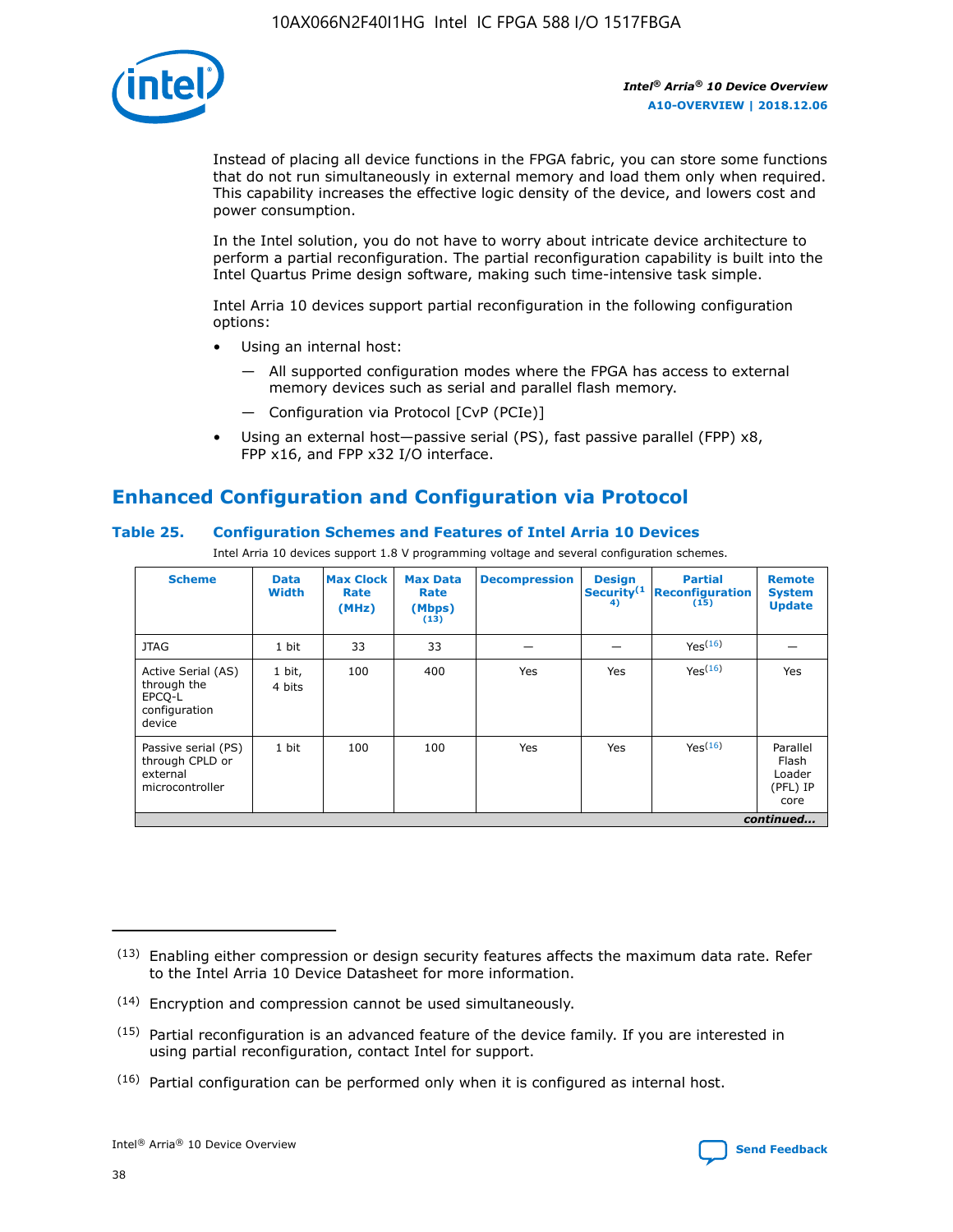

| <b>Scheme</b>                                   | <b>Data</b><br><b>Width</b> | <b>Max Clock</b><br>Rate<br>(MHz) | <b>Max Data</b><br>Rate<br>(Mbps)<br>(13) | <b>Decompression</b> | <b>Design</b><br>Security <sup>(1</sup><br>4) | <b>Partial</b><br><b>Reconfiguration</b><br>(15) | <b>Remote</b><br><b>System</b><br><b>Update</b> |
|-------------------------------------------------|-----------------------------|-----------------------------------|-------------------------------------------|----------------------|-----------------------------------------------|--------------------------------------------------|-------------------------------------------------|
| Fast passive                                    | 8 bits                      | 100                               | 3200                                      | Yes                  | Yes                                           | Yes(17)                                          | PFL IP                                          |
| parallel (FPP)<br>through CPLD or               | 16 bits                     |                                   |                                           | Yes                  | Yes                                           |                                                  | core                                            |
| external<br>microcontroller                     | 32 bits                     |                                   |                                           | Yes                  | Yes                                           |                                                  |                                                 |
| Configuration via                               | 16 bits                     | 100                               | 3200                                      | Yes                  | Yes                                           | Yes <sup>(17)</sup>                              |                                                 |
| <b>HPS</b>                                      | 32 bits                     |                                   |                                           | Yes                  | Yes                                           |                                                  |                                                 |
| Configuration via<br>Protocol [CvP<br>$(PCIe*)$ | x1, x2,<br>x4, x8<br>lanes  |                                   | 8000                                      | Yes                  | Yes                                           | Yes(16)                                          |                                                 |

You can configure Intel Arria 10 devices through PCIe using Configuration via Protocol (CvP). The Intel Arria 10 CvP implementation conforms to the PCIe 100 ms power-up-to-active time requirement.

### **Related Information**

[Configuration via Protocol \(CvP\) Implementation in Intel FPGAs User Guide](https://www.intel.com/content/www/us/en/programmable/documentation/dsu1441819344145.html#dsu1442269728522) Provides more information about the CvP configuration scheme.

# **SEU Error Detection and Correction**

Intel Arria 10 devices offer robust and easy-to-use single-event upset (SEU) error detection and correction circuitry.

The detection and correction circuitry includes protection for Configuration RAM (CRAM) programming bits and user memories. The CRAM is protected by a continuously running CRC error detection circuit with integrated ECC that automatically corrects one or two errors and detects higher order multi-bit errors. When more than two errors occur, correction is available through reloading of the core programming file, providing a complete design refresh while the FPGA continues to operate.

The physical layout of the Intel Arria 10 CRAM array is optimized to make the majority of multi-bit upsets appear as independent single-bit or double-bit errors which are automatically corrected by the integrated CRAM ECC circuitry. In addition to the CRAM protection, the M20K memory blocks also include integrated ECC circuitry and are layout-optimized for error detection and correction. The MLAB does not have ECC.

(14) Encryption and compression cannot be used simultaneously.

<sup>(17)</sup> Supported at a maximum clock rate of 100 MHz.



 $(13)$  Enabling either compression or design security features affects the maximum data rate. Refer to the Intel Arria 10 Device Datasheet for more information.

 $(15)$  Partial reconfiguration is an advanced feature of the device family. If you are interested in using partial reconfiguration, contact Intel for support.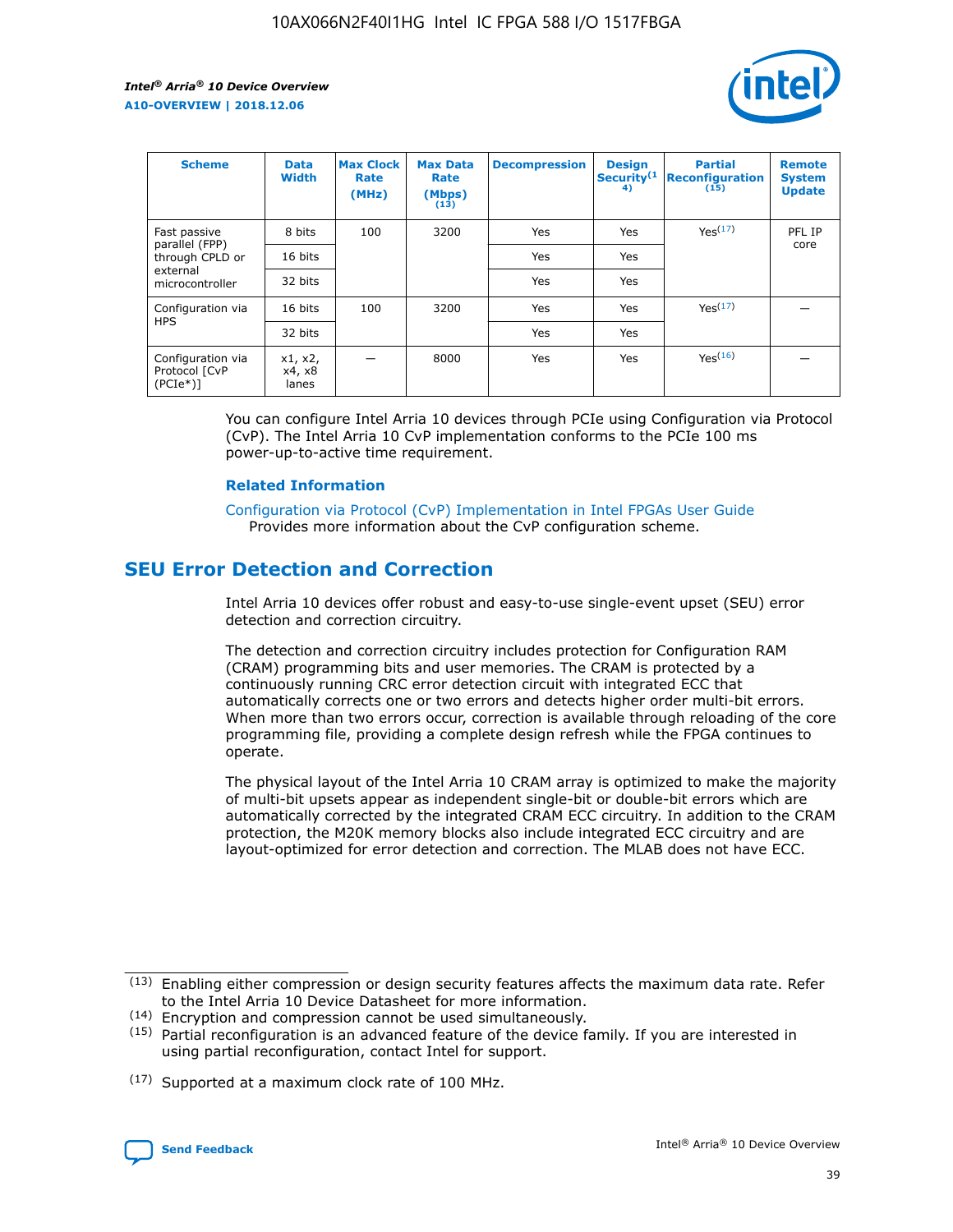

# **Power Management**

Intel Arria 10 devices leverage the advanced 20 nm process technology, a low 0.9 V core power supply, an enhanced core architecture, and several optional power reduction techniques to reduce total power consumption by as much as 40% compared to Arria V devices and as much as 60% compared to Stratix V devices.

The optional power reduction techniques in Intel Arria 10 devices include:

- **SmartVID**—a code is programmed into each device during manufacturing that allows a smart regulator to operate the device at lower core  $V_{CC}$  while maintaining performance
- **Programmable Power Technology**—non-critical timing paths are identified by the Intel Quartus Prime software and the logic in these paths is biased for low power instead of high performance
- **Low Static Power Options**—devices are available with either standard static power or low static power while maintaining performance

Furthermore, Intel Arria 10 devices feature Intel's industry-leading low power transceivers and include a number of hard IP blocks that not only reduce logic resources but also deliver substantial power savings compared to soft implementations. In general, hard IP blocks consume up to 90% less power than the equivalent soft logic implementations.

# **Incremental Compilation**

The Intel Quartus Prime software incremental compilation feature reduces compilation time and helps preserve performance to ease timing closure. The incremental compilation feature enables the partial reconfiguration flow for Intel Arria 10 devices.

Incremental compilation supports top-down, bottom-up, and team-based design flows. This feature facilitates modular, hierarchical, and team-based design flows where different designers compile their respective design sections in parallel. Furthermore, different designers or IP providers can develop and optimize different blocks of the design independently. These blocks can then be imported into the top level project.

# **Document Revision History for Intel Arria 10 Device Overview**

| <b>Document</b><br><b>Version</b> | <b>Changes</b>                                                                                                                                                                                                                                                              |
|-----------------------------------|-----------------------------------------------------------------------------------------------------------------------------------------------------------------------------------------------------------------------------------------------------------------------------|
| 2018.12.06                        | Added links to Intel Arria 10 device errata documents.<br>Removed automotive temperature option from the Intel Arria 10 GX devices.<br>Removed -3 fabric speed grade from the Intel Arria 10 GT devices.<br>Updated power options for the Intel Arria 10 GX and GT devices. |
| 2018.04.09                        | Updated the lowest $V_{CC}$ from 0.83 V to 0.82 V in the topic listing a summary of the device features.                                                                                                                                                                    |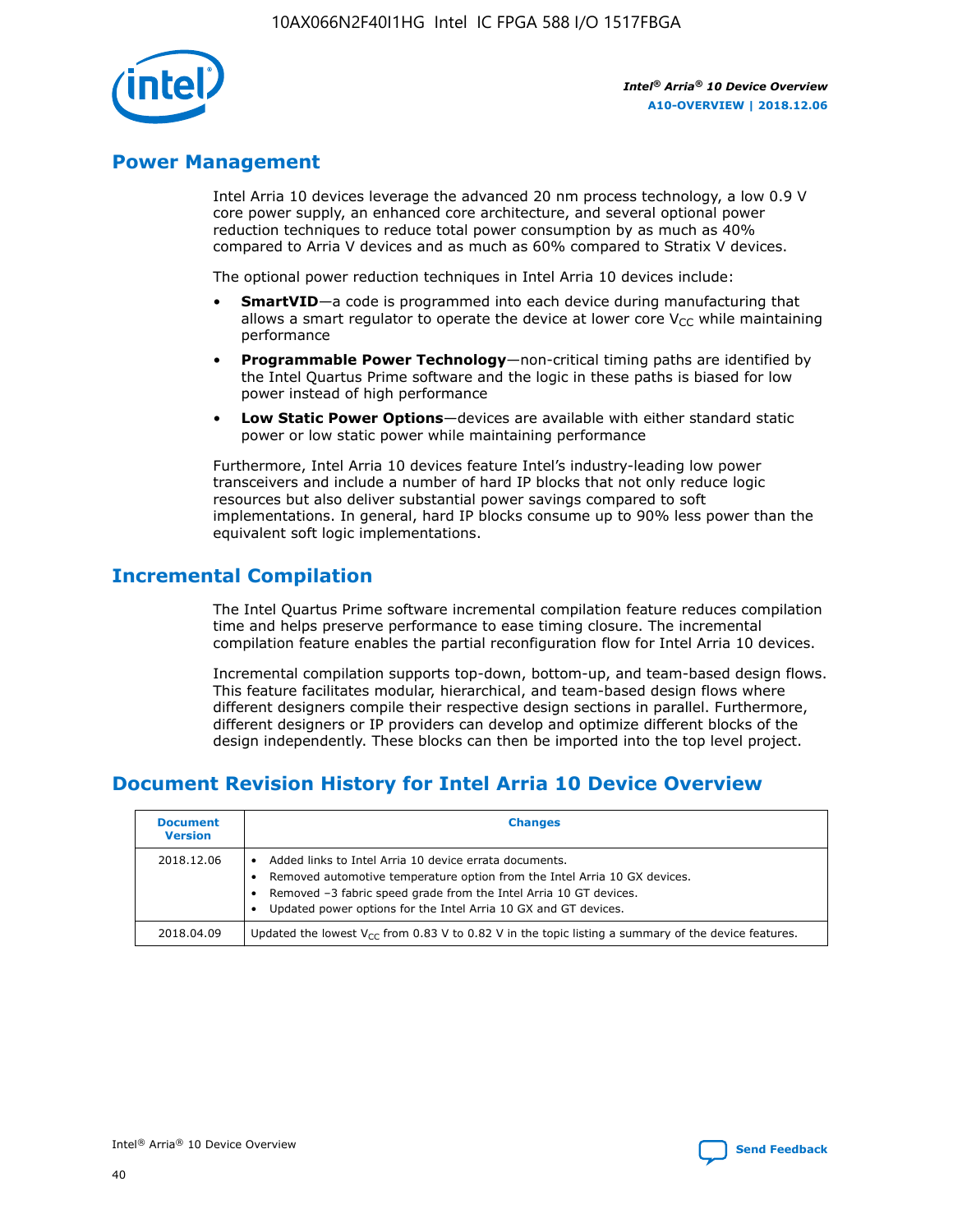*Intel® Arria® 10 Device Overview* **A10-OVERVIEW | 2018.12.06**



| <b>Date</b>    | <b>Version</b> | <b>Changes</b>                                                                                                                                                                                                                                                                                                                                                                                                                                                                                                                                                                                                                                                                                                                                                                                                                                                                                                                                                            |
|----------------|----------------|---------------------------------------------------------------------------------------------------------------------------------------------------------------------------------------------------------------------------------------------------------------------------------------------------------------------------------------------------------------------------------------------------------------------------------------------------------------------------------------------------------------------------------------------------------------------------------------------------------------------------------------------------------------------------------------------------------------------------------------------------------------------------------------------------------------------------------------------------------------------------------------------------------------------------------------------------------------------------|
| January 2018   | 2018.01.17     | Updated the maximum data rate for HPS (Intel Arria 10 SX devices<br>external memory interface DDR3 controller from 2,166 Mbps to 2,133<br>Mbps.<br>Updated maximum frequency supported for half rate QDRII and QDRII<br>+ SRAM to 633 MHz in Memory Standards Supported by the Soft<br>Memory Controller table.<br>Updated transceiver backplane capability to 12.5 Gbps.<br>$\bullet$<br>Removed transceiver speed grade 5 in Sample Ordering Core and<br>Available Options for Intel Arria 10 GX Devices figure.<br>Removed package code 40, low static power, SmartVID, industrial, and<br>military operating temperature support from Sample Ordering Core and<br>Available Options for Intel Arria 10 GT Devices figure.<br>Updated short reach transceiver rate for Intel Arria 10 GT devices to<br>25.8 Gbps.<br>Removed On-Die Instrumentation - EyeQ and Jitter Margin Tool<br>support from PMA Features of the Transceivers in Intel Arria 10 Devices<br>table. |
| September 2017 | 2017.09.20     | Updated the maximum speed of the DDR4 external memory interface from<br>1,333 MHz/2,666 Mbps to 1,200 MHz/2,400 Mbps.                                                                                                                                                                                                                                                                                                                                                                                                                                                                                                                                                                                                                                                                                                                                                                                                                                                     |
| July 2017      | 2017.07.13     | Corrected the automotive temperature range in the figure showing the<br>available options for the Intel Arria 10 GX devices from "-40°C to 100°C"<br>to "-40°C to 125°C".                                                                                                                                                                                                                                                                                                                                                                                                                                                                                                                                                                                                                                                                                                                                                                                                 |
| July 2017      | 2017.07.06     | Added automotive temperature option to Intel Arria 10 GX device family.                                                                                                                                                                                                                                                                                                                                                                                                                                                                                                                                                                                                                                                                                                                                                                                                                                                                                                   |
| May 2017       | 2017.05.08     | Corrected protocol names with "1588" to "IEEE 1588v2".<br>Updated the vertical migration table to remove vertical migration<br>between Intel Arria 10 GX and Intel Arria 10 SX device variants.<br>Removed all "Preliminary" marks.                                                                                                                                                                                                                                                                                                                                                                                                                                                                                                                                                                                                                                                                                                                                       |
| March 2017     | 2017.03.15     | Removed the topic about migration from Intel Arria 10 to Intel Stratix<br>10 devices.<br>Rebranded as Intel.<br>$\bullet$                                                                                                                                                                                                                                                                                                                                                                                                                                                                                                                                                                                                                                                                                                                                                                                                                                                 |
| October 2016   | 2016.10.31     | Removed package F36 from Intel Arria 10 GX devices.<br>Updated Intel Arria 10 GT sample ordering code and maximum GX<br>$\bullet$<br>transceiver count. Intel Arria 10 GT devices are available only in the<br>SF45 package option with a maximum of 72 transceivers.                                                                                                                                                                                                                                                                                                                                                                                                                                                                                                                                                                                                                                                                                                     |
| May 2016       | 2016.05.02     | Updated the FPGA Configuration and HPS Booting topic.<br>Remove V <sub>CC</sub> PowerManager from the Summary of Features, Power<br>Management and Arria 10 Device Variants and packages topics. This<br>feature is no longer supported in Arria 10 devices.<br>Removed LPDDR3 from the Memory Standards Supported by the HPS<br>Hard Memory Controller table in the Memory Standards Supported by<br>Intel Arria 10 Devices topic. This standard is only supported by the<br>FPGA.<br>Removed transceiver speed grade 5 from the Device Variants and<br>Packages topic for Arria 10 GX and SX devices.                                                                                                                                                                                                                                                                                                                                                                   |
| February 2016  | 2016.02.11     | Changed the maximum Arria 10 GT datarate to 25.8 Gbps and the<br>minimum datarate to 1 Gbps globally.<br>Revised the state for Core clock networks in the Summary of Features<br>$\bullet$<br>topic.<br>Changed the transceiver parameters in the "Summary of Features for<br>Arria 10 Devices" table.<br>• Changed the transceiver parameters in the "Maximum Resource Counts<br>for Arria 10 GT Devices" table.<br>• Changed the package availability for GT devices in the "Package Plan<br>for Arria 10 GT Devices" table.<br>Changed the package configurations for GT devices in the "Migration"<br>Capability Across Arria 10 Product Lines" figure.<br>continued                                                                                                                                                                                                                                                                                                  |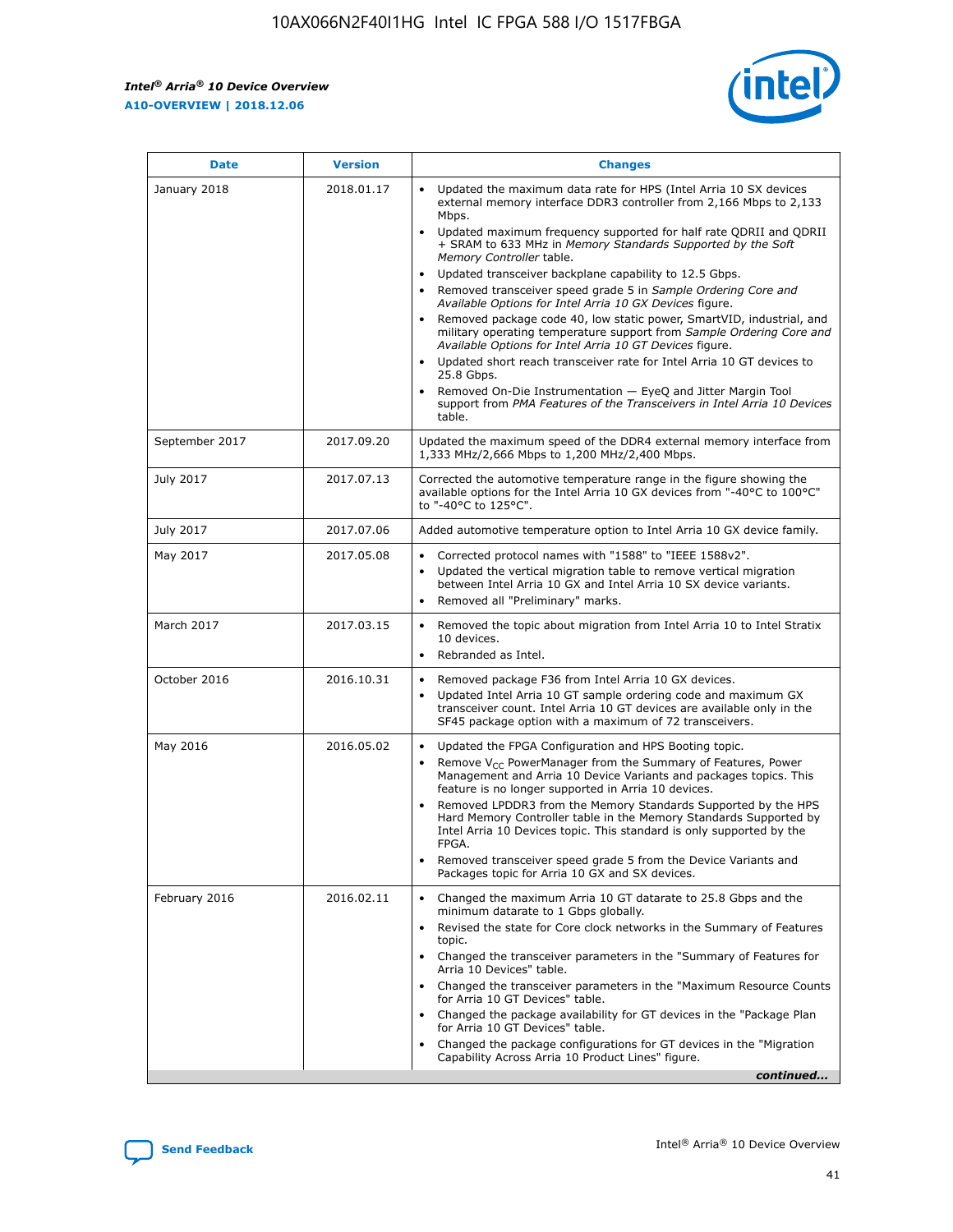

| <b>Date</b>   | <b>Version</b> | <b>Changes</b>                                                                                                                                                                   |
|---------------|----------------|----------------------------------------------------------------------------------------------------------------------------------------------------------------------------------|
|               |                | • Changed transceiver parameters in the "Low Power Serial Transceivers"<br>section.                                                                                              |
|               |                | • Changed the transceiver descriptions in the "Device Variants for the<br>Arria 10 Device Family" table.                                                                         |
|               |                | Changed the "Sample Ordering Code and Available Options for Arria 10<br>GT Devices" figure.                                                                                      |
|               |                | Changed the datarates for GT devices in the "PMA Features" section.                                                                                                              |
|               |                | Changed the datarates for GT devices in the "PCS Features" section.<br>$\bullet$                                                                                                 |
| December 2015 | 2015.12.14     | Updated the number of M20K memory blocks for Arria 10 GX 660 from<br>$\bullet$<br>2133 to 2131 and corrected the total RAM bit from 48,448 Kb to<br>48,408 Kb.                   |
|               |                | Corrected the number of DSP blocks for Arria 10 GX 660 from 1688 to<br>$\bullet$<br>1687 in the table listing floating-point arithmetic resources.                               |
| November 2015 | 2015.11.02     | Updated the maximum resources for Arria 10 GX 220, GX 320, GX 480,<br>$\bullet$<br>GX 660, SX 220, SX 320, SX 480, and SX 660.                                                   |
|               |                | Updated resource count for Arria 10 GX 320, GX 480, GX 660, SX 320,<br>$\bullet$<br>SX 480, a SX 660 devices in Number of Multipliers in Intel Arria 10<br><b>Devices</b> table. |
|               |                | Updated the available options for Arria 10 GX, GT, and SX.<br>$\bullet$                                                                                                          |
|               |                | Changed instances of Quartus II to Quartus Prime.<br>$\bullet$                                                                                                                   |
| June 2015     | 2015.06.15     | Corrected label for Intel Arria 10 GT product lines in the vertical migration<br>figure.                                                                                         |
| May 2015      | 2015.05.15     | Corrected the DDR3 half rate and quarter rate maximum frequencies in the<br>table that lists the memory standards supported by the Intel Arria 10 hard<br>memory controller.     |
| May 2015      | 2015.05.04     | • Added support for 13.5G JESD204b in the Summary of Features table.<br>• Added a link to Arria 10 GT Channel Usage in the Arria 10 GT Package<br>Plan topic.                    |
|               |                | • Added a note to the table, Maximum Resource Counts for Arria 10 GT<br>devices.                                                                                                 |
|               |                | Updated the power requirements of the transceivers in the Low Power<br>Serial Transceivers topic.                                                                                |
| January 2015  | 2015.01.23     | • Added floating point arithmetic features in the Summary of Features<br>table.                                                                                                  |
|               |                | • Updated the total embedded memory from 38.38 megabits (Mb) to<br>65.6 Mb.                                                                                                      |
|               |                | • Updated the table that lists the memory standards supported by Intel<br>Arria 10 devices.                                                                                      |
|               |                | Removed support for DDR3U, LPDDR3 SDRAM, RLDRAM 2, and DDR2.<br>Moved RLDRAM 3 support from hard memory controller to soft memory                                                |
|               |                | controller. RLDRAM 3 support uses hard PHY with soft memory<br>controller.                                                                                                       |
|               |                | Added soft memory controller support for QDR IV.                                                                                                                                 |
|               |                | Updated the maximum resource count table to include the number of<br>hard memory controllers available in each device variant.                                                   |
|               |                | Updated the transceiver PCS data rate from 12.5 Gbps to 12 Gbps.<br>$\bullet$                                                                                                    |
|               |                | Updated the max clock rate of PS, FPP x8, FPP x16, and Configuration<br>via HPS from 125 MHz to 100 MHz.                                                                         |
|               |                | Added a feature for fractional synthesis PLLs: PLL cascading.                                                                                                                    |
|               |                | Updated the HPS programmable general-purpose I/Os from 54 to 62.<br>$\bullet$                                                                                                    |
|               |                | continued                                                                                                                                                                        |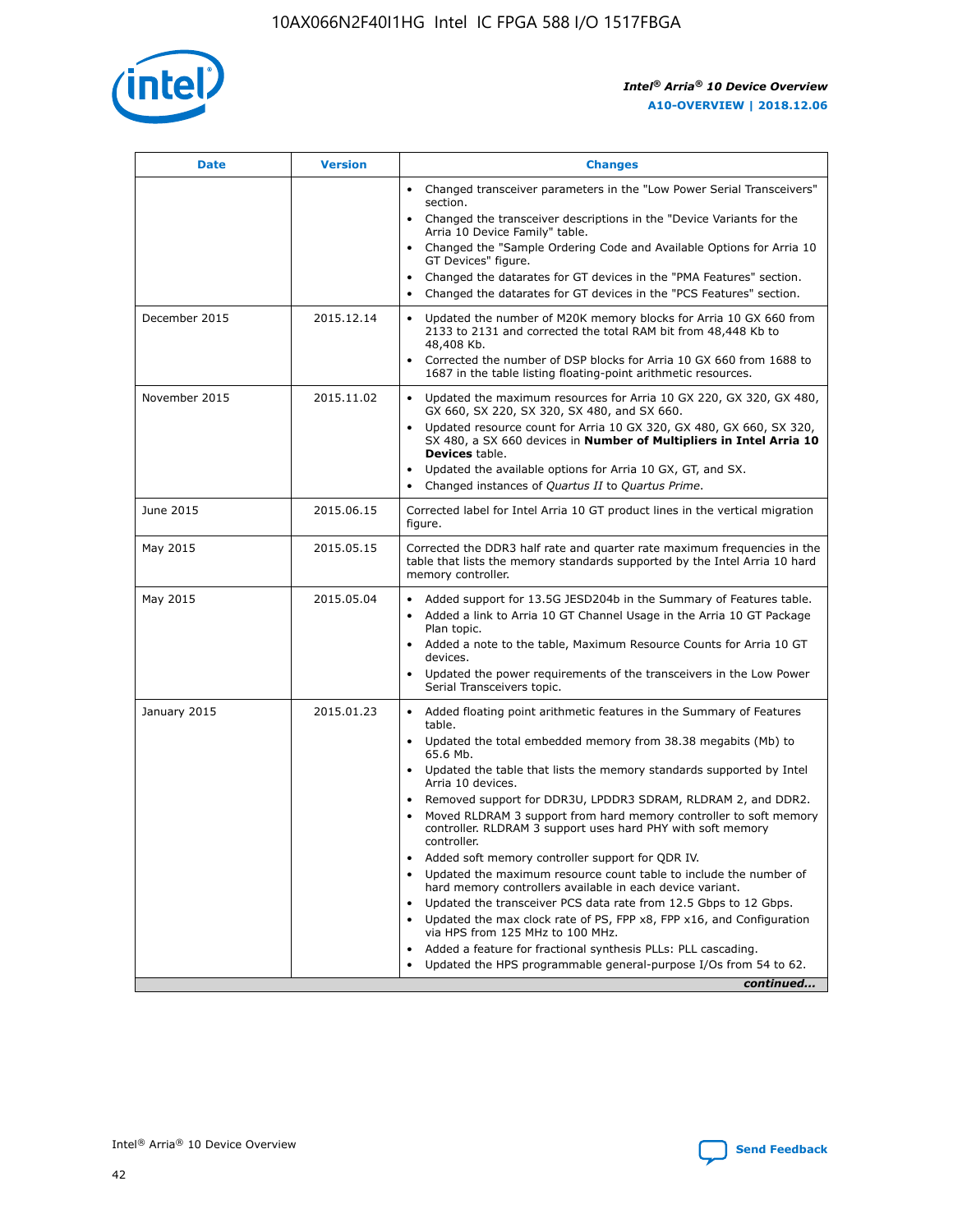r



| <b>Date</b>    | <b>Version</b> | <b>Changes</b>                                                                                                                                                                                                                                                                                                                                                                                                                                                                                                                                      |
|----------------|----------------|-----------------------------------------------------------------------------------------------------------------------------------------------------------------------------------------------------------------------------------------------------------------------------------------------------------------------------------------------------------------------------------------------------------------------------------------------------------------------------------------------------------------------------------------------------|
| September 2014 | 2014.09.30     | Corrected the 3 V I/O and LVDS I/O counts for F35 and F36 packages<br>$\bullet$<br>of Arria 10 GX.<br>Corrected the 3 V I/O, LVDS I/O, and transceiver counts for the NF40<br>$\bullet$<br>package of the Arria GX 570 and 660.<br>Removed 3 V I/O, LVDS I/O, and transceiver counts for the NF40<br>package of the Arria GX 900 and 1150. The NF40 package is not<br>available for Arria 10 GX 900 and 1150.                                                                                                                                       |
| August 2014    | 2014.08.18     | Updated Memory (Kb) M20K maximum resources for Arria 10 GX 660<br>devices from 42,660 to 42,620.<br>Added GPIO columns consisting of LVDS I/O Bank and 3V I/O Bank in<br>$\bullet$<br>the Package Plan table.<br>Added how to use memory interface clock frequency higher than 533<br>$\bullet$<br>MHz in the I/O vertical migration.<br>Added information to clarify that RLDRAM3 support uses hard PHY with<br>$\bullet$<br>soft memory controller.<br>Added variable precision DSP blocks support for floating-point<br>$\bullet$<br>arithmetic. |
| June 2014      | 2014.06.19     | Updated number of dedicated I/Os in the HPS block to 17.                                                                                                                                                                                                                                                                                                                                                                                                                                                                                            |
| February 2014  | 2014.02.21     | Updated transceiver speed grade options for GT devices in Figure 2.                                                                                                                                                                                                                                                                                                                                                                                                                                                                                 |
| February 2014  | 2014.02.06     | Updated data rate for Arria 10 GT devices from 28.1 Gbps to 28.3 Gbps.                                                                                                                                                                                                                                                                                                                                                                                                                                                                              |
| December 2013  | 2013.12.10     | Updated the HPS memory standards support from LPDDR2 to LPDDR3.<br>Updated HPS block diagram to include dedicated HPS I/O and FPGA<br>$\bullet$<br>Configuration blocks as well as repositioned SD/SDIO/MMC, DMA, SPI<br>and NAND Flash with ECC blocks.                                                                                                                                                                                                                                                                                            |
| December 2013  | 2013.12.02     | Initial release.                                                                                                                                                                                                                                                                                                                                                                                                                                                                                                                                    |